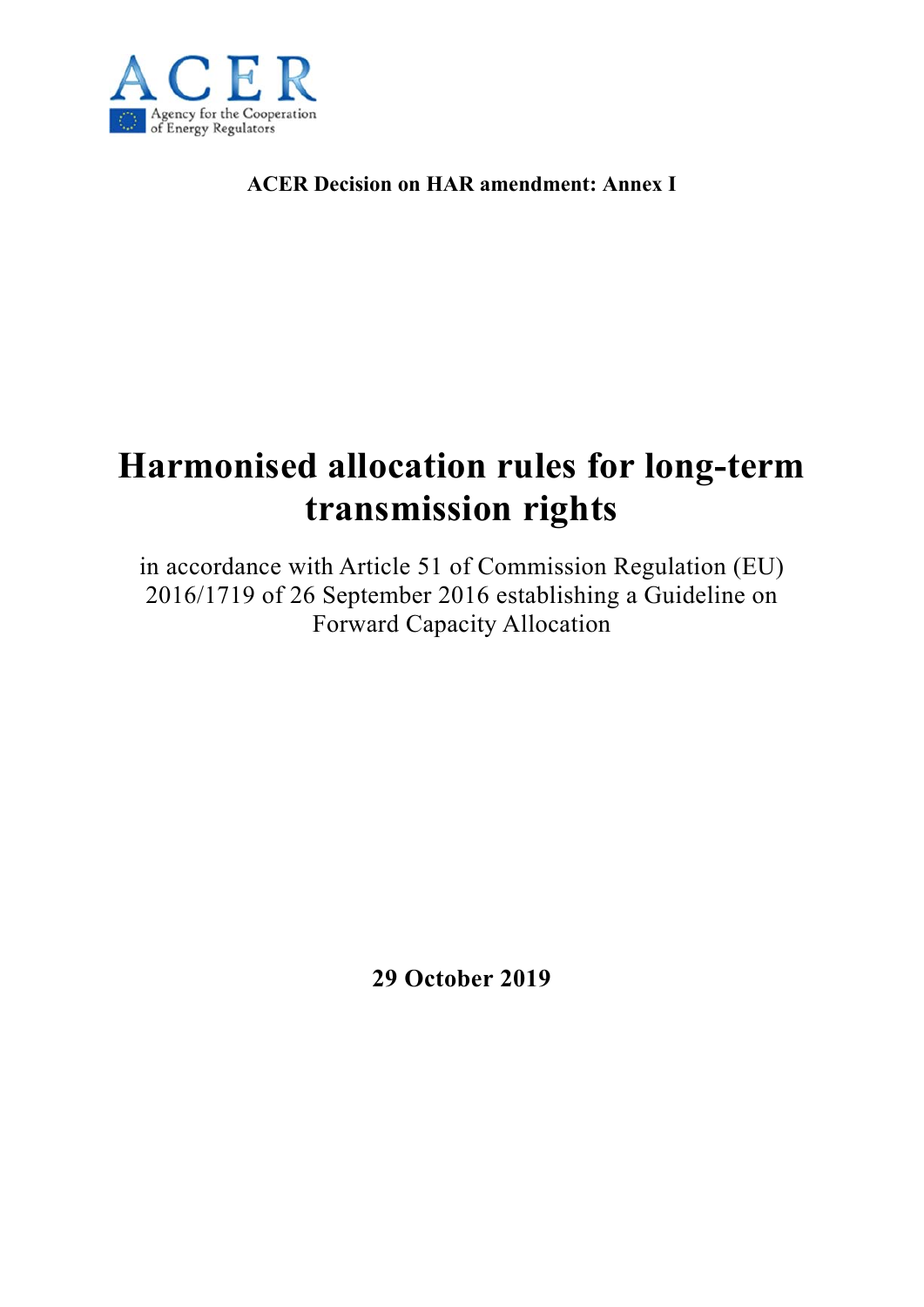# Contents

| Article 1.  |                                                                                  |  |  |  |
|-------------|----------------------------------------------------------------------------------|--|--|--|
| Article 2.  |                                                                                  |  |  |  |
| Article 3.  |                                                                                  |  |  |  |
| Article 4.  |                                                                                  |  |  |  |
| Article 5.  |                                                                                  |  |  |  |
|             | TITLE 2 - Requirements and process for participation in Auctions and Transfer 13 |  |  |  |
| Article 6.  |                                                                                  |  |  |  |
| Article 7.  |                                                                                  |  |  |  |
| Article 8.  |                                                                                  |  |  |  |
| Article 9.  |                                                                                  |  |  |  |
| Article 10. |                                                                                  |  |  |  |
| Article 11. |                                                                                  |  |  |  |
| Article 12. |                                                                                  |  |  |  |
| Article 13. |                                                                                  |  |  |  |
| Article 14. |                                                                                  |  |  |  |
| Article 15. |                                                                                  |  |  |  |
| Article 16. |                                                                                  |  |  |  |
| Article 17. |                                                                                  |  |  |  |
| Article 18. |                                                                                  |  |  |  |
|             |                                                                                  |  |  |  |
| Article 19. |                                                                                  |  |  |  |
| Article 20. |                                                                                  |  |  |  |
| Article 21. |                                                                                  |  |  |  |
| Article 22. |                                                                                  |  |  |  |
| Article 23. |                                                                                  |  |  |  |
| Article 24. |                                                                                  |  |  |  |
| Article 25. |                                                                                  |  |  |  |
| Article 26. |                                                                                  |  |  |  |
|             |                                                                                  |  |  |  |
| Article 27. |                                                                                  |  |  |  |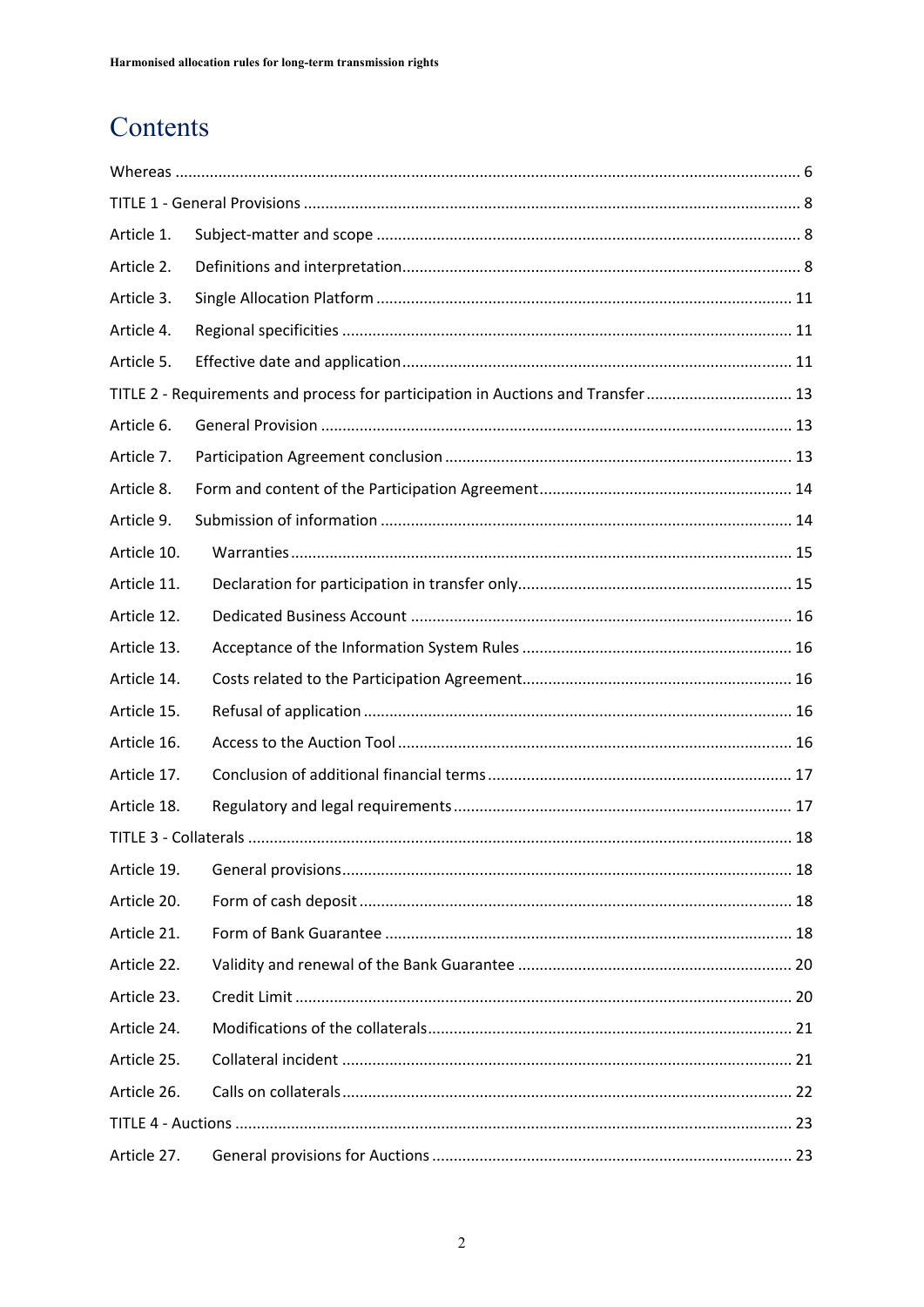| Article 28. |                                                                                  |  |
|-------------|----------------------------------------------------------------------------------|--|
| Article 29. |                                                                                  |  |
| Article 30. |                                                                                  |  |
| Article 31. |                                                                                  |  |
| Article 32. |                                                                                  |  |
| Article 33. |                                                                                  |  |
| Article 34. |                                                                                  |  |
| Article 35. |                                                                                  |  |
| Article 36. |                                                                                  |  |
| Article 37. |                                                                                  |  |
|             |                                                                                  |  |
| Article 38. |                                                                                  |  |
| Article 39. |                                                                                  |  |
| Article 40. |                                                                                  |  |
|             |                                                                                  |  |
| Article 41. |                                                                                  |  |
| Article 42. |                                                                                  |  |
| Article 43. |                                                                                  |  |
| Article 44. |                                                                                  |  |
|             |                                                                                  |  |
| Article 45. |                                                                                  |  |
| Article 46. |                                                                                  |  |
| Article 47. |                                                                                  |  |
| Article 48. | Remuneration of Long Term Transmission Rights holders for non-nominated Physical |  |
|             |                                                                                  |  |
| Article 49. |                                                                                  |  |
| Article 50. |                                                                                  |  |
| Article 51. |                                                                                  |  |
| Article 52. |                                                                                  |  |
| Article 53. | Fallback procedure for return of Long Term Transmission Rights  41               |  |
| Article 54. | Fallback procedure for transfer of Long Term Transmission Rights 41              |  |
| Article 55. |                                                                                  |  |
|             |                                                                                  |  |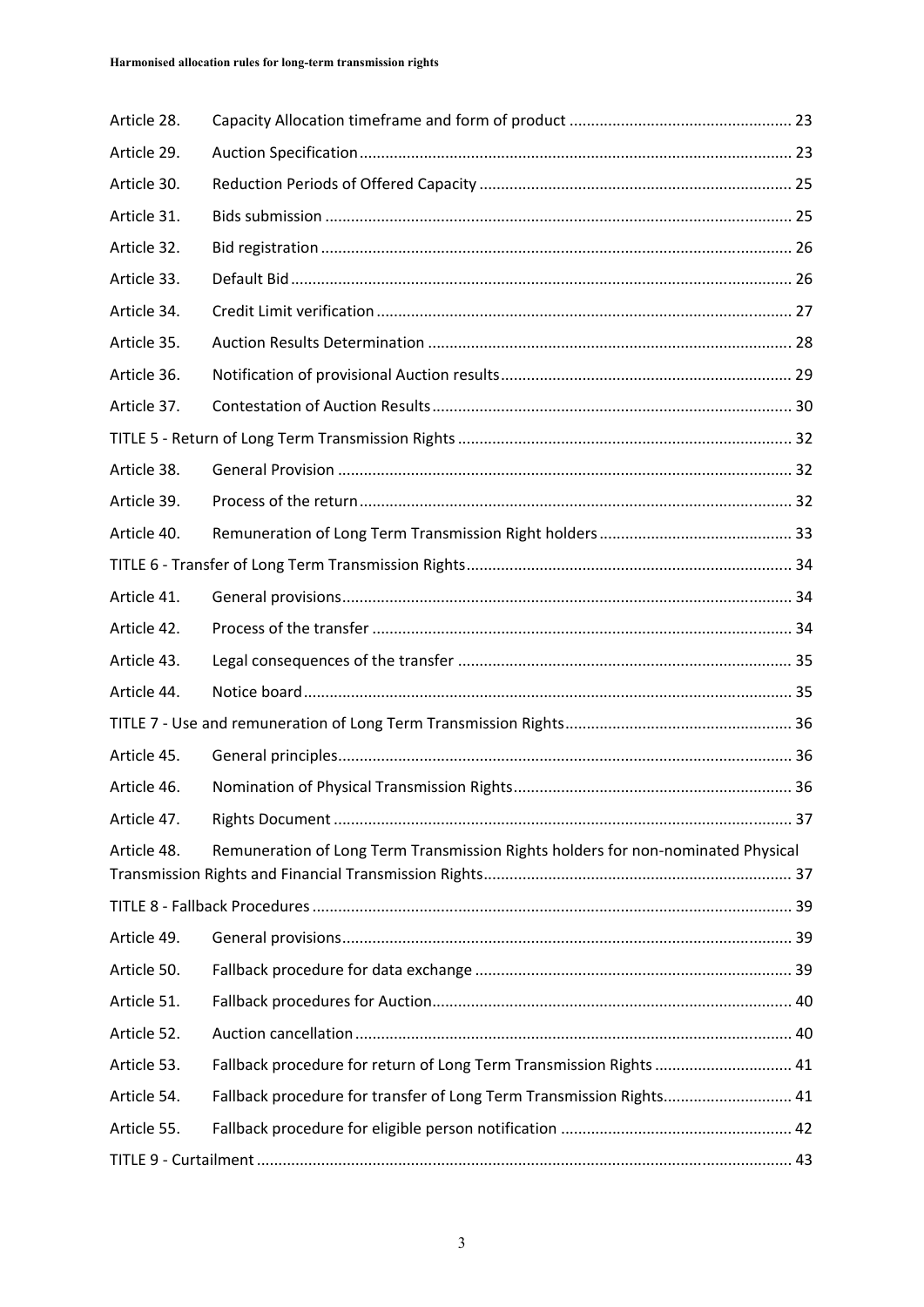| Article 56. | Triggering events and consequences of curtailment on Long Term Transmission Rights<br>43 |  |
|-------------|------------------------------------------------------------------------------------------|--|
| Article 57. |                                                                                          |  |
| Article 58. |                                                                                          |  |
| Article 59. | Compensation for curtailments to ensure operation remains within Operational             |  |
| Article 60. | Reimbursement for curtailments due to Force Majeure before the Day Ahead                 |  |
| Article 61. | Reimbursement or compensation for curtailments due to Force Majeure or emergency         |  |
|             |                                                                                          |  |
| Article 62. |                                                                                          |  |
| Article 63. |                                                                                          |  |
| Article 64. |                                                                                          |  |
| Article 65. |                                                                                          |  |
| Article 66. |                                                                                          |  |
| Article 67. |                                                                                          |  |
|             |                                                                                          |  |
| Article 68. |                                                                                          |  |
| Article 69. |                                                                                          |  |
| Article 70. |                                                                                          |  |
| Article 71. |                                                                                          |  |
| Article 72. |                                                                                          |  |
| Article 73. |                                                                                          |  |
| Article 74. |                                                                                          |  |
| Article 75. |                                                                                          |  |
| Article 76. |                                                                                          |  |
| Article 77. |                                                                                          |  |
| Article 78. |                                                                                          |  |
| Article 79. |                                                                                          |  |
| Article 80. |                                                                                          |  |
| Article 81. |                                                                                          |  |
| Article 82. |                                                                                          |  |
| Article 83. |                                                                                          |  |
| Article 84. |                                                                                          |  |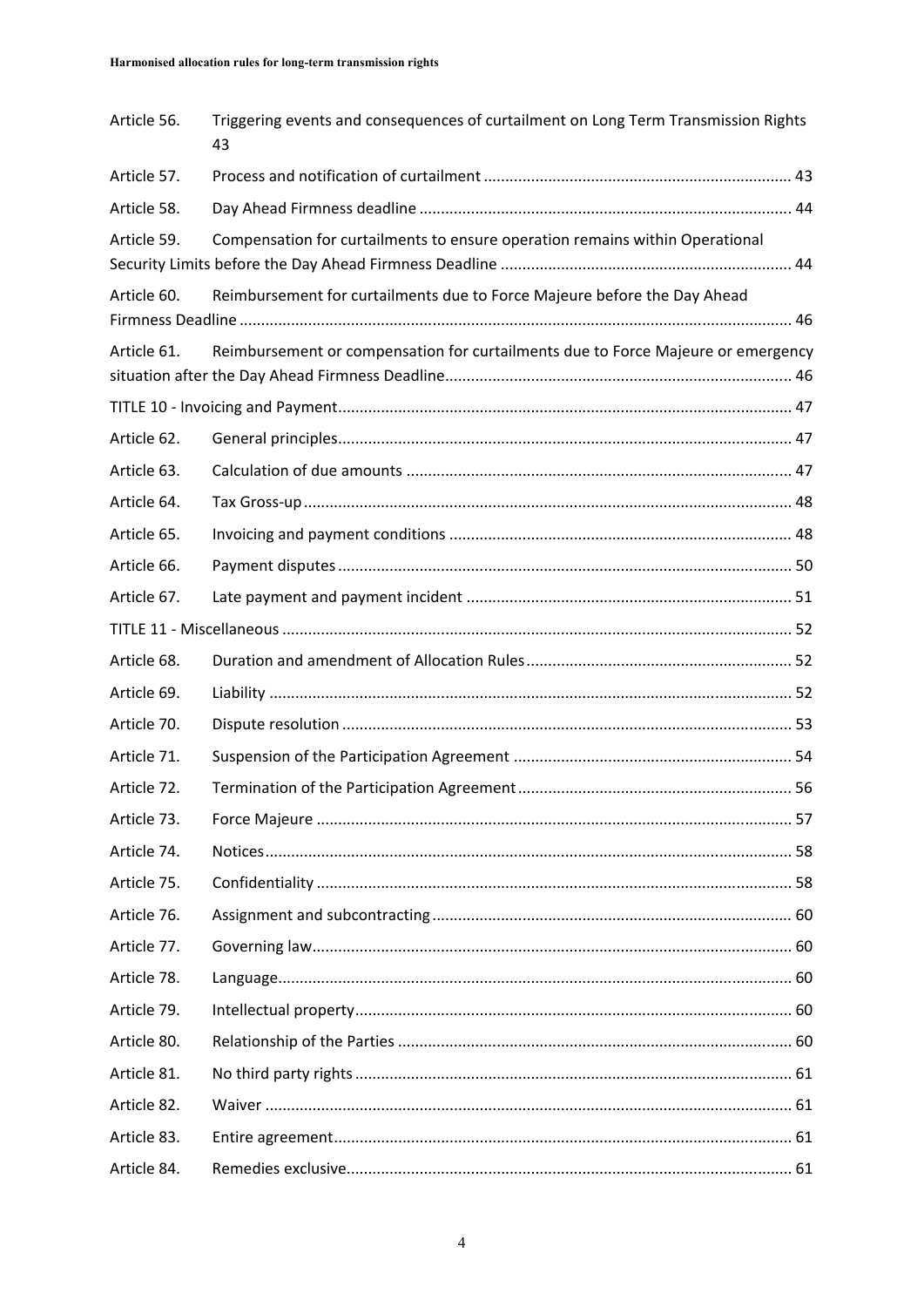| Article 85. |  |  |
|-------------|--|--|
|-------------|--|--|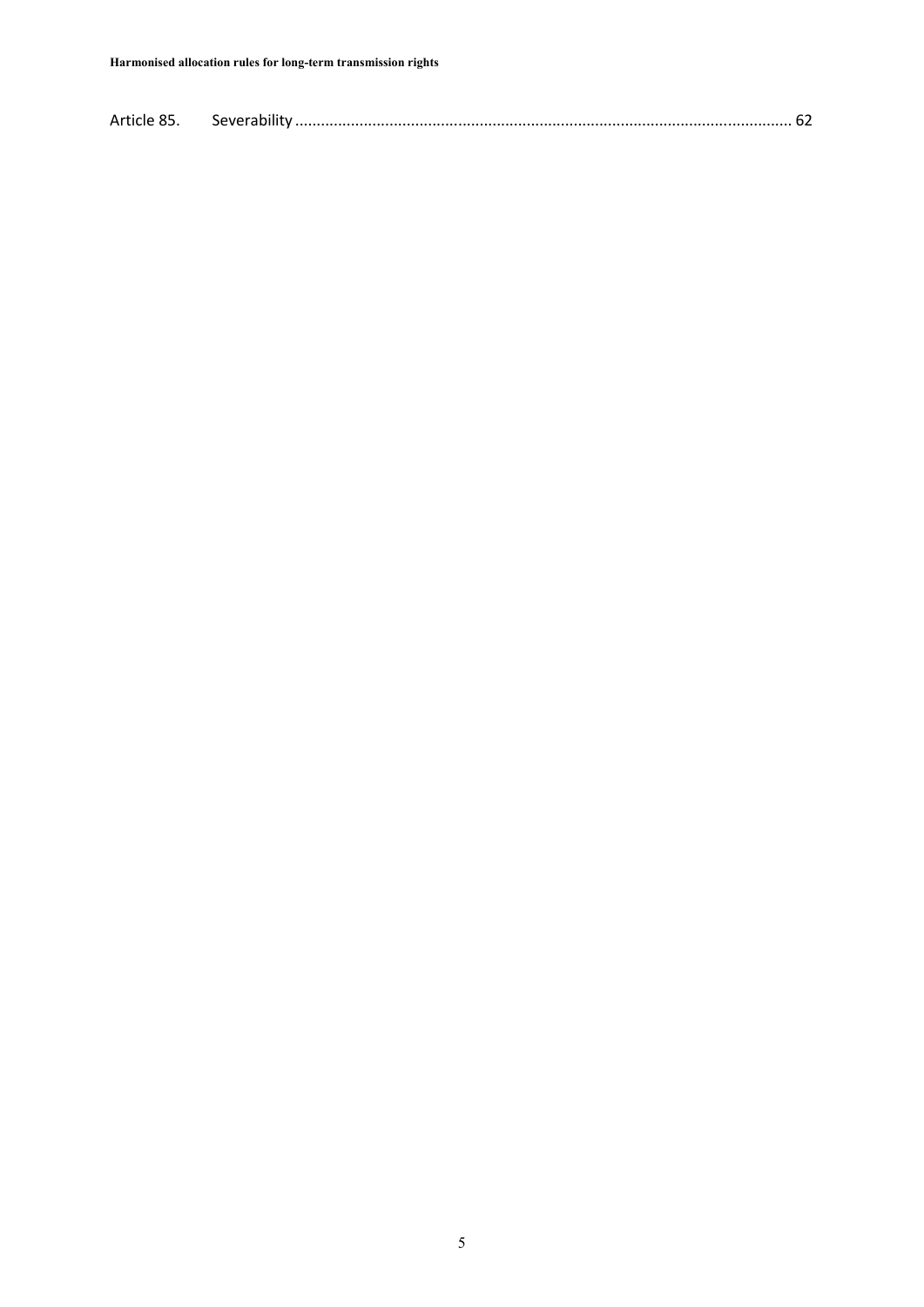#### **Whereas**

- (1) This document sets out the harmonised allocation rules for Long Term Transmission Rights on EU level (hereafter referred to as "HAR") in accordance with Article 51 of Commission Regulation (EU) 2016/1719 establishing a guideline on Forward Capacity Allocation (hereafter referred to as the "FCA Regulation").
- (2) The HAR take into consideration the provisions on general principles of Regulation (EC) No 714/2009 of the European Parliament and of the Council of 13 July 2009 on conditions for access to the network for cross-border exchanges in electricity (hereafter referred to as "Regulation (EC) No 714/2009").
- (3) The HAR take into account the general principles, goals and other methodologies set out in the FCA Regulation. The goal of the FCA Regulation is the coordination and harmonisation of forward capacity calculation and allocation in the long term capacity markets, and it sets requirements for the TSOs to co-operate on a pan-European level; on the level of capacity calculation regions (hereinafter referred to as "CCRs"), and across bidding zone borders.
- (4) In accordance with Article 52(2) of the FCA Regulation, the HAR should contain at least harmonised definitions and scope of applications, the description of the allocation process/procedure for Long Term Transmission Rights, including the minimum requirements for participation, financial matters, type of products offered in explicit auctions, nomination rules, curtailment and compensation rules, rules for market participants in case they are transferring their Long Term Transmission Rights, the use-it-or-sell-it principle, rules as regards force majeure and liability. In addition, the HAR should contain a contractual framework between the Single Allocation Platform and the market participants.
- (5) In accordance with Article 52(3) of the FCA Regulation, these HAR also contain regional or bidding zone border specific requirements with regard (but not limited) to the description of the type of Long Term Transmission Rights which are offered on each bidding zone border within the CCR, the type of Long Term Transmission Rights remuneration regime to be applied on each bidding zone border within the CCR according to the allocation in the day-ahead time frame, the implementation of alternative coordinated regional fallback solutions, the regional compensation rules defining regional firmness regimes. These specific requirements are detailed in the relevant annexes to the HAR for the concerned regions or bidding zone borders, which should be approved by the concerned National Regulatory Authorities (hereafter referred to as "NRAs"). The regional or bidding zone border specific requirements shall not include any kinds of regional specificity that significantly deviates from the HAR or even from the FCA Regulation itself.
- (6) This document thus contains the provisions of the HAR, applicable to the bidding zone borders in the EU, unless otherwise decided by the relevant NRAs in accordance with Article 30 of the FCA Regulation.
- (7) The HAR generally contribute to the achievement of the objectives of Article 3 of the FCA Regulation. In particular, the HAR serve the objective of promoting effective long‐term cross-zonal trade with long‐term cross‐zonal hedging opportunities for market participants as the harmonisation of all the relevant rules will ease the creation of a level‐playing field across Europe. Currently, there are multiple allocation rules across the EU which should be aligned and implemented by the Single Allocation Platform based on HAR.
- (8) The objective of optimising the allocation of long-term cross-zonal capacity is achieved with this HAR, notably because the harmonised rules will simplify the trading activities for long-term products across European borders.
- (9) Also the HAR contributes to the provision of non-discriminatory access to long-term cross-zonal capacity by harmonising the process of participating in the long-term auctions (or transferring that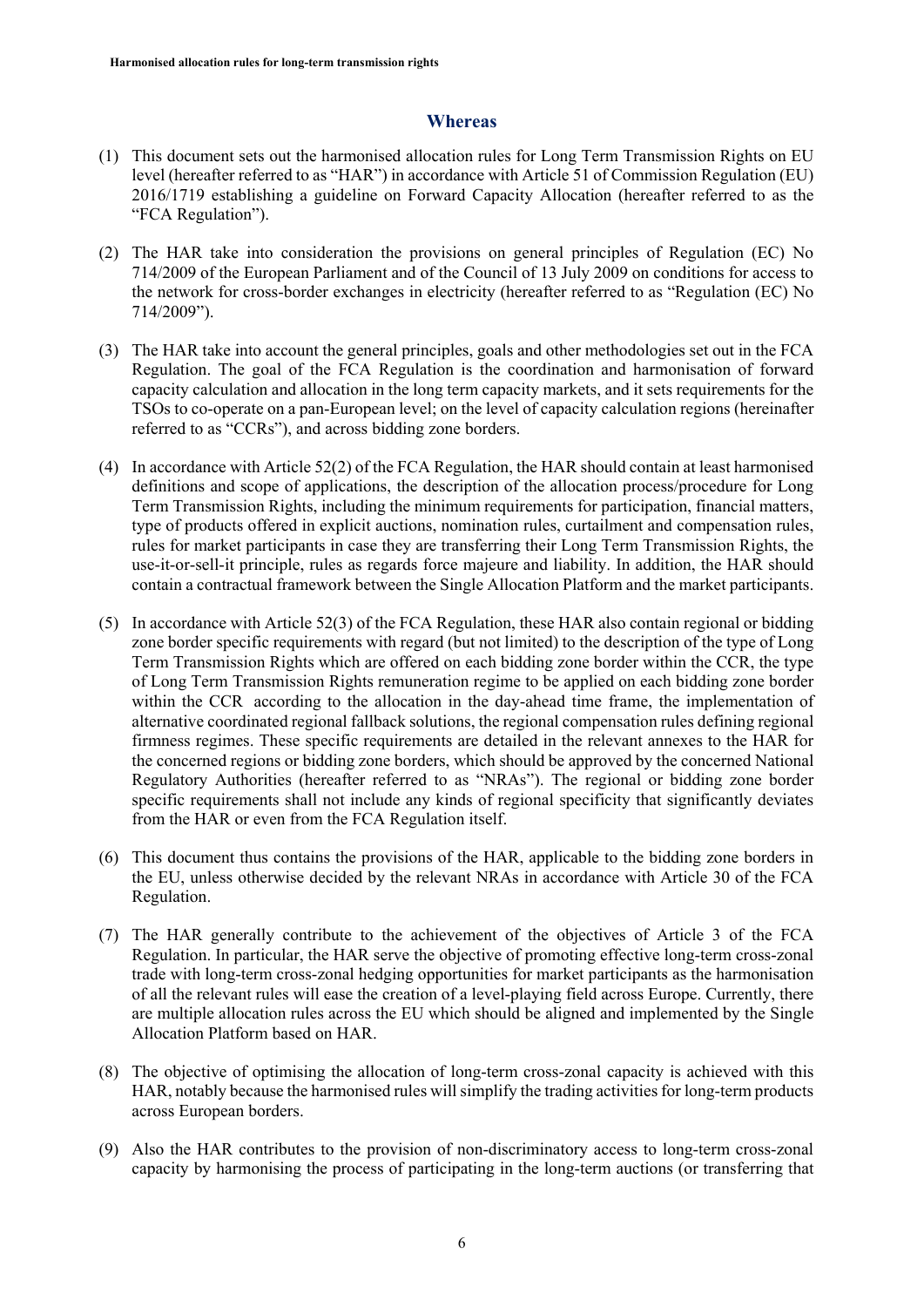right). To this end, HAR detail the necessary participation agreement to be signed by all interested parties. This agreement also allows access to the auction tools of the Single Allocation Platform.

- (10) Furthermore, the HAR ensure fair and non-discriminatory treatment of all affected parties, as it sets rules to be applied by all parties. Additionally, the HAR assure transparency for the information relating to the auctions for Long Term Transmission Rights.
- (11) Further, the HAR provide for a regime which respects the need for a fair and orderly forward capacity allocation and orderly price formation as a harmonised set of allocation rules is envisaged with a single capacity allocation algorithm based on merit order priority in the allocation.
- (12) Regarding the objective of transparency and reliability of information on forward capacity allocation, the HAR clarify which information is to be published by the Single Allocation Platform in a centralized manner and which should be considered as confidential.
- (13) Also the HAR contribute to the efficient long-term operation and development of the electricity transmission system and electricity sector in the Union, as they optimise allocation of long-term capacity, reflecting congestion on all EU borders in an efficient way.
- (14) In conclusion, the HAR contribute to the general objectives of the FCA Regulation to the benefit of all market participants and electricity end consumers.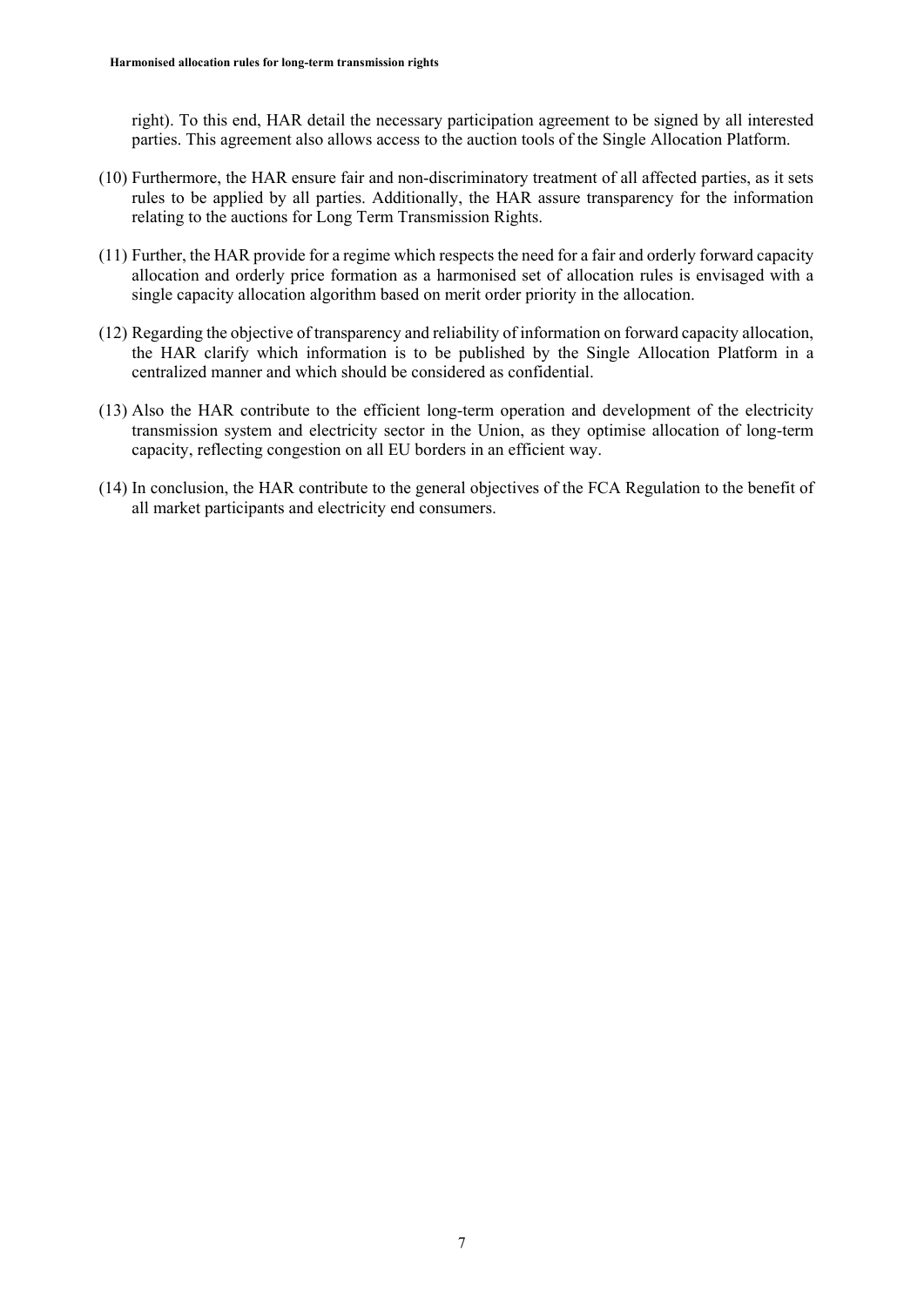# **TITLE 1 - General Provisions**

#### **Article 1. Subject-matter and scope**

These Allocation Rules including the related regional and/ or border specific annexes, contain the terms and conditions for the allocation of Long Term Transmission Rights on Bidding Zone borders in the European Union, it being understood that the Registered Participant will accede to these rules by the signature of the Participation Agreement. In particular, the Allocation Rules set out the rights and obligations of Registered Participants as well as the requirements for participation in Auctions, they describe the process of Auction, including the determination of Marginal Price as a result of Auction, the conditions for transfer and return of Long Term Transmission Rights, for remuneration of holders of such returned Long Term Transmission Rights, and the processes for curtailment of Long Term Transmission Rights and invoicing/payment.

The Auctions and transfer of Long Term Transmission Rights refer to Cross Zonal Capacity only and Registered Participants may invoke no other right in connection with the Long Term Transmission Rights allocated to them than the rights in accordance with the provisions of these Allocation Rules.

The Single Allocation Platform will publish and keep up-to-date on its website a list of borders where Long Term Transmission Rights are allocated, together with information on the type of Long Term Transmission Rights and the applicability of a cap on compensation for curtailment according to Article 59 paragraph 2 or paragraph 3.

#### **Article 2. Definitions and interpretation**

- 1. Capitalised terms used in these Allocation Rules shall have the meaning given to them in Article 2 of Regulation (EC) 714/2009, Article 2 of Regulation (EC) 2013/543, Article 2 of Regulation (EU) 2015/1222, Article 2 of Directive 2019/944, and in Regulation (EU) 2016/1719.
- 2. In addition, the following definitions shall apply:
	- 1. 'Affiliate' means, in relation to any person, any other person that directly or indirectly controls, is controlled by or is under direct or indirect common control with that person as control is defined in the EU Regulation (EC) No 139/2004 of 20 January 2004 on the control of concentrations between undertakings;
	- 2. 'Auction Tool' means the information technology system used by the Single Allocation Platform to perform Auctions and to facilitate other procedures described in these Allocation Rules such as transfer or return of Long Term Transmission Rights;
	- 3. 'Auction Specification' means a list of specific characteristics of a particular Auction, including the nature of offered products and relevant dates;
	- 4. 'Bank Guarantee' means an unconditional and irrevocable standby letter of credit or letter of guarantee issued by a bank;
	- 5. 'Bid' means a pair of Bid Quantity and Bid Price offered by a Registered Participant participating in an Auction;
	- 6. 'Bid Price' means the price which a Registered Participant is willing to pay for one (1) MW and hour of Long Term Transmission Rights;
	- 7. 'Bid Quantity' means the amount of Long Term Transmission Rights in MW requested by a Registered Participant;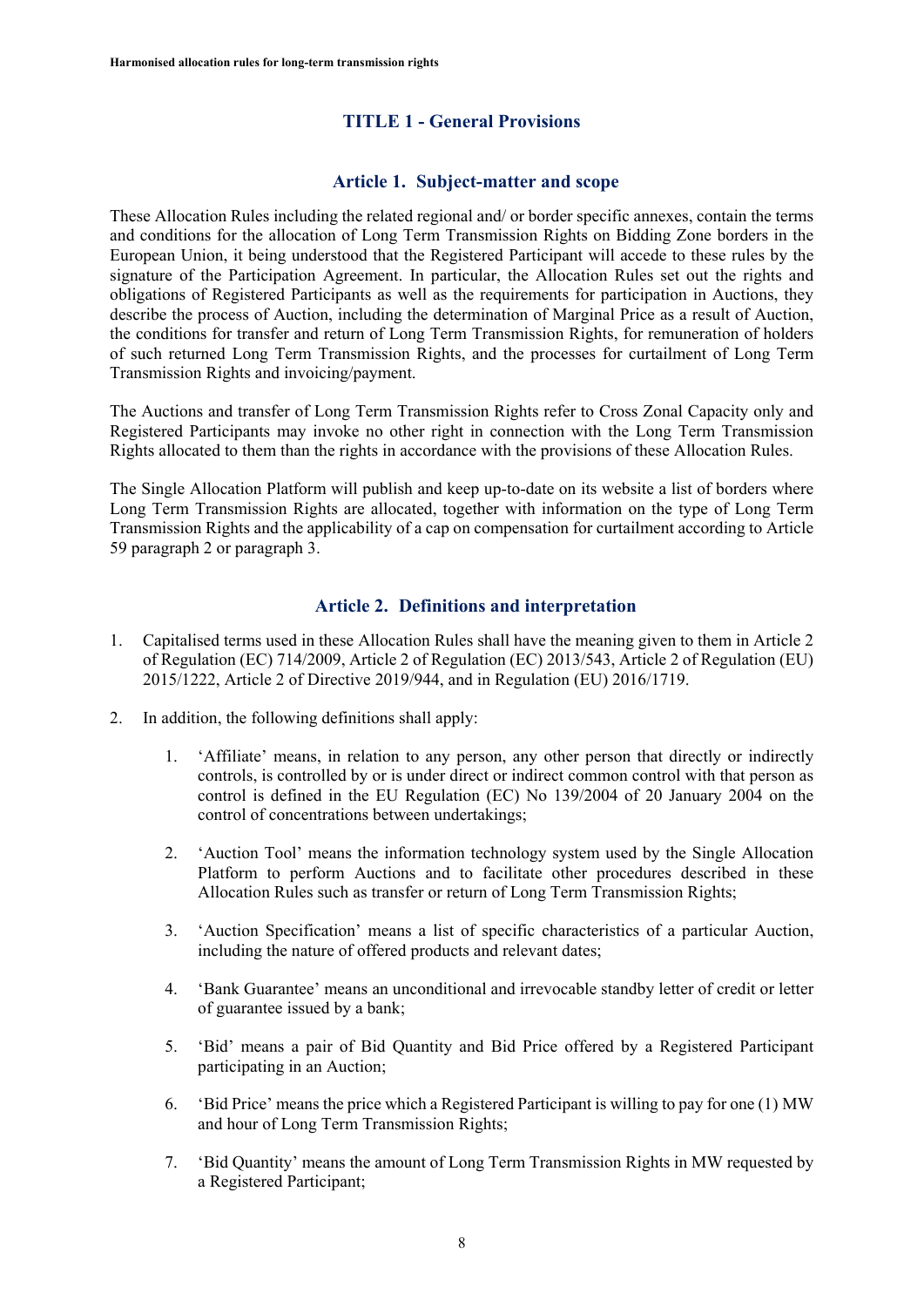- 8. 'Bidding Period' means the time period within which the Registered Participants wishing to participate in an Auction may submit their Bids;
- 9. 'Business Account' means a dedicated deposit account opened at the financial institution selected by the Single Allocation Platform in the name of the Single Allocation Platform or at the discretion of the Single Allocation Platform opened by the Registered Participant, but with the Single Allocation Platform as the beneficiary of the dedicated cash deposit, which may be used for payments by the Registered Participant;
- 10. 'Credit Limit' means the amount of the collaterals which may be used to cover any Bid submission in subsequent Auctions and is not used for outstanding payment obligations;
- 11. 'EIC Code' means the ENTSO-E Energy Identification Coding Scheme identifying the parties in a cross-border trade;
- 12. 'Financial Transmission Right Option' means a right entitling its holder to receive a financial remuneration based on the day-ahead allocation results between two Bidding Zones during a specified period of time in a specific direction;
- 13. 'Financial Transmission Right Obligation' means a right entitling its holder to receive financial remuneration or obliging its holder to provide financial remuneration based on the day-ahead allocation results between two Bidding Zones during a specified period of time in a specific direction;
- 14. 'Force Majeure' means any unforeseeable or unusual event or situation beyond the reasonable control of a Party and/or the relevant TSOs, and not due to a fault of the Party and/or the relevant TSOs, which cannot be avoided or overcome with reasonable foresight and diligence, which cannot be solved by measures which are from a technical, financial or economic point of view reasonably possible for the Party and/or the relevant TSOs, which has actually happened and is objectively verifiable, and which makes it impossible for the Party and/or the relevant TSOs to fulfil, temporarily or permanently, its obligations;
- 15. 'Information System Rules' means the terms and conditions for access to and use of the Auction Tool by Registered Participants as published on the Single Allocation Platform's website;
- 16. 'Interconnector' means the interconnector as defined in Article 2 of Regulation (EC) 714/2009;
- 17. 'Marginal Price' means the price determined at a particular Auction to be paid by all the Registered Participants for each MW and hour of acquired Long Term Transmission Right;
- 18. 'Participation Agreement' means the agreement, by which the Parties undertake to comply with the terms and conditions for Cross Zonal Capacity Allocation as contained in these Allocation Rules;
- 19. 'Party/ Parties' means the Single Allocation Platform and/or a Registered Participant referred to individually as Party or collectively as Parties;
- 20. 'Physical Transmission Right' means a right entitling its holder to physically transfer a certain volume of electricity in a certain period of time between two Bidding Zones in a specific direction;
- 21. 'Product Period' means the time and date on which the right to use the Long Term Transmission Right commences and the time and date on which the right to use the Long Term Transmission Right ends;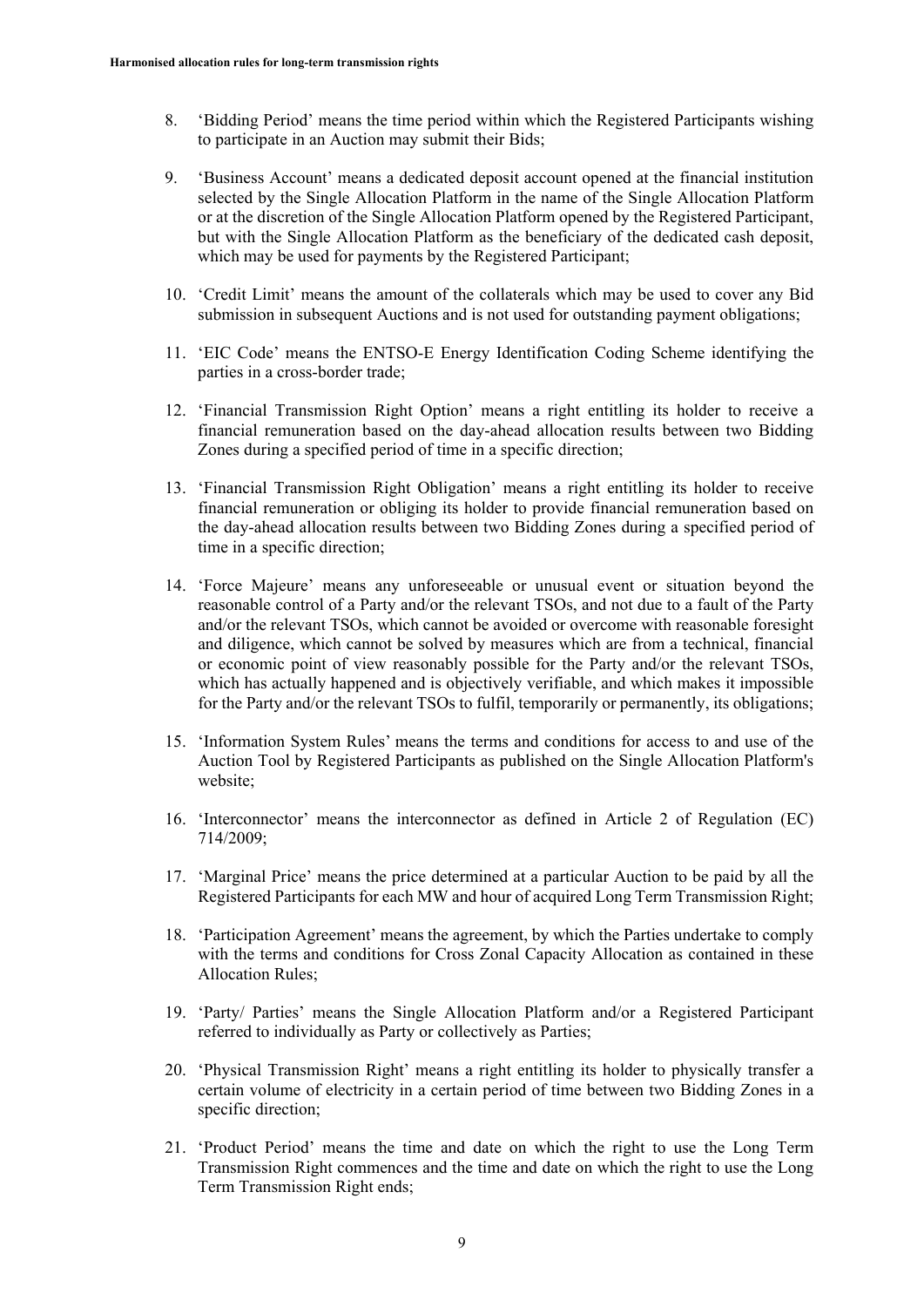- 22. 'Reduction Period' means a period of time, i.e. specific calendar days and/or hours, within the Product Period in which Cross Zonal Capacities with a reduced amount of MW are offered taking into account a foreseen specific network situation (e.g. planned maintenance, long-term outages);
- 23. 'Registered Participant' means a market participant which has entered into a Participation Agreement with the Single Allocation Platform;
- 24. 'Rights Document' means a document containing the information of the maximum amount of allocated Physical Transmission Rights that can be nominated by a market participant per Bidding Zone border per day per hour and per direction or the maximum amount of Financial Transmission Rights that will be considered for financial remuneration, taking into account the volume of Long Term Transmission Rights initially acquired, the subsequent transfers and returns, and any possible curtailments which occurred before the issuance of the Rights Document.;
- 25. 'Working Day' means the calendar days from Monday to Friday, with the exception of public holidays as specified on the website of the Single Allocation Platform;
- 26. 'Working Hours' means the hours on Working Days specified within the Participation Agreement;
- 3. In these Allocation Rules, including its annexes, unless the context requires otherwise:
	- (a) Any reference to the word Bidding Zone border may cover all interconnectors collectively or, for the purpose of the application of a cap to compensations with the meaning of Article 59(2) or 59(3) of these Allocation Rules, only one or a subset of interconnector(s) at this Bidding Zone border
	- (b) the singular indicates the plural and vice versa;
	- (c) references to one gender include all other genders;
	- (d) the table of contents, headings and examples are inserted for convenience only and do not affect the interpretation of the Allocation Rules;
	- (e) the word "including" and its variations are to be construed without limitation;
	- (f) any reference to legislation, regulations, directive, order, instrument, code or any other enactment shall include any modification, extension or re-enactment of it then in force;
	- (g) any reference to another agreement or document, or any deed or other instrument is to be construed as a reference to that other agreement, or document, deed or other instrument as amended, varied, supplemented, substituted or novated from time to time;
	- (h) a reference to time is a reference to CET/CEST time unless otherwise specified;
	- (i) where the Single Allocation Platform is required to publish any information under these Allocation Rules, it shall do so by making the information or data available on its website and/or via the Auction Tool; and
	- (j) any reference to Financial Transmission Rights shall cover both FTR-Options and FTR-Obligations.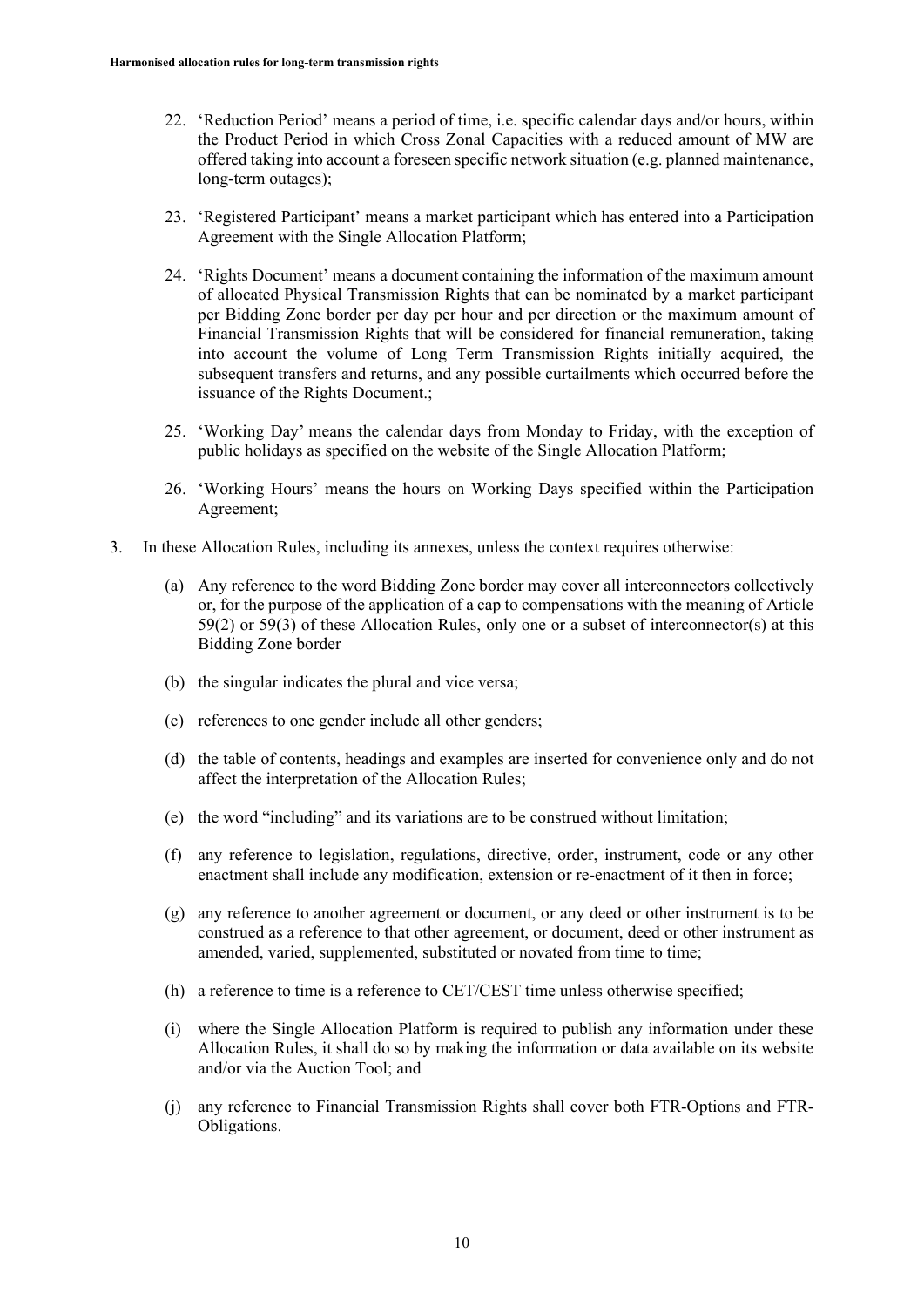#### **Article 3. Single Allocation Platform**

- 1. The Single Allocation Platform shall undertake the allocation functions in accordance with these Allocation Rules and in accordance with applicable European Union legislation.
- 2. For the purposes of these Allocation Rules the Single Allocation Platform shall be the party signing the Participation Agreement with the Registered Participant.
- 3. For the purpose of the Participation Agreement with the Registered Participant, the Single Allocation Platform shall publish a consolidated version of these Allocation Rules including the annexes thereto as they enter into force in accordance with the applicable national regulatory regimes. In case of a conflict between the consolidated version by the Single Allocation Platform and the Allocation Rules including the annexes as entered into force in accordance with the applicable national regulatory regimes, the latter shall prevail.

# **Article 4. Regional specificities**

- 1. Regional or border specificities may be introduced for one or more Bidding Zone borders. Such regional or border specificities shall enter into force in accordance with the applicable national regulatory regime and be attached as annexes to these Allocation Rules. In case these annexes need to be amended based on a decision of the relevant National Regulatory Authorities, Article 68 shall apply.
- 2. If there is an inconsistency between any of the provisions in the main body of these Allocation Rules and the regional or border specific annexes, the provisions in the annexes shall prevail.
- 3. TSOs may propose such regional or Bidding Zone border specificities in particular for, but without limitation to:
- 4. the description of the type of Long Term Transmission Rights which are offered on each Bidding Zone border within the capacity calculation region;
- 5. the type of Long Term Transmission Rights remuneration regime to be applied on each Bidding Zone border according to the allocation in the day-ahead timeframe in derogation to the rules of Title 7 of these Allocation Rules;
- 6. the implementation of alternative coordinated regional fallback solutions in derogation or in addition to the rules of Title 8 of these Allocation rules; and
- 7. compensation rules defining regional or border specific firmness regimes pursuant to Article 55 of the FCA Regulation.

#### **Article 5. Effective date and application**

- 1. These Allocation Rules shall enter into force in accordance with the applicable national regulatory regimes and on the date announced by the Single Allocation Platform.
- 2. These Allocation Rules apply to Capacity Allocation for Long Term Transmission Rights with the delivery period to be specified by the Single Allocation Platform on its website upon the entry into force of these Allocation Rules, it being understood that the said delivery period shall be from 1 January in the subsequent year following the adoption of these Allocation Rules in accordance with Article 4 of the FCA Regulation.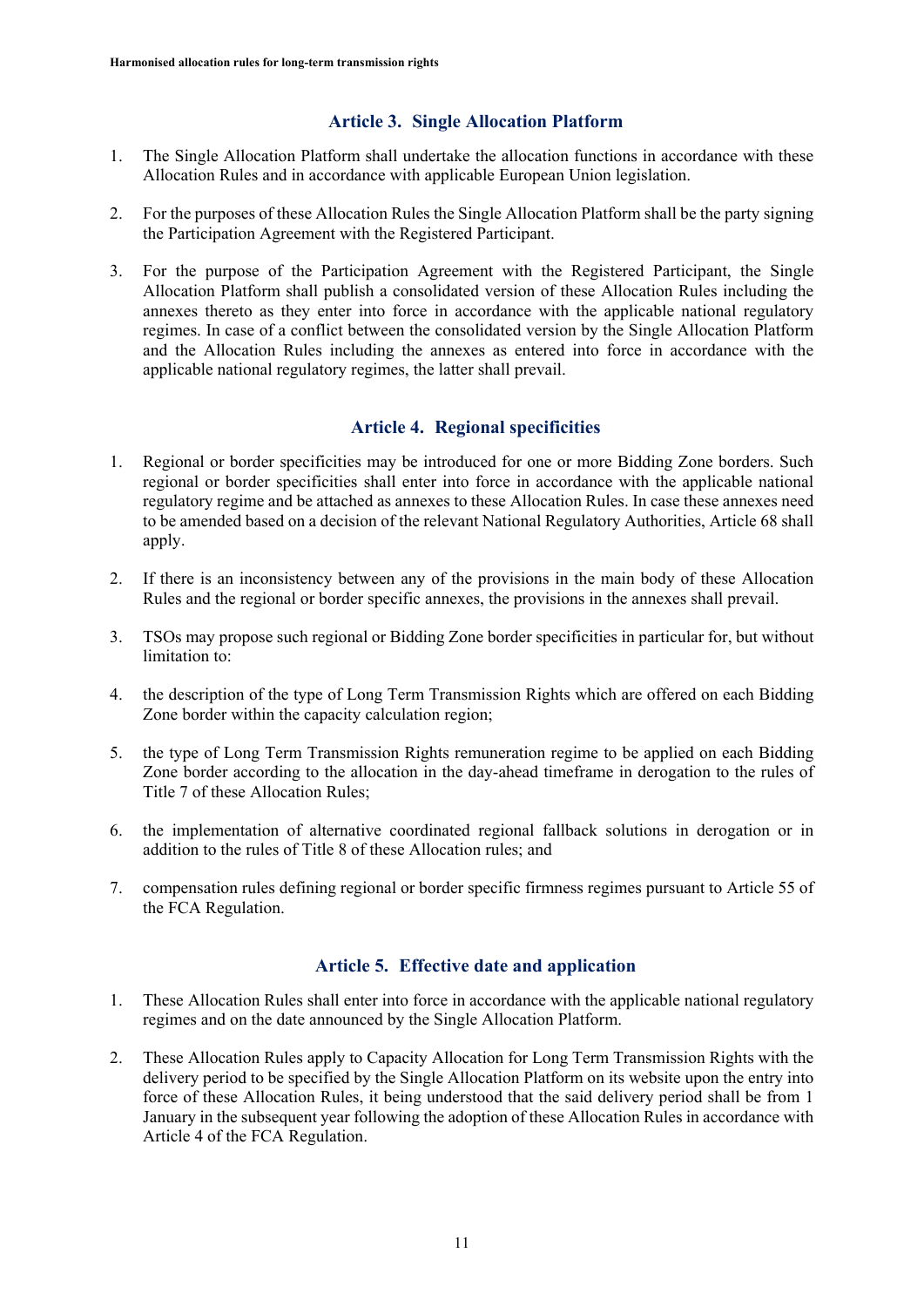3. Unless expressly stated otherwise by the regional or border specific annex(es) or otherwise required by the applicable governing law, these Allocation Rules shall govern all rights and obligations in connection with Long Term Transmission Rights acquired before the entry into force of these Allocation Rules but with the delivery date after 1 January of the year published on the Single Allocation Platform's website in accordance with paragraph 2 of this Article.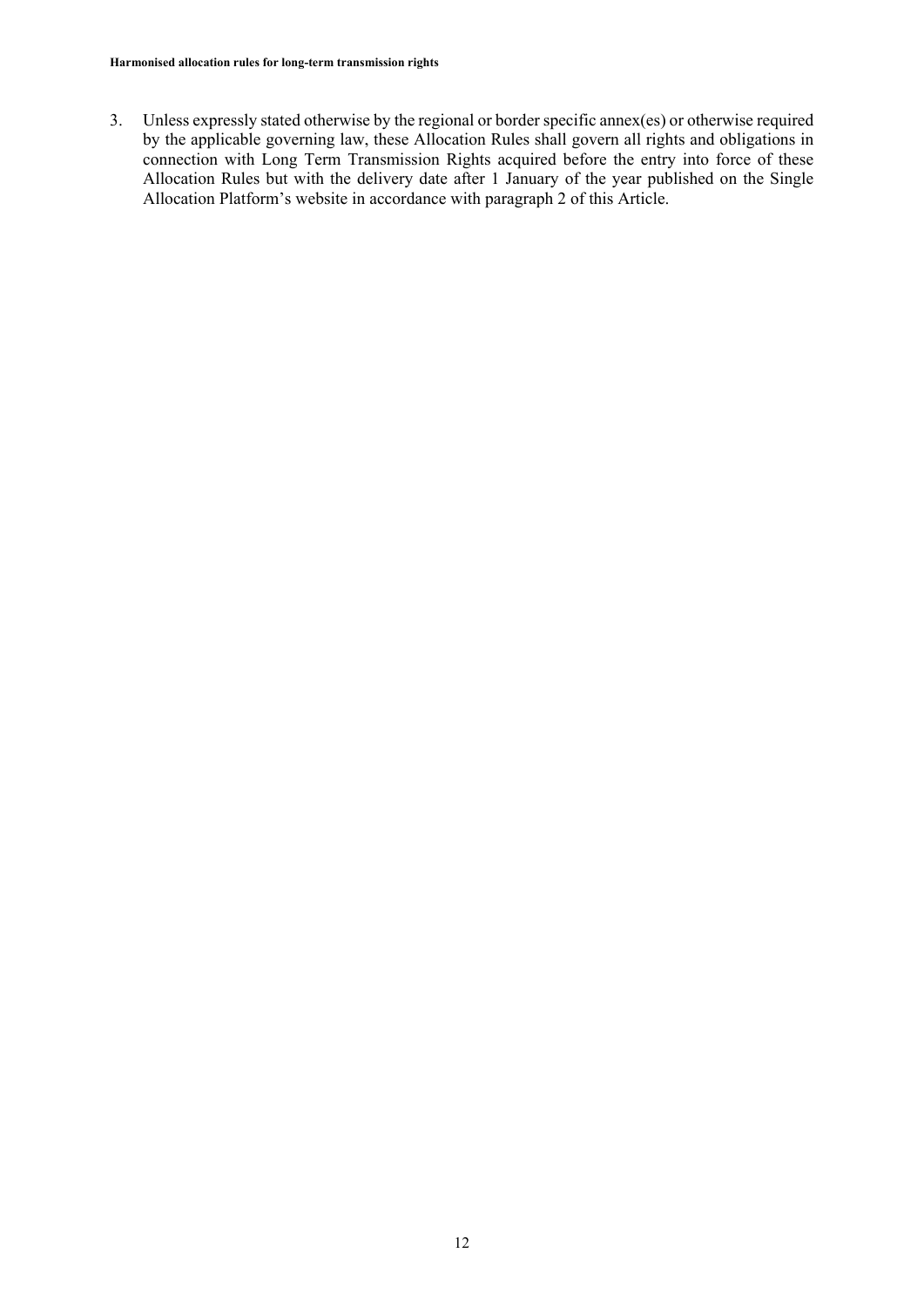# **TITLE 2 - Requirements and process for participation in Auctions and Transfer**

#### **Article 6. General Provision**

- 1. Market participants may acquire a Long term Transmission Right only from participation in Auctions and/or via transfer.
- 2. The participation both in Auctions and in transfers requires that the market participant:
	- (a) concludes a valid and effective Participation Agreement in accordance with Article 7 to Article 15; and
	- (b) has access to the Auction Tool in accordance with Article 16.
- 3. The participation in Auctions requires that market participants, in addition to the conditions set forth in the previous paragraph, fulfil also the following conditions:
	- (a) they comply with the requirements for provision of collaterals as specified in Title 3; and
	- (b) they accept additional financial terms where needed in accordance with Article 17.
- 4. In any case, market participants have to fulfil the obligations as specified in the relevant Titles of these Allocation Rules.

# **Article 7. Participation Agreement conclusion**

- 1. At least nine (9) Working Days before the first participation in an Auction, any market participant may apply to be a party to a Participation Agreement by submitting, to the Single Allocation Platform, two (2) signed copies of the Participation Agreement, as published on the website of the Single Allocation Platform, together with all duly completed information and documents required by Article 8 to Article 16. The Single Allocation Platform shall assess the completeness of the information submitted in accordance with Article 9 and Article 13 within seven (7) Working Days of receipt of the completed and signed Participation Agreement.
- 2. The Single Allocation Platform shall before the expiration of the seven (7) Working Days deadline ask the market participant to provide any outstanding information which the market participant fails to submit with its Participation Agreement. On receipt of the outstanding information, the Single Allocation Platform shall within an additional seven (7) Working Days review the information and inform the market participant if any further information is required.
- 3. Once the Single Allocation Platform has received all necessary information, it shall return one copy of the Participation Agreement signed by it to the market participant without undue delay. Signature of the Participation Agreement by the Single Allocation Platform shall not itself indicate compliance with any other condition set in these Allocation Rules for the participation in the Auctions. The Participation Agreement comes into force on the date of signature by the Single Allocation Platform.
- 4. The Single Allocation Platform shall publish a list of Registered Participants eligible to transfer Long Term Transmission Rights.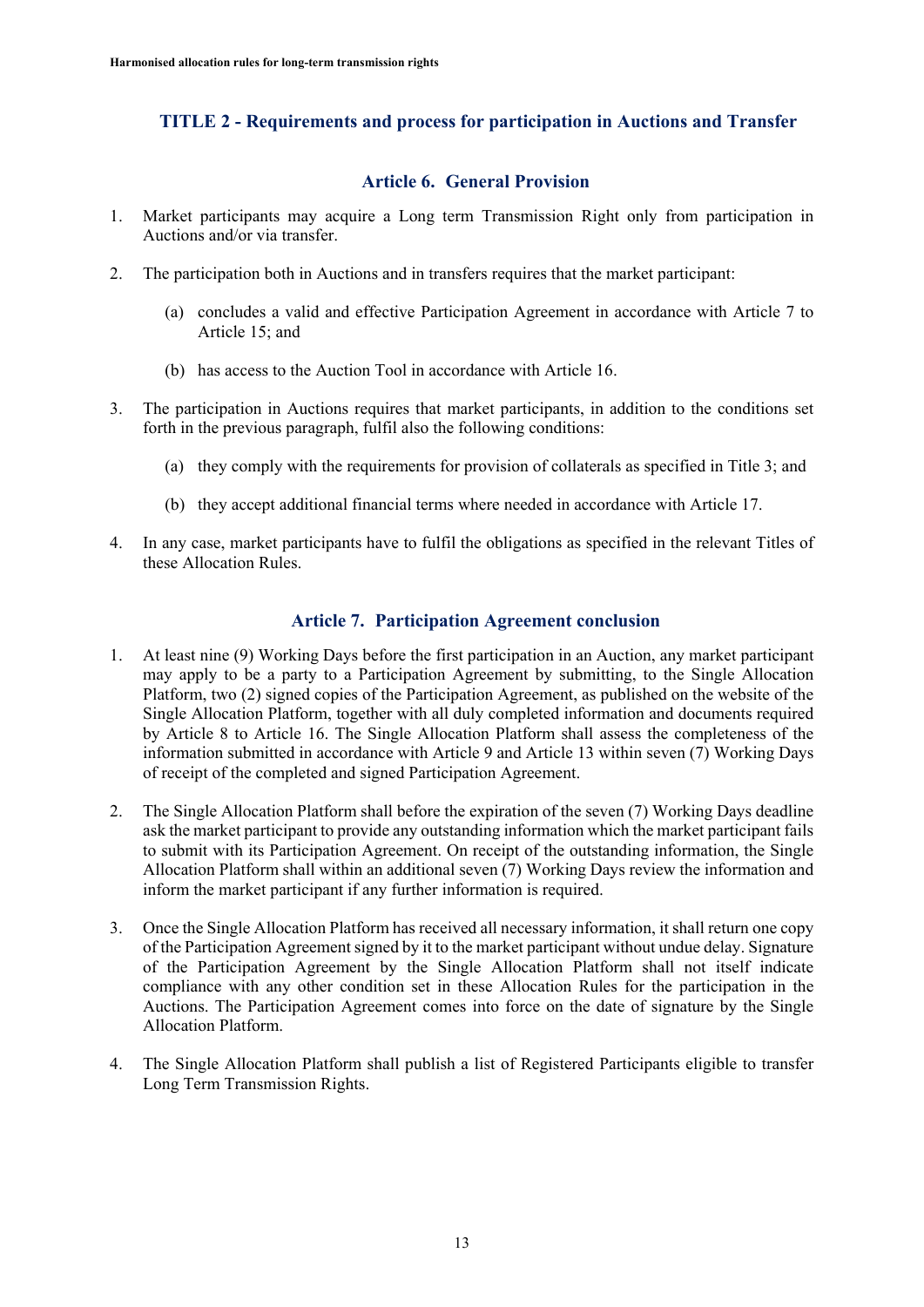#### **Article 8. Form and content of the Participation Agreement**

- 1. The form of the Participation Agreement and the requirements for its completion shall be published by the Single Allocation Platform and may be amended from time to time by the Single Allocation Platform without changing any terms and conditions specified in these Allocation Rules unless otherwise stated in these Allocation Rules.
- 2. As a minimum, the Participation Agreement will require the market participant to:
	- (a) provide all necessary information in accordance with Article 9 and Article 13; and
	- (b) agree to be bound by and comply with these Allocation Rules.
- 3. Nothing in these Allocation Rules shall prevent the Single Allocation Platform and the Registered Participant from agreeing in the Participation Agreement additional rules, out of the scope of these Allocation Rules, including but not limited to the participation in day-ahead or Intraday Explicit Allocation or any fall-back process for day-ahead Implicit Allocation.
- 4. In the event of difficulty of interpretation, contradiction or ambiguity between these Allocation Rules and the Participation Agreement, the text of the Allocation Rules shall prevail.

#### **Article 9. Submission of information**

- 1. The market participant shall submit the following information with its completed and signed Participation Agreement:
	- (a) name and registered address of the market participant including general email and telephone number of the market participant for notifications in accordance with Article 74.
	- (b) if the market participant is a legal person, an extract of the registration of the market participant in the commercial register of the competent authority;
	- (c) details regarding the beneficial ownership as defined in the relevant legal provisions transposing Article 3(6) of Directive (EU) 2015/849 of the European Parliament and of the Council of 20 May 2015 on the prevention of the use of the financial system for the purposes of money laundering or terrorist financing;
	- (d) contact details and names of persons authorised to represent the market participant and their function;
	- (e) EU VAT registration number where applicable;
	- (f) Taxes and levies to be considered for invoices and collateral calculations;
	- (g) Energy Identification Code (EIC);
	- (h) bank account information for payment to the applicant to be used by the Single Allocation Platform for the purposes of Article 65 paragraphs 8 and 9.
	- (i) financial contact person for collaterals, invoicing and payment issues, and their contact details (email and telephone number) for notifications where required in these Allocation Rules in accordance with Article 74;
	- (j) commercial contact person and their contact details (email and telephone number) for notifications where required in these Allocation Rules in accordance with Article 74; and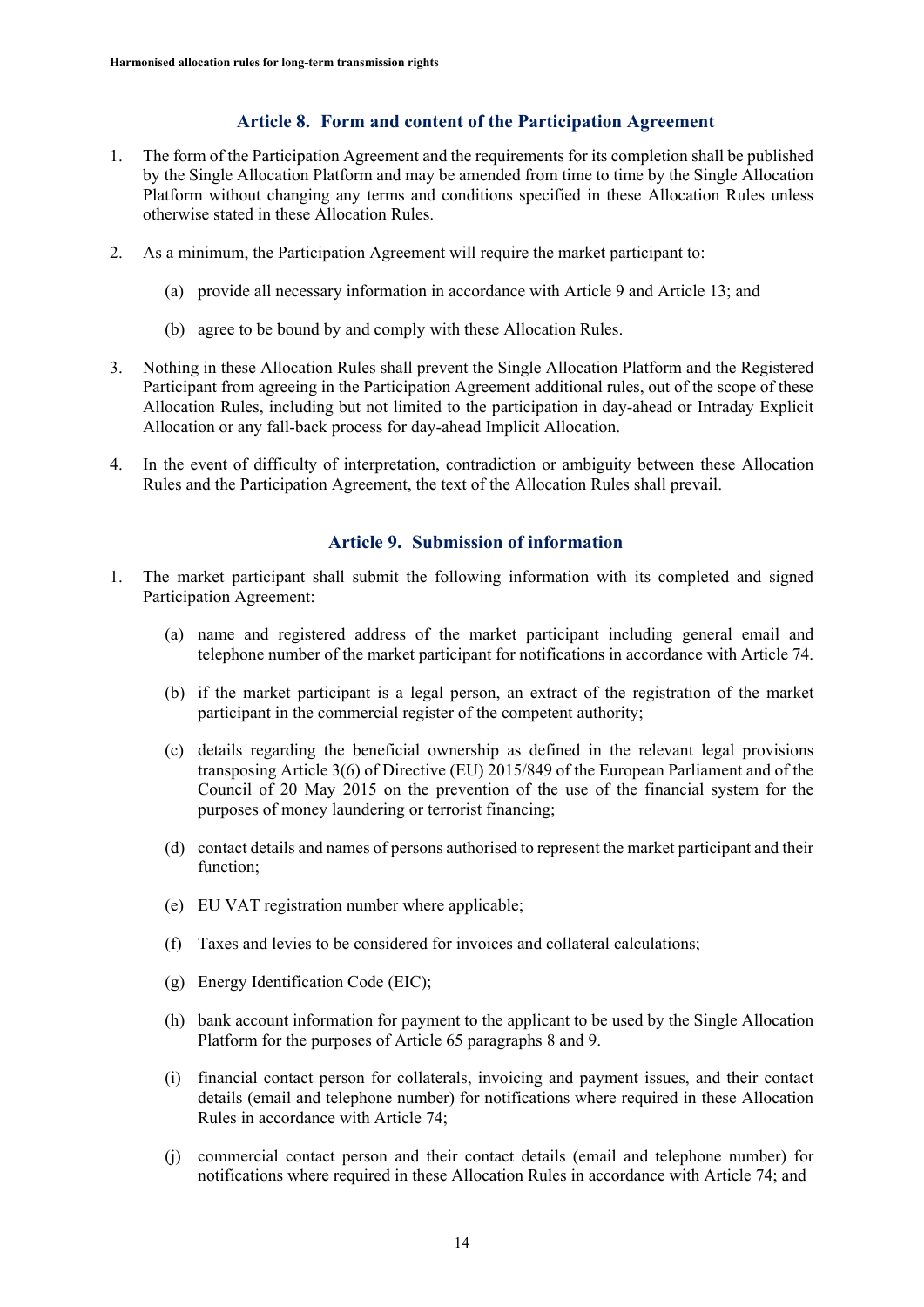- (k) operational contact person and their contact details (email and telephone number) for notifications where required in these Allocation Rules in accordance with Article 74.
- 2. A Registered Participant shall ensure that all data and other information that it provides to the Single Allocation Platform pursuant to these Allocation Rules (including information in its Participation Agreement) is and remains accurate and complete in all material respects and must promptly notify the Single Allocation Platform of any change.
- 3. A Registered Participant shall notify the Single Allocation Platform if there is any change to the information, submitted in accordance with paragraph 1 of this Article, at least nine (9) Working Days before the change comes into effect and, where that is not possible, without delay after the Registered Participant becomes aware of the change.
- 4. The Single Allocation Platform will confirm the registration of the change or send a refusal note of registration of the change to the Registered Participant, at the latest, seven (7) Working Days after the receipt of the relevant notification of change. The confirmation or refusal note will be sent via email to the commercial and operational contact person specified by the Registered Participant in accordance with paragraph 1 of this Article. If the Single Allocation Platform refuses to register the change, the reason shall be provided in the refusal note.
- 5. The change becomes valid on the day of the delivery of the confirmation to the Registered Participant.
- 6. If additional information is required from a Registered Participant as a consequence of an amendment to these Allocation Rules, then the Registered Participant shall submit the additional information to the Single Allocation Platform within twelve (12) Working Days after the request for such submission by the Single Allocation Platform.

#### **Article 10.Warranties**

- 1. By the signature of the Participation Agreement the market participant warrants that:
	- (a) it has not commenced any proceedings seeking a judgement of insolvency or bankruptcy or any other relief under any bankruptcy or insolvency law or other similar law affecting creditors' rights;
	- (b) no insolvency, bankruptcy or other similar legal proceeding affecting creditors' rights have been commenced in relation to the applicant;
	- (c) no winding-up or liquidation proceedings have been commenced with regard to the applicant; and
	- (d) it has no overdue payment obligations towards any current, previous or future platform for forward capacity allocation.

#### **Article 11.Declaration for participation in transfer only**

As part of the submission of the information in accordance with Article 7 and Article 9, the market participant shall declare to the Single Allocation Platform whether it intends to participate in transfer of Long Term Transmission Rights only. In such a case, it shall not be entitled to participate in any Auction.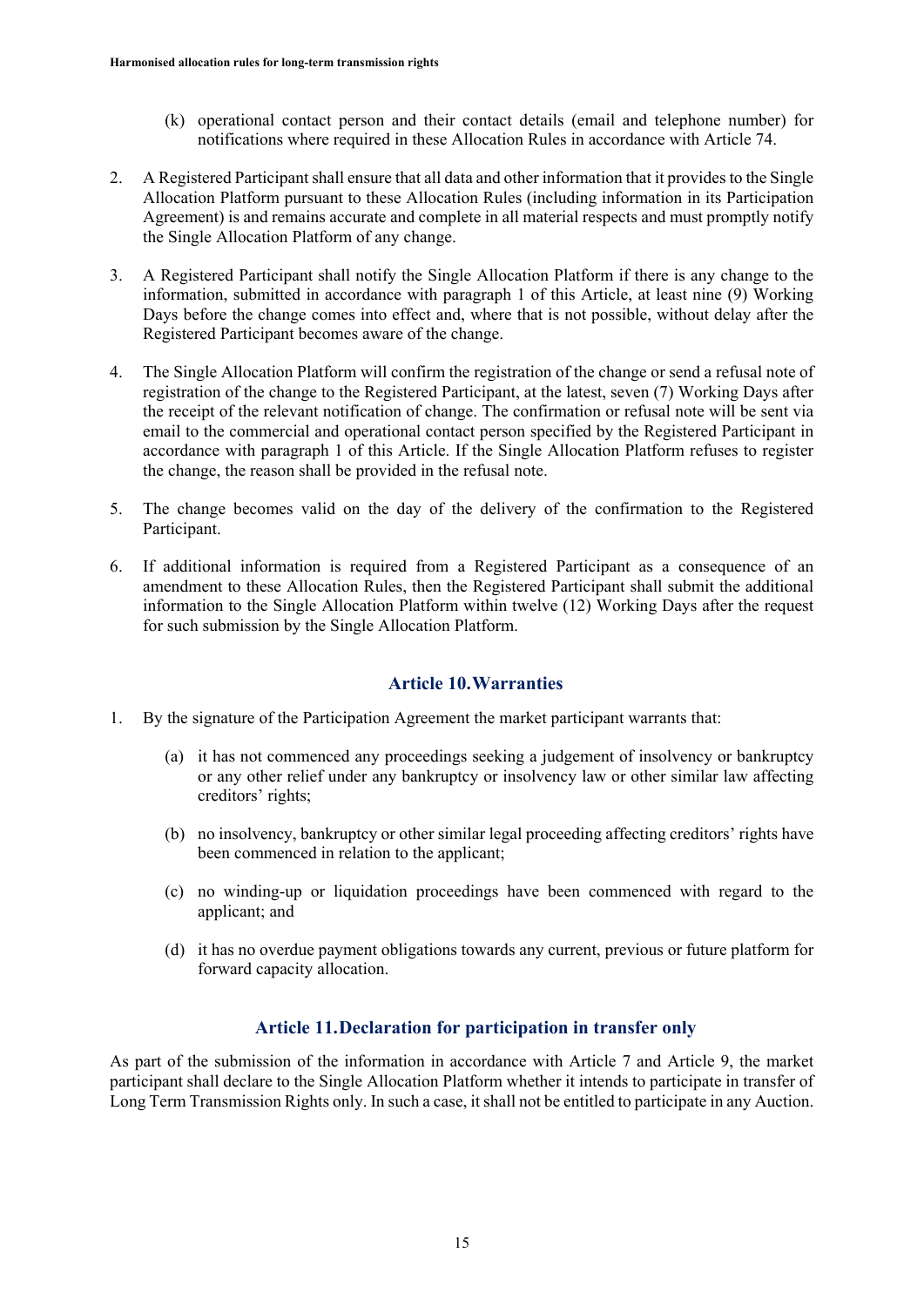#### **Article 12. Dedicated Business Account**

As part of the submission of the information in accordance with Article 7 and Article 9, the market participant shall declare to the Single Allocation Platform whether it intends to open a dedicated Business Account for the purposes of depositing cash collaterals and/or for the purposes of making payments on the basis described in Article 65(8).

#### **Article 13.Acceptance of the Information System Rules**

By signing the Participation Agreement the market participant accepts the applicable Information System Rules, as amended from time to time and published on the website of the Single Allocation Platform.

#### **Article 14.Costs related to the Participation Agreement**

All applications to become a Registered Participant and any subsequent participation in Auctions and/or the notification of transfer or the return of Long Term Transmission Rights shall be at the Registered Participants' own cost, expense and risk. The Single Allocation Platform shall not be liable to any person for any cost, damages, or expense in connection with the Registered Participant participating in Auctions and/or transfer or return of Long Term Transmission Rights unless otherwise explicitly stated in these Allocation Rules.

# **Article 15.Refusal of application**

- 1. The Single Allocation Platform may refuse to enter into a Participation Agreement with a market participant in the following circumstances:
	- (a) when the applicant has not submitted a duly completed and signed Participation Agreement in accordance with Article 7, Article 8 and Article 9; or
	- (b) the Single Allocation Platform has previously terminated a Participation Agreement with the applicant as a result of a breach of the Participation Agreement by the Registered Participant in accordance with Article 72(3) and (4) and unless the circumstances leading to termination have ceased to exist or the Single Allocation Platform is reasonably satisfied that the breach will not occur again; or
	- (c) if entering into a Participation Agreement with the applicant would cause the Single Allocation Platform to breach any condition of any mandatory legal or regulatory requirement;
	- (d) if any of the warranties of the Registered Participant under Article 10 are found to be not valid or false; or
	- (e) if the applicant is under economic and trade sanctions imposed by a Member State.

#### **Article 16.Access to the Auction Tool**

- 1. The Single Allocation Platform shall grant access to the Auction Tool free of charge if the following requirements are satisfied:
	- (a) the Registered Participant has signed and delivered a completed form included in the Information System Rules identifying the person(s) for which the user account(s) in the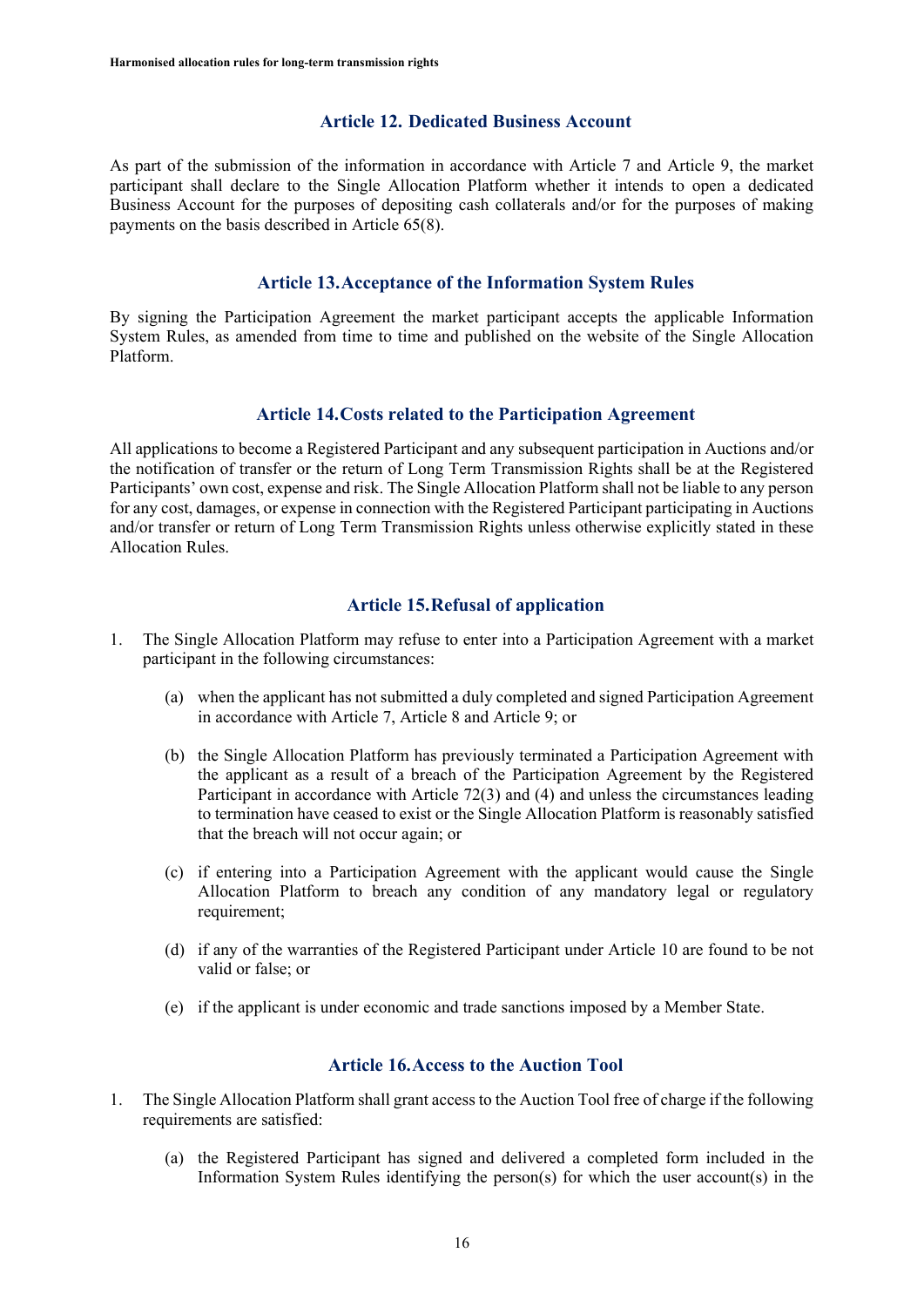Auction Tool shall be established, including any third parties authorised to act on behalf of the Registered Participant for the purposes of return and transfer of Long Term Transmission Rights in accordance with Article 39 and Article 42; and

- (b) the Registered Participant has fulfilled the requirements on authentication as set forth by the Information System Rules published by the Single Allocation Platform; such requirements may include technology for authentication purposes.
- 2. The Single Allocation Platform shall confirm the creation of the user account or may send a refusal note to the Registered Participant, at the latest, five (5) Working Days after the receipt of the relevant signed and completed form by the Registered Participant. The confirmation or refusal note shall be sent via email to the operational contact person specified by the Registered Participant in accordance with Article 9.
- 3. The Single Allocation Platform shall send the duly justified refusal note if the requirements listed in paragraph 1 of this Article are not fulfilled and access to the Auction Tool will not be granted.

#### **Article 17.Conclusion of additional financial terms**

The Single Allocation Platform may develop and publish additional standard financial terms to be accepted by the Registered Participants. These additional financial terms may include provisions to enable joint collaterals for long term and other processes organized by the Single Allocation Platform in accordance with the Participation Agreement, as long as these additional financial terms comply with these Allocation Rules.

#### **Article 18.Regulatory and legal requirements**

It is the responsibility of each market participant to ensure that it complies with national and European legislation, including requirements of any relevant competent authority, and obtained all necessary authorisations in connection with its participation in Auctions or in transfer and the use of Long Term Transmission Rights.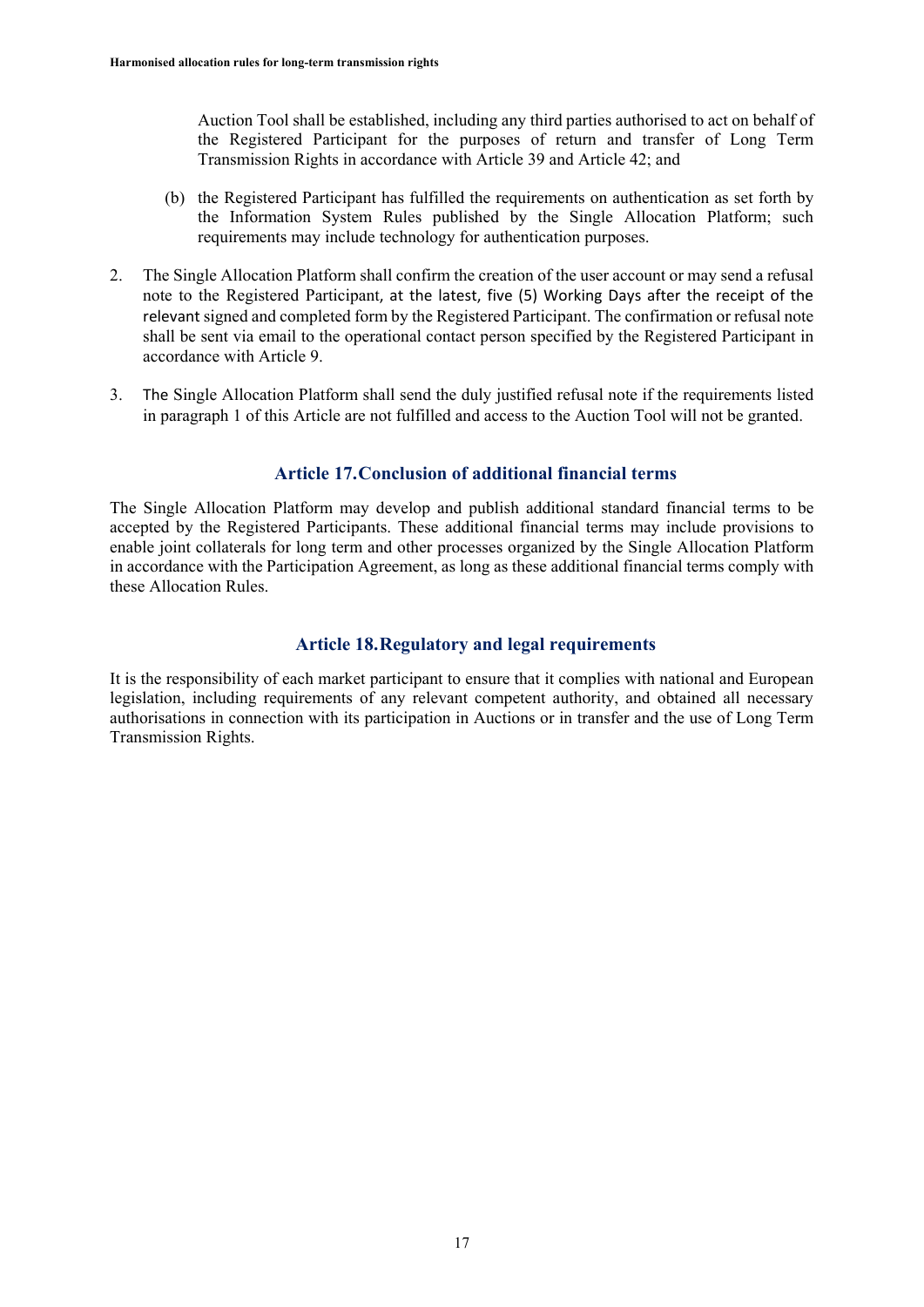# **TITLE 3 - Collaterals**

#### **Article 19.General provisions**

- 1. Registered Participants shall provide collaterals in order to secure payments to the Single Allocation Platform resulting from Auctions of Long Term Transmission Rights and, where applicable, potential other payments falling due under the additional financial terms in accordance with Article 17.
- 2. Only the following forms of collaterals shall be accepted:
	- (a) a Bank Guarantee;
	- (b) a cash deposit in a dedicated Business Account.
- 3. Collaterals may be provided in one of the forms mentioned in paragraph 2 of this Article or a combination of these forms, provided that the Single Allocation Platform is entitled as beneficiary to the full collateral.
- 4. Credit Limit shall always be greater or equal to zero.
- 5. The collaterals shall be provided in Euros  $(\epsilon)$ .

#### **Article 20.Form of cash deposit**

- 1. For collaterals that are provided in the form of a cash deposit in a dedicated Business Account the following conditions shall apply:
	- (a) the money shall be deposited in a dedicated Business Account at a financial institution selected by the Single Allocation Platform;
	- (b) the dedicated Business Account shall be opened and used in accordance with additional financial terms to be concluded between the Single Allocation Platform, or where relevant the financial institution and the Registered Participant and shall only be used for Auction purposes;
	- (c) until withdrawal as permitted by the following provisions of Article 26, the cash deposit in the dedicated Business Account belongs to the Registered Participant if not stated otherwise in the additional financial terms in accordance with Article 17;
	- (d) withdrawals from the dedicated Business Account pursuant to Article 24 and Article 26 may be made solely on the instruction of the Single Allocation Platform;
	- (e) the dedicated Business Account may be used in addition for settlement as set forth in Article 65 upon request of the Single Allocation Platform; and
	- (f) interest on the amount deposited in the dedicated Business Account shall accrue for the benefit of the Registered Participant, after deduction of taxes and bank charges if any.

#### **Article 21.Form of Bank Guarantee**

1. Collaterals that are provided in the form of a Bank Guarantee shall comply with the following specifications: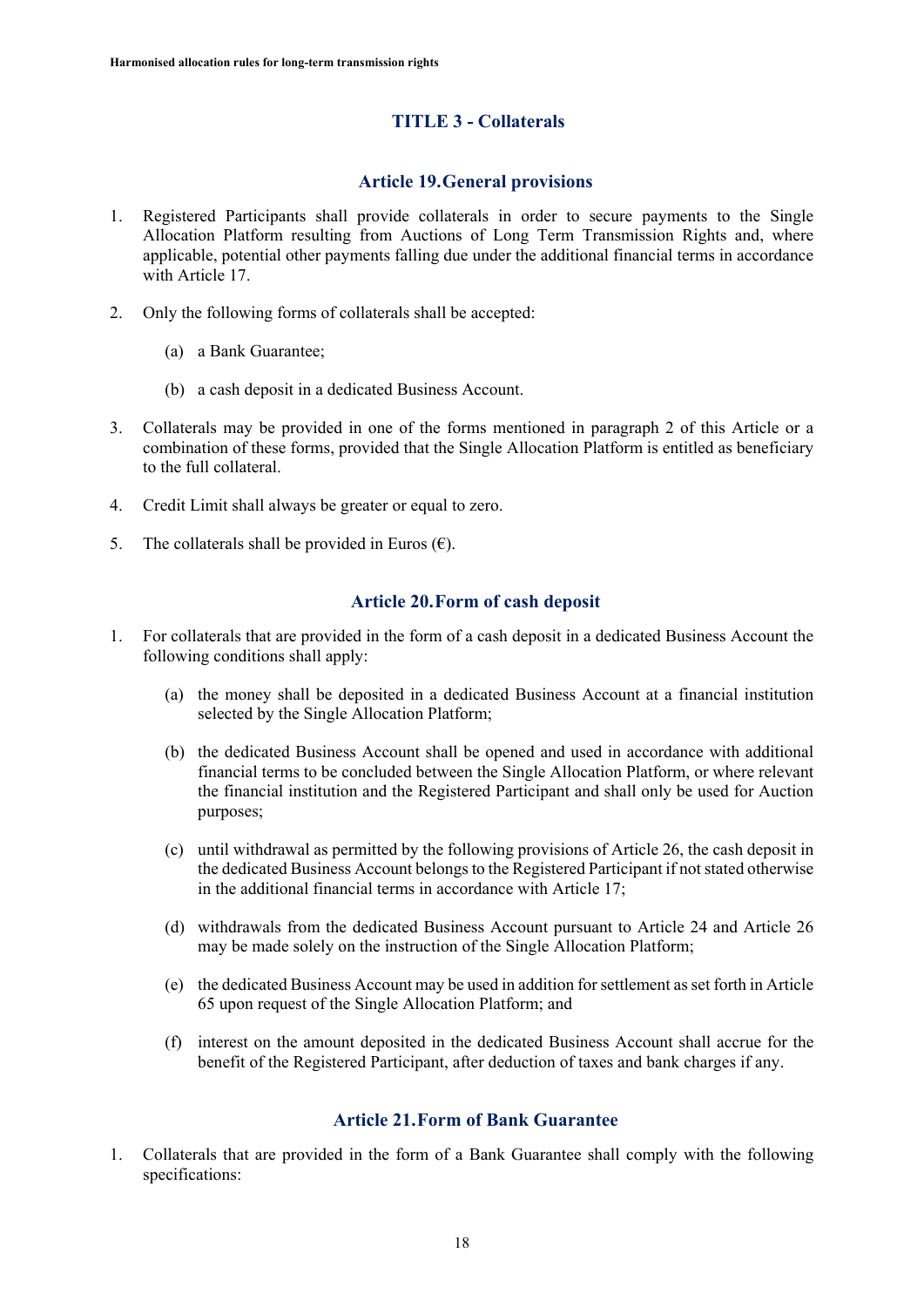- (a) the Bank Guarantee shall be provided in the form of the template that is available on the website of the Single Allocation Platform and updated from time to time or in a form that substantially follows the template;
- (b) the Bank Guarantee shall be written in English;
- (c) the Bank Guarantee covers all Auctions organized by the Single Allocation Platform subject to these Allocation Rules;
- (d) the Bank Guarantee shall allow partial and multiple drawing by the Single Allocation Platform, up to the maximum amount guaranteed;
- (e) the Bank Guarantee shall provide for payment upon first request of the Single Allocation Platform. It shall further provide that, if the Single Allocation Platform calls upon the Bank Guarantee, the bank shall pay automatically without any other condition than the receipt of a written demand by registered letter from the Single Allocation Platform.
- (f) the Bank Guarantee shall be irrevocable, unconditional and non-transferable;
- (g) the bank issuing the Bank Guarantee shall be permanently established, including via a branch in a EU member state, European Economic Area or Switzerland;
- (h) the bank issuing the Bank Guarantee or the financial group it belongs to shall have a long term credit rating of not less than BBB+ by Standard and Poor's Corporation, BBB+ by Fitch or Baa1 by Moody's Investors Service Inc. If the rating requirement is not fulfilled by the issuing bank itself but by the financial group to which it belongs, the issuing bank shall provide the Single Allocation Platform with a parental guarantee or an equivalent document issued by the financial group. If the issuing bank or the financial group, the issuing bank belongs to ceases to have the required long term credit rating, the Registered Participant shall within five (5) Working Days submit to the Single Allocation Platform a substitute Bank Guarantee by a bank complying with the required long term credit rating or replace the Bank Guarantee by deposit. If there are industry-wide downgrades of financial institutions, the Single Allocation Platform may investigate what the new standards are and, if deemed necessary, decrease the required rating for a limited period of time, informing TSOs, who shall then inform the relevant NRAs.
- (i) the bank issuing the Bank Guarantee shall not be an Affiliate of the Registered Participant for which the Bank Guarantee is issued.
- 2. A Bank Guarantee shall contain the following:
	- (a) a maximum amount guaranteed;
	- (b) the Single Allocation Platform's identification as beneficiary, as specified on the website of the Single Allocation Platform;
	- (c) the Single Allocation Platform's bank account, as specified on the website of the Single Allocation Platform;
	- (d) the Single Allocation Platform's bank's address, as specified on the website of the Single Allocation Platform;
	- (e) the Registered Participant's full identification, including name, address, commercial/company register;
	- (f) full identification of the providing bank; and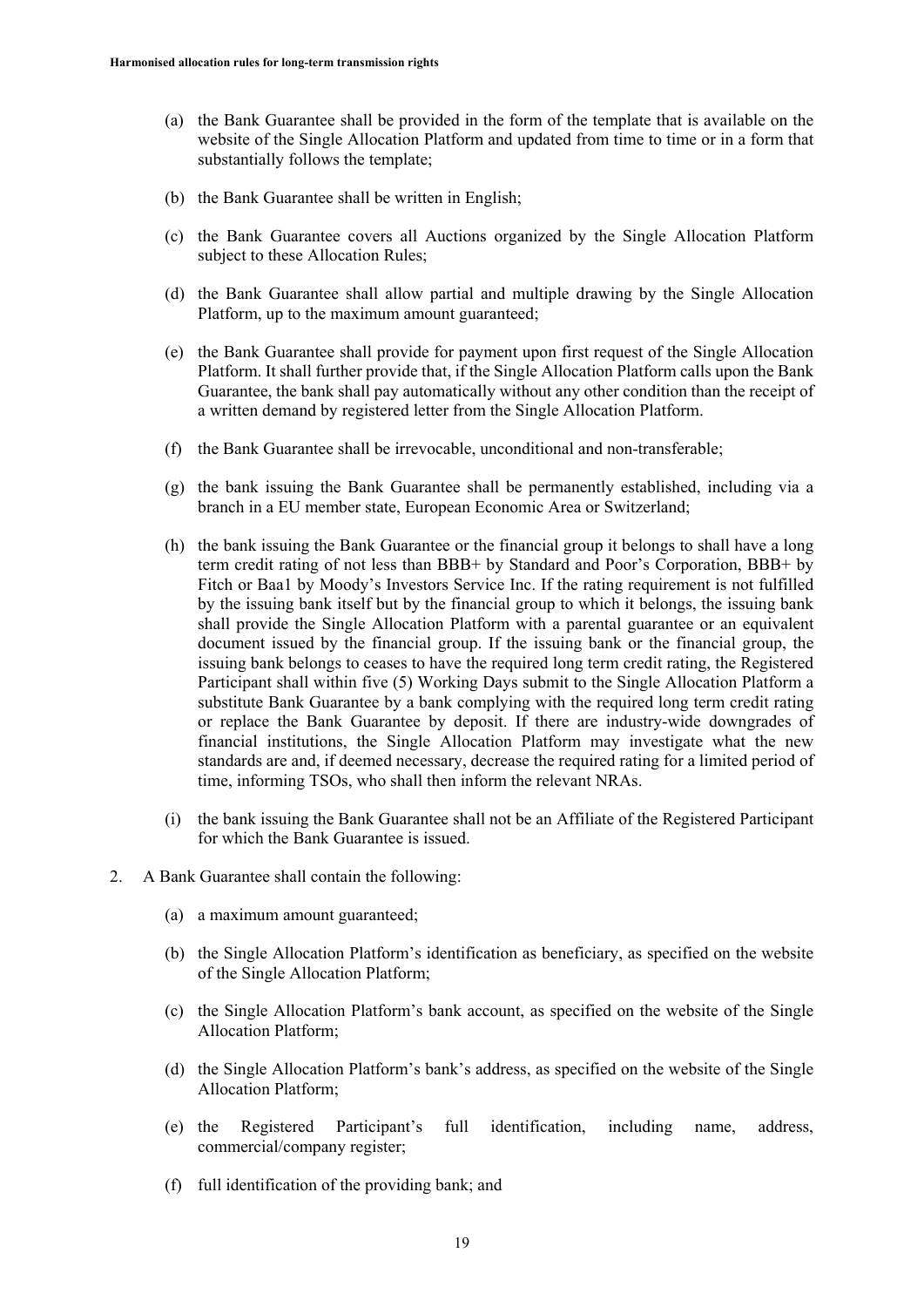- (g) the validity time.
- 3. The Registered Participant shall submit the Bank Guarantee at least four (4) Working Days before the Bidding Period closure of the Auction for which it shall be used as collateral or otherwise, it shall be considered for the subsequent Auctions.
- 4. The Single Allocation Platform shall accept the Bank Guarantee provided by a Registered Participant if the Bank Guarantee is provided in line with the specifications set out in paragraph 1 to 2 of this Article and the original of the Bank Guarantee has been received by the Single Allocation Platform.
- 5. The Single Allocation Platform shall confirm the acceptance of the Bank Guarantee or send a refusal note to the Registered Participant, at the latest, four (4) Working Days after the receipt of the original of the Bank Guarantee. The confirmation or refusal note shall be sent via email to the commercial and operational contact persons specified by the Registered Participant in accordance with Article 9. The refusal note shall include reasoning for refusal.

# **Article 22.Validity and renewal of the Bank Guarantee**

- 1. Collaterals in the form of a Bank Guarantee shall be valid for the minimum periods as follows:
	- (a) for product(s) with a duration of more than one month, until at least thirty  $(30)$  calendar days after the end of each next calendar month within the Product Period(s);
	- (b) for product(s) with a duration of one month, until at least thirty (30) calendar days after the end of the Product Period(s); and
	- (c) for product(s) with a duration of less than one month, until at least sixty  $(60)$  calendar days after the end of the Product Period(s).
- 2. The Registered Participant shall replace or renew the collaterals in form of a Bank Guarantee to fulfil the requirements of paragraph 1 of this Article at least four (4) working days before the expiry of the validity of the collaterals.

# **Article 23.Credit Limit**

- 1. The Single Allocation Platform shall calculate and continuously update the Credit Limit of each Registered Participant in respect of each subsequent Auction. The Credit Limit shall be equal to the amount of the collaterals in place minus any outstanding payment obligations. In case of a Bank Guarantee such Bank Guarantee shall be only considered if the requirements in Article 22 related to its validity for the respective Auction are fulfilled. The Single Allocation Platform shall make this information available to each Registered Participant individually through the Auction Tool.
- 2. Outstanding payment obligations are calculated according to Article 63 subject to additional rules in paragraph 3 to 5 of this Article and in Article 34.
- 3. For the purpose of the Credit Limit calculation, outstanding payment obligations shall be increased to include the taxes and levies in force subject to Article 64.
- 4. Reduction Periods are taken into consideration for the calculation of the Credit Limit as set forth in Article 63.
- 5. Maximum payment obligations for a Registered Participant resulting from its Bid(s) registered at the closure of the Bidding Period, calculated according to Article 34, shall be considered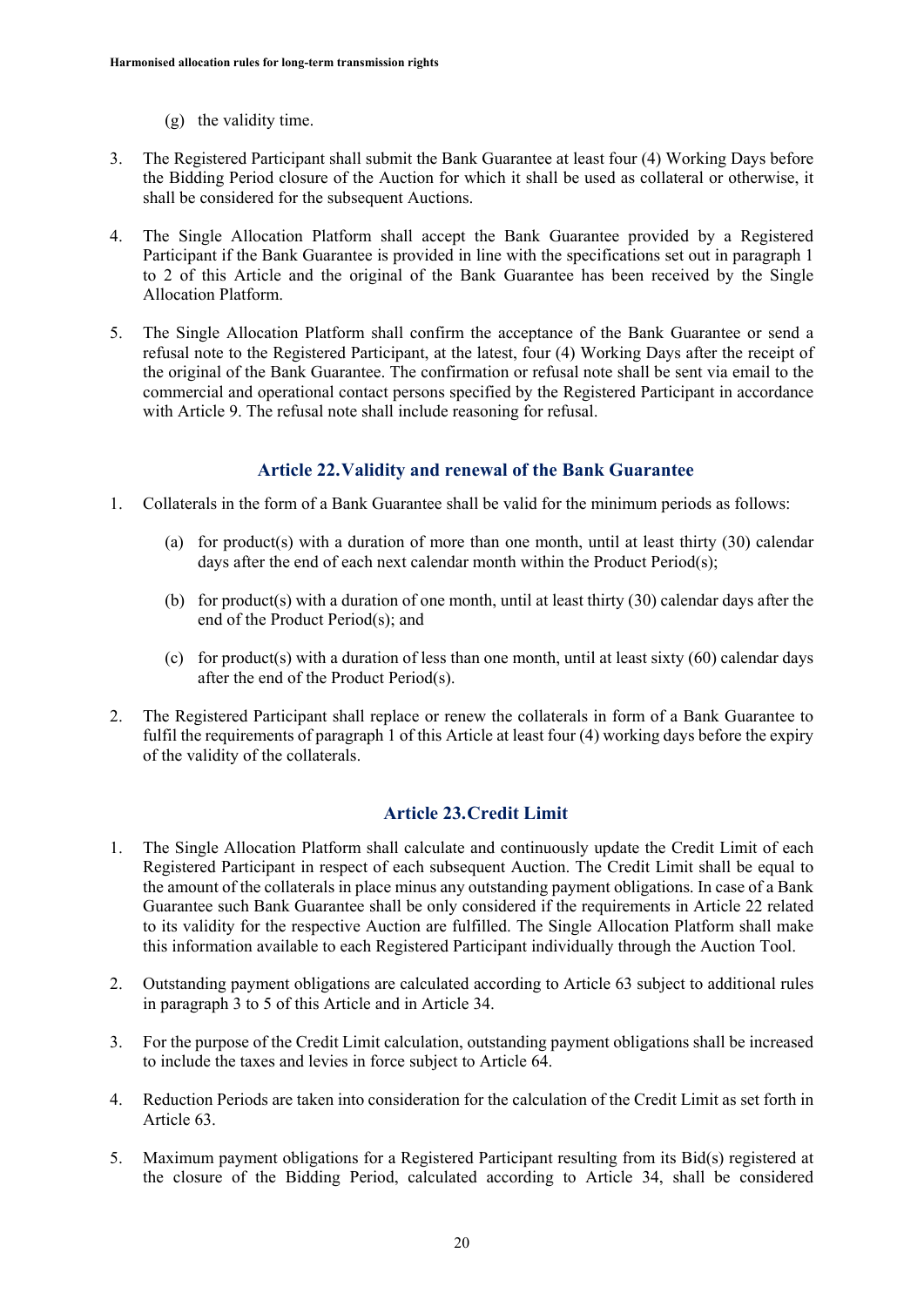provisionally as the outstanding payment obligations. From the publication of the provisional Auction results until the moment when the Auction Results become final the due amount notified according to Article 36 paragraph 3(b) and (c) shall be provisionally considered as outstanding payment obligations for Credit Limit calculation for any concurrent Auction. The Credit Limit shall be revised based on the actual allocated Long Term Transmission Rights when the provisional Auction results are published as described in Title 4.

#### **Article 24.Modifications of the collaterals**

- 1. A Registered Participant may request in written form an increase of the collaterals in form of a Bank Guarantee, a decrease of the collaterals in form of a Bank Guarantee and/or cash deposit or change of the form of the collaterals at any time in accordance to paragraphs 2 and 3 of this Article.
- 2. A decrease of the collaterals of a Registered Participant shall only be allowed if the Credit Limit after applying the requested decrease of the collaterals would be greater than or equal to zero.
- 3. The Single Allocation Platform shall accept the modification of the collaterals if the request for a modification of collaterals is compliant with the condition set out in paragraph 2 of this Article in case of a decrease or with the conditions set out in Article 21 and Article 22 in case of an increase of collaterals in the form of a Bank Guarantee and in case of a change in the form of the collaterals from cash on deposit to Bank Guarantee.
- 4. The modification of the collaterals shall become valid and effective only when the Single Allocation Platform has made the requested modification of the collaterals of the Registered Participant within the Auction tool.
- 5. The Single Allocation Platform shall assess the request for modification of collaterals and confirm the acceptance or send a refusal note to the Registered Participant, at the latest, four (4) Working Days after the receipt of the request. The confirmation or refusal note shall be sent via email to the commercial and operational contact persons specified by the Registered Participant in accordance with Article 9. The refusal note shall include reasoning for refusal.

#### **Article 25.Collateral incident**

- 1. A collateral incident occurs in the following cases:
	- (a) the collaterals are insufficient to secure the amount due for the Long Term Transmission Rights held by a Registered Participant on the next payment date as set forth in Article 65 considering the amount and the validity of the collaterals; or
	- (b) the collaterals are not renewed in accordance with Article 22 paragraph 2; or
	- (c) the collaterals are not restored after a payment incident in accordance with Article 26 or new collateral was provided that is not compliant with the conditions specified in Article 19(3), Article 20 and Article 21.
- 2. The Single Allocation Platform shall notify the collaterals incident to the Registered Participant by email. The Registered Participant shall increase its collaterals within two (2) Working Days from sending of the notification if this is done during Working Hours or two (2) Working Days starting from the next Working Day if sent after Working Hours. If the collaterals provided by the Registered Participant remains insufficient after this period, the Single Allocation Platform may suspend or terminate the Participation Agreement in accordance with Article 71 and Article 72.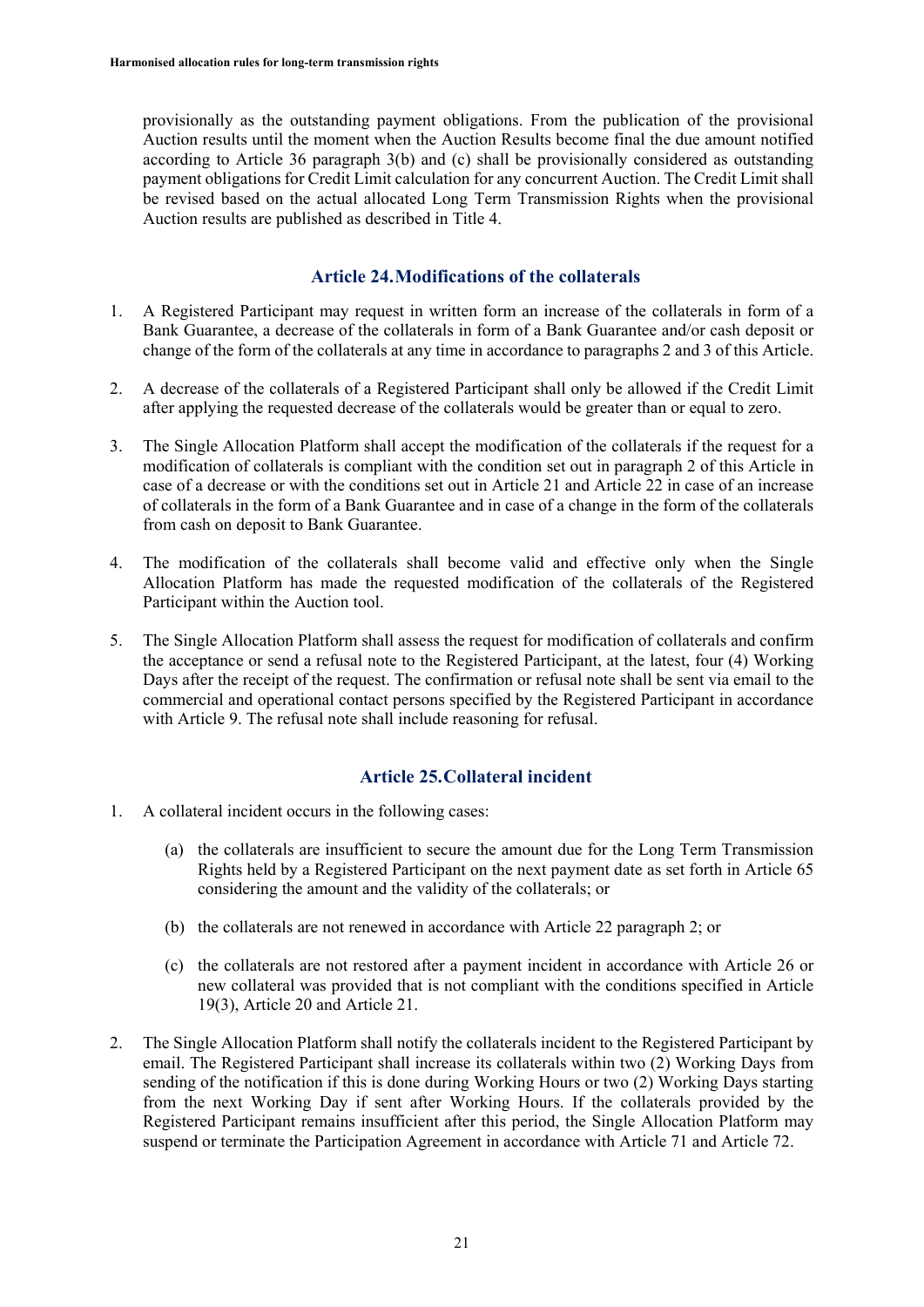#### **Article 26.Calls on collaterals**

- 1. The Single Allocation Platform is entitled to call upon collaterals of a Registered Participant in the event of a registered payment incident in accordance with Article 67.
- 2. The Registered Participant shall restore its collaterals after a payment incident or collaterals incident by following the conditions as set forth in Article 19(3), Article 20 and Article 21 unless the Participation Agreement is suspended or terminated in accordance with Article 71 and Article 72.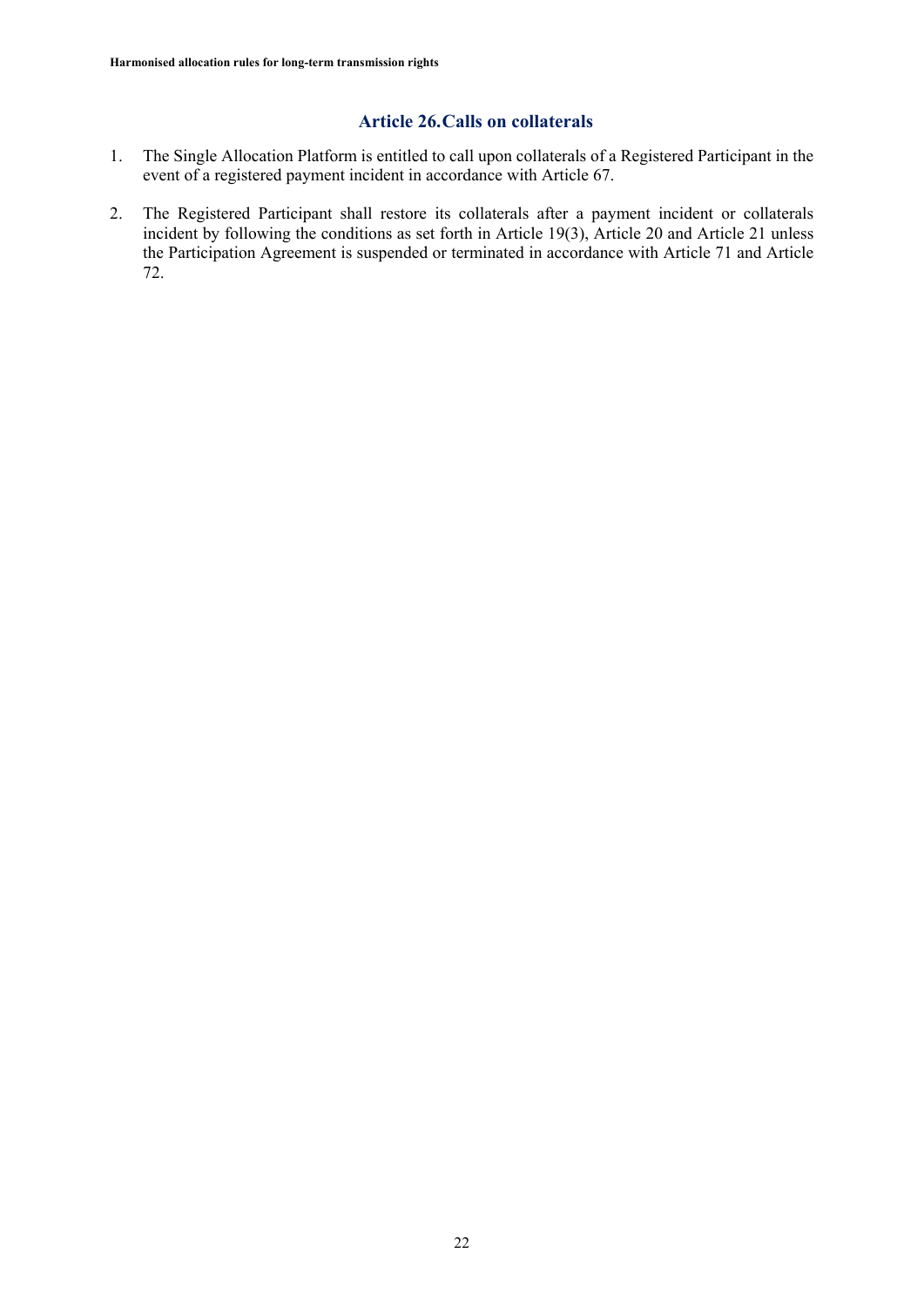# **TITLE 4 - Auctions**

#### **Article 27.General provisions for Auctions**

- 1. The Single Allocation Platform shall allocate Long Term Transmission Rights to Registered Participants by way of Explicit Allocation. Prior to the Auction the Single Allocation Platform shall publish Auction Specifications on its website.
- 2. The Auctions shall be organised via the Auction Tool. Each Registered Participant fulfilling the requirements for participating in the Auction may place Bids in the Auction Tool until the relevant deadline for placing Bids in the specific Auction expires according to the respective Auction Specification.
- 3. After the relevant deadline for placing Bids in the specific Auction has expired, the Single Allocation Platform shall evaluate the Bids including against the respective Credit Limits of the Registered Participants. The results of the Auction will be notified to Registered Participants via the Auction Tool.
- 4. The Single Allocation Platform shall provide information on forthcoming Auctions by publishing on its website a provisional Auction calendar with the dates of Auctions reasonably in advance before the Auctions take place. For standard Forward Capacity Allocation timeframes specified in Article 28(1) a provisional Auction calendar for each calendar year shall be published no later than 1 December of the year preceding including provisional information on the form of the product, Product Period and Bidding Period.

#### **Article 28.Capacity Allocation timeframe and form of product**

- 1. The standard Forward Capacity Allocation timeframes, subject to product availability, are defined as follows:
	- (a) yearly timeframe: it starts on the first day and ends on the last day of a calendar year; and
	- (b) monthly timeframe: it starts on the first day and ends on the last day of a calendar month.
- 2. For the standard timeframes listed in paragraph 1 and subject to Cross Zonal Capacity availability, the Single Allocation Platform shall organise at least one Auction per year for the yearly timeframe and one Auction per month for the monthly timeframe. For the avoidance of doubt, this shall not exclude the possibility to perform a joint Auction of Cross Zonal Capacity of several Bidding Zones' borders and directions or to allocate Cross Zonal Capacity on individual or different subsets of interconnector(s) of a Bidding Zone border separately.
- 3. The standard form of the Auction product shall be a base product by which a fixed amount of MW throughout the Product Period is allocated subject to announced Reduction Periods.
- 4. Additional timeframes and/or an additional form of products other than the standard products and timeframes described in paragraph 1, 2 and 3 of this Article may be offered, as specified in the regional design of Long Term Transmission Rights in accordance with Article 31(4) of the FCA Regulation.

# **Article 29.Auction Specification**

1. The Single Allocation Platform shall publish a provisional version of the Auction Specification and a final version of the Auction Specification as set forth in paragraphs 2 to 3 of this Article.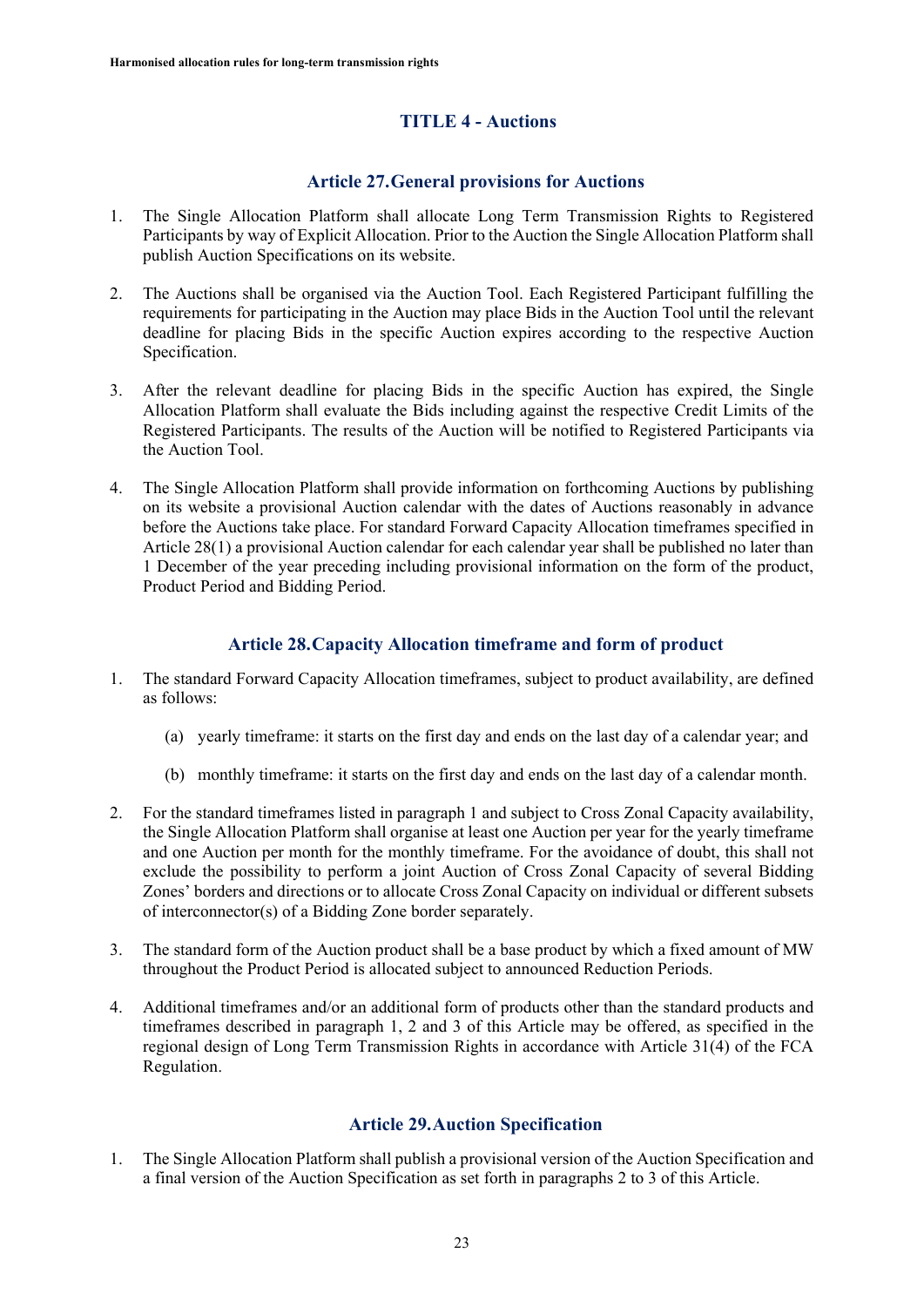- 2. For yearly Auctions the Single Allocation Platform shall publish the provisional and the final Auction Specification no later than one (1) week and for any other shorter Capacity Allocation timeframe no later than two (2) Working Days before the end of the Bidding Period of an Auction. The provisional Auction Specification shall state in particular:
	- (a) the code identifying the Auction in the Auction Tool;
	- (b) type of Long Term Transmission Rights;
	- (c) Capacity Allocation timeframe (e.g. yearly, monthly or other, as described in Article 28);
	- (d) form of product (e.g. base, peak, off-peak as described in Article 28);
	- (e) identification of the Bidding Zone border(s) or a subset of the Interconnectors on the Bidding Zone border and direction covered;
	- (f) deadline for return of the Long Term Transmission Rights allocated in previous Auctions for the respective Bidding Zone border(s).
	- (g) the Product Period;
	- (h) Reduction Period(s) associated with the Product Period when applicable;
	- (i) the Bidding Period;
	- (j) the deadline for the publication of the provisional Auction results;
	- (k) the contestation period in accordance with Article 37;
	- (l) the provisional Offered Capacity which shall not include Cross Zonal Capacity released via return of Long Term Transmission Rights and Cross Zonal Capacity released in accordance with Article 71 and Article 72.
	- (m) any other relevant information or terms applicable to the product or the Auction.
- 3. Not earlier than four (4) hours after publication of the provisional Auction Specification, the Single Allocation Platform shall publish the final Auction Specification for that Auction stating the final Offered Capacity and any other update of relevant information or terms applicable to the product or the Auction.
- 4. The final Offered Capacity shall consist of:
	- (a) the provisional Offered Capacity;
	- (b) the available Cross Zonal Capacity already allocated to Registered Participants for which a valid request for return of Long Term Transmission Rights has been submitted for this Auction in accordance with Article 38 and Article 39; and
	- (c) the available Cross Zonal Capacity already allocated to Registered Participants which will be reallocated as a result of suspension or termination in accordance with Article 71 and Article 72.
- 5. The Single Allocation Platform shall publish the format of the bids to be used.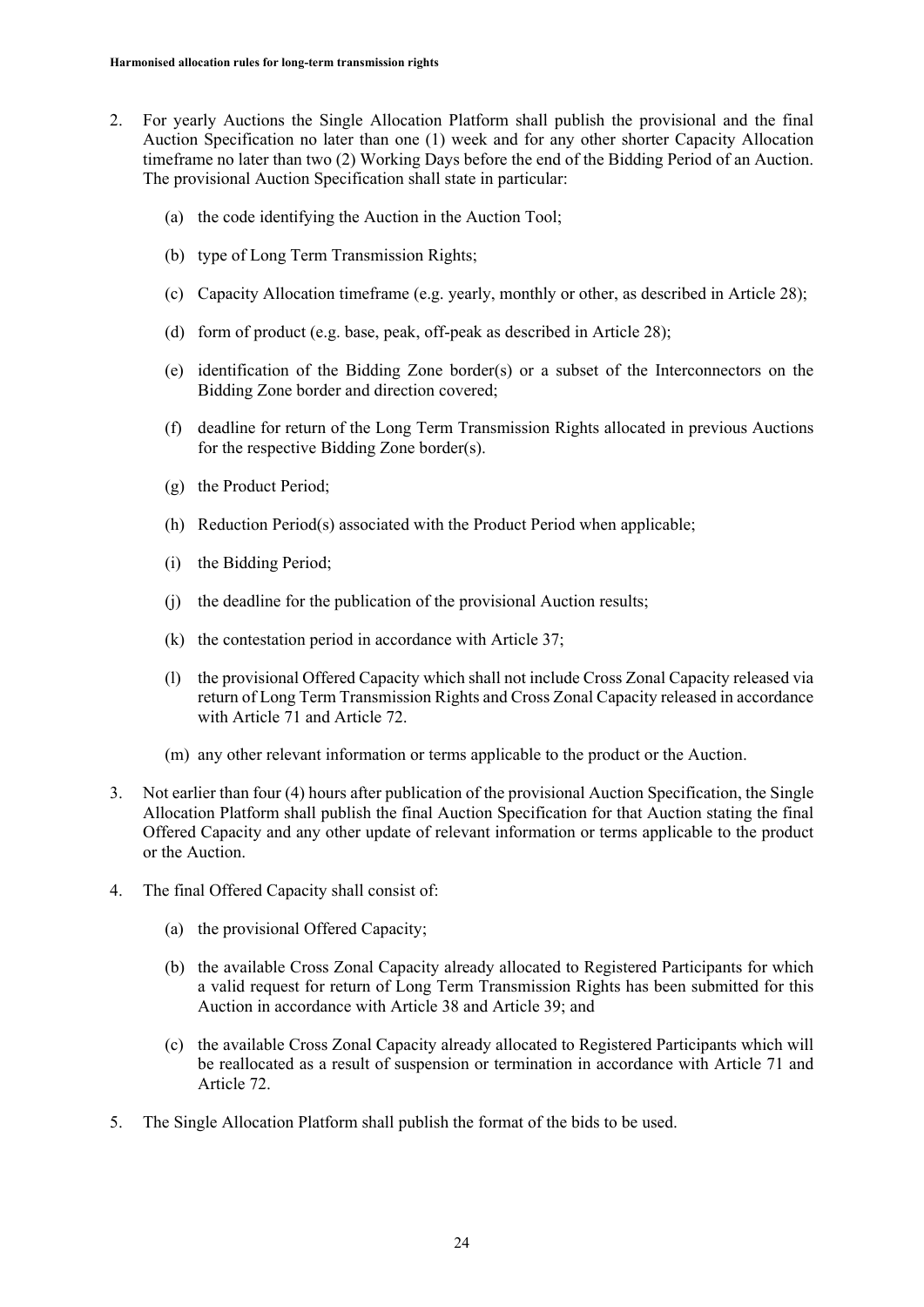#### **Article 30.Reduction Periods of Offered Capacity**

- 1. The Single Allocation Platform may announce one or more Reduction Periods in the Auction Specification. In this case, the Auction Specification shall include for each Reduction Period information on the duration of the Reduction Period and the amount of Offered Capacities.
- 2. For the avoidance of doubt, Reduction Periods do not apply to already allocated Long Term Transmission Rights and shall not be considered for any purpose including compensation as a curtailment according to Title 9.

#### **Article 31.Bids submission**

- 1. The Registered Participant shall submit a Bid or set of Bids to the Single Allocation Platform in accordance with following requirements:
	- (a) it shall be submitted electronically using the Auction Tool and during the Bidding Period as specified in the Auction Specification;
	- (b) it shall identify the Auction via an identification code as specified in Article 29 paragraph 2 (a);
	- (c) it shall identify the Registered Participant submitting the Bid through its EIC code;
	- (d) it shall identify the Bidding Zones border and the direction for which the Bid is submitted;
	- (e) it shall state the Bid Price, which shall be different for each Bid of the same Registered Participant unless otherwise provided for in the Information System Rules, exclusive of taxes and levies, in Euros per MW for one hour of the Product Period, i.e. Euro/MW and hour, expressed to a maximum of two (2) decimal places, and equal to or greater than zero;
	- (f) it shall state the Bid Quantity in full MW which must be expressed without decimals.
- 2. The Registered Participant may modify its previously registered Bid or set of Bids at any time during the Bidding Period including its cancellation. In case the Bid has been modified only the last valid modification of the Bid or set of Bids shall be taken into account for the Auction results determination.
- 3. If a Bid Quantity, or a quantity calculated as a sum of the Bid Quantity for several Bids submitted for the same Auction, by a Registered Participant exceeds the Offered Capacity announced in the final Auction Specification, this Bid or these Bids shall be completely rejected. Where a modification of previously submitted Bids results in exceeding the Offered Capacity, the modification shall be rejected and the previously registered Bids will stand.
- 4. If a Bid Quantity or a quantity calculated as a sum of the Bid Quantity for several Bids submitted for the same Auction by a Registered Participant exceeds the relevant Offered Capacity announced after the Bids submission, the Bids with the lowest Bid Price will be rejected one (1) by one (1) until the total allowed Bid Quantity is lower than or equal to the Offered Capacity. In case where the Information System Rules allows submission of Bids with the same Bid Price by one Registered Participant the Single Allocation Platform may apply additional criteria or rules to decide which Bid shall be rejected. Such additional criteria or rules shall be included in the information System Rules and shall be one or more from the following:
	- (a) chronological submission (time stamp); and/or
	- (b) Bid identification assigned by the Auction Tool; and/or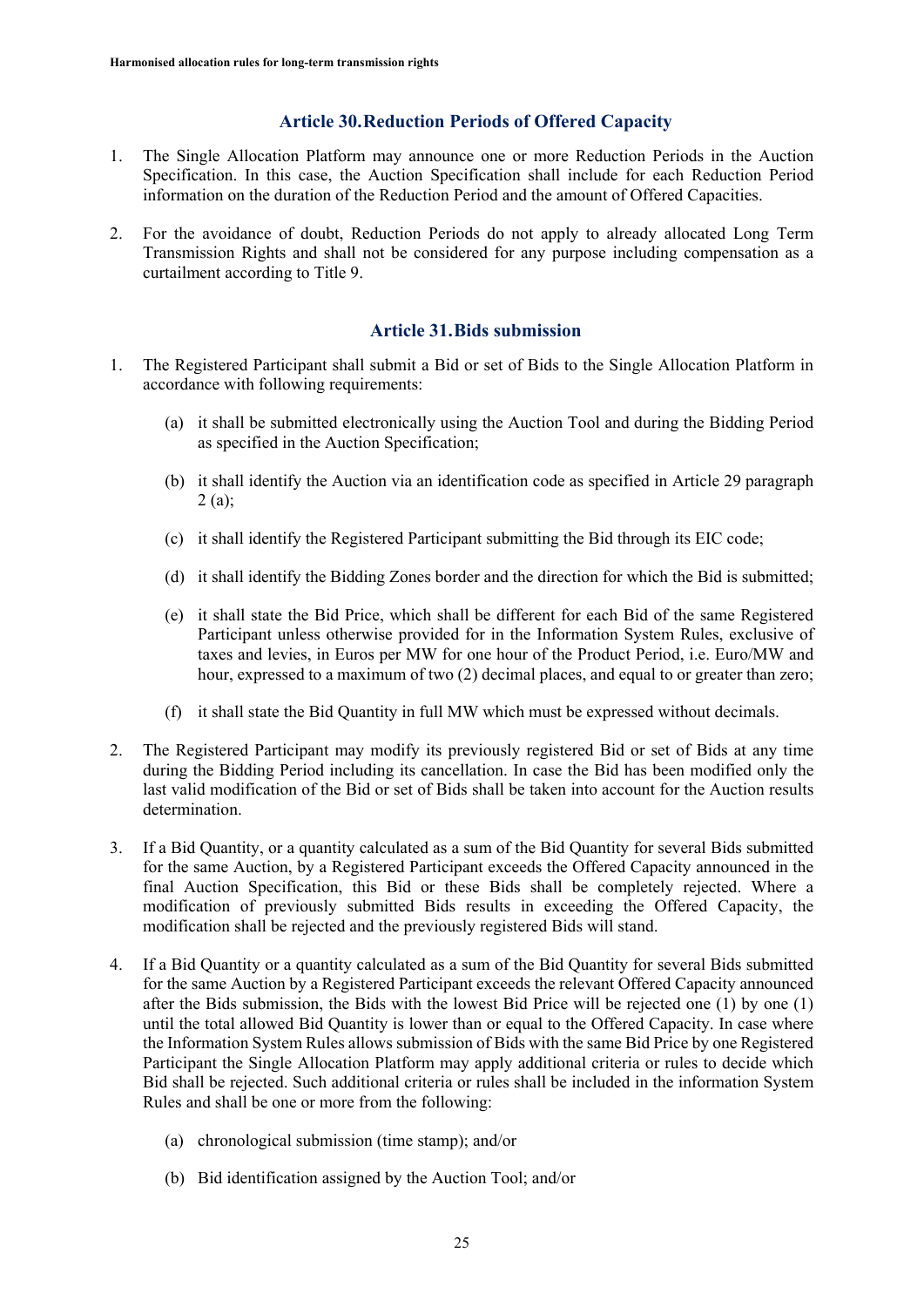- (c) rejection of all relevant Bids with the same Bid Price.
- 5. The above mentioned process shall apply to all forms of an Auction product and all Forward Capacity Allocation timeframes.

#### **Article 32.Bid registration**

- 1. The Single Allocation Platform shall not register a Bid that:
	- (a) does not comply with the requirements of Article 31; or
	- (b) is submitted by a Registered Participant who is suspended in accordance with Article 71.
- 2. Provided that a Bid or a set of Bids fulfils the requirements set forth in Article 31, the Single Allocation Platform shall confirm to the Registered Participant that such Bid(s) have been correctly registered by an acknowledgment of receipt via the Auction Tool. If the Single Allocation Platform does not issue an acknowledgment of receipt for a Bid, such Bid shall be deemed not to have been registered.
- 3. The Single Allocation Platform shall notify a Registered Participant whose Bid is rejected as invalid and the reason for this rejection, without undue delay after the Bid is rejected.
- 4. The Single Allocation Platform shall maintain a record of all valid Bids received.
- 5. Each valid Bid registered at closure of the Bidding Period shall constitute an unconditional and irrevocable offer by the Registered Participant to buy Long Term Transmission Rights up to the Bid Quantity and at prices up to the Bid Price and under the terms and conditions of these Allocation Rules and the relevant Auction Specification.

#### **Article 33.Default Bid**

- 1. The Registered Participant has the option to place default Bids for Auctions.
- 2. A default Bid, once identified as such by the Registered Participant, shall apply automatically to each subsequent relevant Auction as defined by the Registered Participant when placing the default Bid. At the opening of a relevant Bidding Period, the registered default Bid shall be considered as a Bid submitted by the Registered Participant for the relevant Auction. This Bid shall be considered as a delivered Bid when the Single Allocation Platform sends an acknowledgment of receipt to the Registered Participant.
- 3. If a default Bid Quantity or a quantity calculated as a sum of the Bid Quantity for several default Bids submitted for the same Auction by a Registered Participant exceeds the final Offered Capacity, the Bids with the lowest Bid Price shall be rejected one (1) by one (1) until the total allowed Bid Quantity is lower than or equal to the Offered Capacity. In case where the Information System Rules allows submission of Bids with the same Bid Price by one Registered Participant the Single Allocation Platform may apply additional criteria or rules to decide which Bid shall be rejected. Such additional criteria or rules shall be included in the Information System Rules and shall be one or more from the following:
	- (a) chronological submission (time stamp); and/or
	- (b) Bid identification assigned by the Auction Tool; and/or
	- (c) rejection of all relevant Bids with the same Bid Price.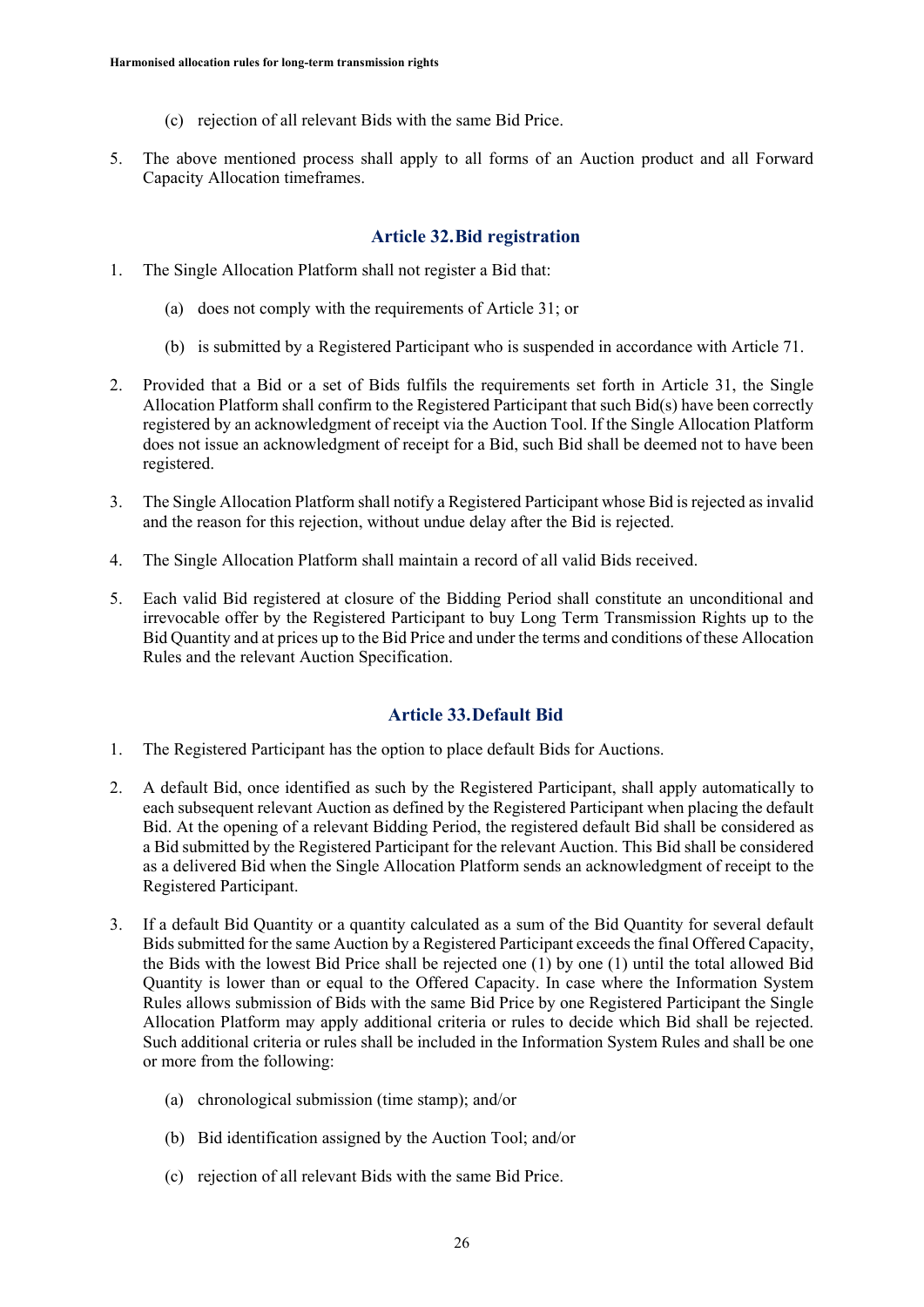- 4. A Registered Participant who wants to modify a default Bid for a future Auction shall change the Bid Quantity and the Bid Price of its default Bids before the applicable Auction Bidding Period opening.
- 5. A Registered Participant not wishing to submit the default Bid on the Auction Tool for future Auctions can cancel its default Bids before the subsequent Auction Bidding Period opening.

# **Article 34.Credit Limit verification**

- 1. Upon submission by a Registered Participant of a Bid or set of Bids to the Auction Tool the Single Allocation Platform shall check whether the maximum payment obligations (MPO) connected with that Registered Participant's registered Bid(s) calculated according to paragraphs 4 and 5 of this Article at the time of Bid(s) submission exceed the Credit Limit. If the maximum payment obligation connected with such registered Bids exceed the Credit Limit, the Single Allocation Platform shall issue automatically via the Auction Tool a warning to the Registered Participant to modify the Credit Limit. Bids shall not be rejected automatically if the maximum payment obligation attributed to registered Bids exceeds the Credit Limit at Bid submission but only after the process described in paragraph 2 of this Article.
- 2. At closure of the Bidding Period the Single Allocation Platform shall check again whether the maximum payment obligations connected with registered Bids calculated according to paragraph 5 of this Article exceed the Credit Limit. If the maximum payment obligations connected with these Bids exceed the Credit Limit, these Bids, starting with the Bid with the lowest Bid Price, shall be one (1) by one (1) excluded, until the maximum payment obligations are less than or equal to the Credit Limit. The Single Allocation Platform may apply additional criteria or rules to decide which Bid shall be rejected. Such additional criteria or rules shall be included in the Information System Rules and shall be one or more from the following:
	- (a) chronological submission (time stamp); and/or
	- (b) Bid identification assigned by the Auction Tool; and/or
	- (c) rejection of all relevant Bids with the same Bid Price.
- 3. The Single Allocation Platform shall indicate insufficient collaterals as the reason for the Bid exclusion in the Auction results notification to the Registered Participant.
- 4. The Single Allocation Platform shall continuously assess all the Bids irrespectively to which Auction and with regard to which Bidding Zone border and direction they are submitted. In case of Bids connected with various and overlapping Auctions the Single Allocation Platform shall consider all calculated maximum payment obligations as outstanding payment obligations according to Article 23.
- 5. For the calculation of the maximum payment obligations related to one Bidding Zone border and direction the Single Allocation Platform shall sort the registered Bids of a Registered Participant by Bid Price in descending order (merit-order). Bid 1 shall be the Bid with the highest Bid Price and Bid n shall be the Bid with the lowest Bid Price. The Single Allocation Platform shall calculate the maximum payment obligations according to the following equation: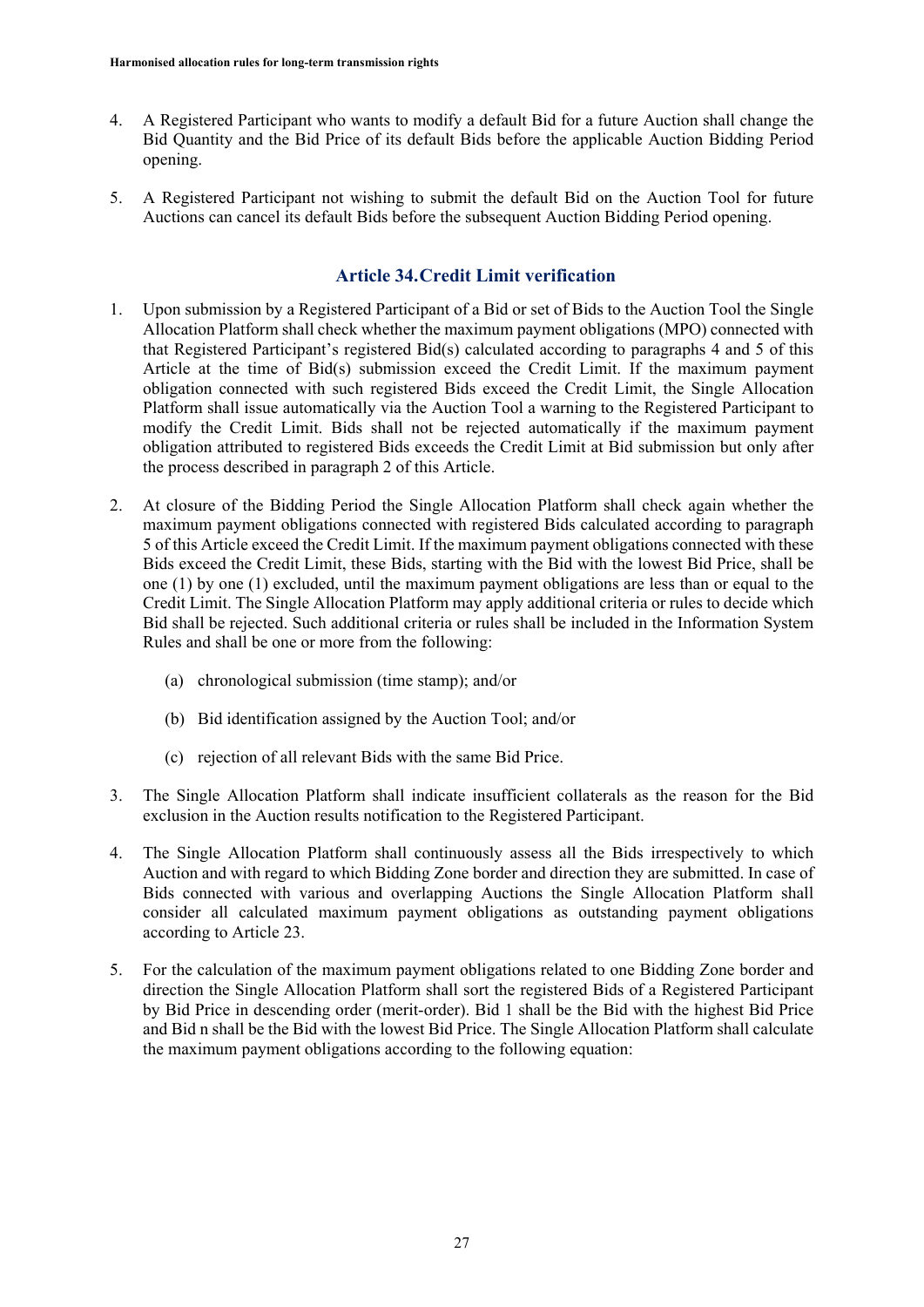$$
MPO = \sum_{hours} Max \left[ Bid \, Price \, (1) * Bid \, Quantity \, (1); \, Bid \, Price \, (2) * \sum_{i=1}^{2} Bid \, Quantity \, (i); \, ...
$$
\n
$$
\dots; Bid \, Price \, (n-1) * \sum_{i=1}^{n-1} Bid \, Quantity \, (i); Bid \, Price \, (n) * \sum_{i=1}^{n} Bid \, Quantity \, (i)
$$

- 6. When calculating the maximum payment obligations according to paragraph 5 of this Article, the Single Allocation Platform shall also take the following into account:
	- (a) if applicable, for each individual hour of the Reduction Period the maximum quantity of Long Term Transmission Rights which can be allocated to the Registered Participant during the Reduction Period;
	- (b) increase of the maximum payment obligations with applicable taxes and levies in force subject to Article 64; and
	- (c) in respect of Long Term Transmission Rights with a Product Period of one (1) or more months, one (1) or two (2) monthly instalments respectively should be secured in compliance with due amount calculation according to Article 63(5).

#### **Article 35.Auction Results Determination**

- 1. After the expiration of the Bidding Period for an Auction and the Credit Limit verification pursuant to Article 34, the Single Allocation Platform shall determine the Auction results and allocate the Long Term Transmission Rights in accordance with this Article.
- 2. The Auction results determination shall include the following:
	- (a) determination of the total quantity of the allocated Long Term Transmission Rights per Bidding Zone border and direction;
	- (b) identification of winning Bids to be fully or partially satisfied; and
	- (c) determination of the Marginal Price per Bidding Zone border and direction.
- 3. The Single Allocation Platform shall determine the Auction results using an optimisation function aiming at maximisation of the sum of the Registered Participants' surplus and the Congestion Income generated by the winning Bids while respecting the constraints of the optimisation function in the form of relevant Offered Capacities. The Single Allocation Platform shall publish additional explanatory information on the optimisation function of the algorithm on its website.
- 4. The Single Allocation Platform shall determine the Marginal Price at each Bidding Zone border and direction based on the following criteria:
	- (a) if the total quantity of Cross Zonal Capacity for which valid Bids have been submitted is lower than or equal to the relevant Offered Capacity for the relevant Auction, then the Marginal Price shall be zero;
	- (b) if the total quantity of Cross Zonal Capacity for which valid Bids have been submitted exceeds the relevant Offered Capacity for the relevant Auction, the Marginal Price shall be set at the lowest Bid(s) Price(s) allocated in full or in part using the respective Offered Capacities.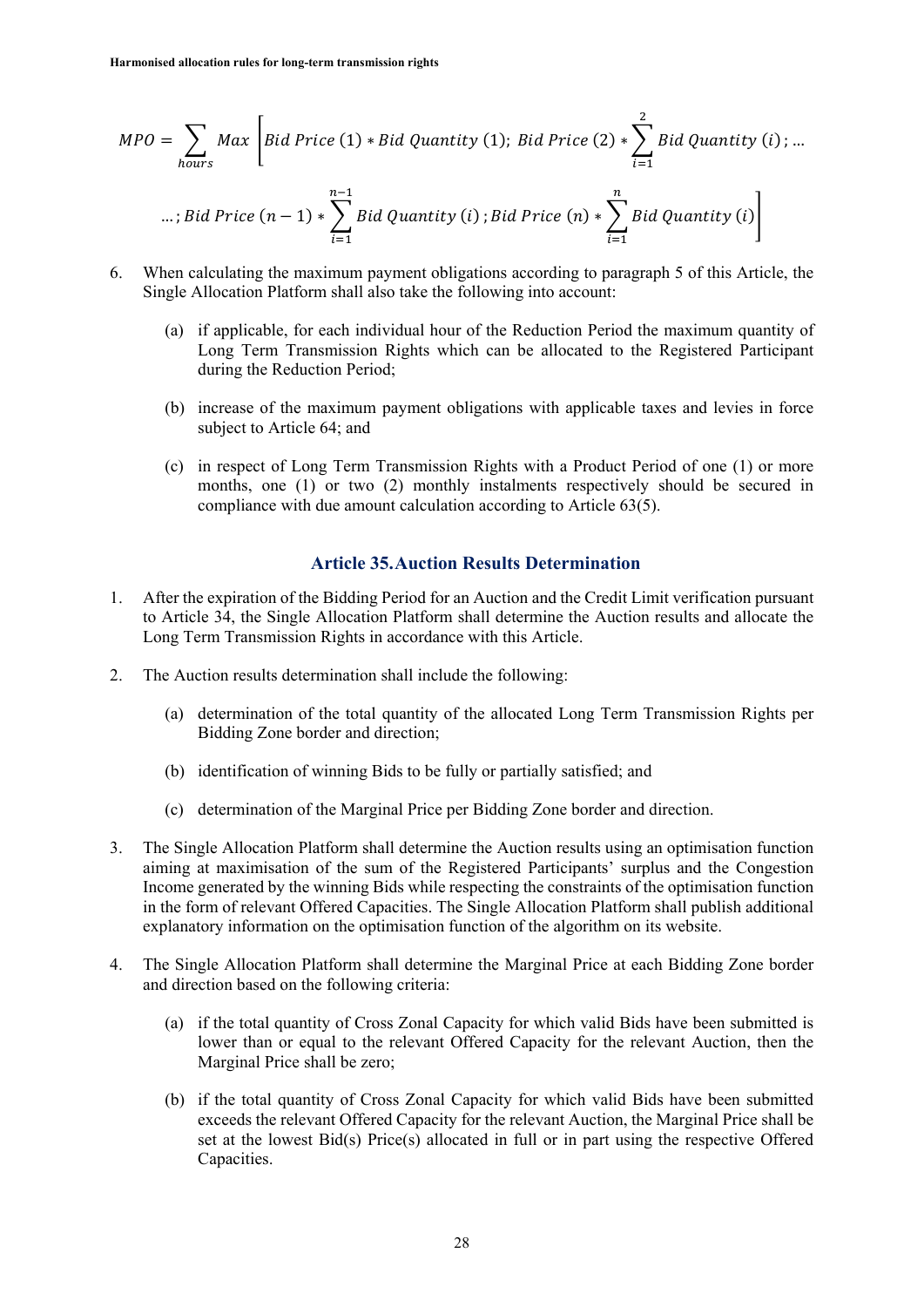- 5. If two (2) or more Registered Participants have submitted for one Bidding Zone border and direction valid Bids with the same Bid Price, that cannot be accepted in full for the total requested quantity of Long Term Transmission Rights, the Single Allocation Platform shall determine the winning Bids and the quantity of the allocated Long Term Transmission Rights per Registered Participant as follows:
	- (a) the Cross Zonal Capacity available for the Bids which set the Marginal Price shall be divided equally between the number of the Registered Participants which submitted these Bids;
	- (b) in case the quantity of Long Term Transmission Rights requested by a Registered Participant at Marginal Price is lower than or equal to the share calculated according to item (a) above, the request of this Registered Participant shall be fully satisfied;
	- (c) in case the requested quantity of Long Term Transmission Rights by a Registered Participant at Marginal Price exceeds the share calculated according to item (a) above, the request of this Registered Participant shall be satisfied up to the amount of the share as calculated according to item (a) above;
	- (d) any remaining Cross Zonal Capacity after the allocation according to items (b) and (c) shall be divided by the number of the Registered Participants whose requests have not been fully satisfied and allocated to them applying the process described in items (a), (b) and (c) above.
- 6. Where a Reduction Period is indicated in the Auction Specification for an Auction, the Single Allocation Platform shall determine the Auction Results in accordance with the provisions of paragraphs 3 to 5 of this Article, modified as follows:
	- (a) winning Bids and Marginal Prices for respective Bidding Zone border and direction are determined according to paragraphs 3 to 5 of this Article;
	- (b) for each Reduction Period the quantity of Long Term Transmission Rights to be allocated to individual Registered Participants shall be calculated on a pro-rata basis taking into account the quantity of Long Term Transmission Rights corresponding to the respective winning Bids of each Registered Participant and the respective reduced Offered Capacities. The Single Allocation Platform shall publish on its website clarifications and examples concerning the calculation of the quantity of Long Term Transmission Rights to be allocated to individual Registered Participants in the Reduction Period.
- 7. Whenever the calculation set forth in paragraphs 3 to 6 of this Article does not result in a whole MW amount in accordance with Article 31 paragraph 1(f), the Long Term Transmission Rights shall be rounded down to the nearest full MW. The case when Long Term Transmission Rights allocated to individual Registered Participants are equal to zero after rounding shall not impact the Marginal Price determination.
- 8. The Long Term Transmission Rights are deemed to have been allocated to a Registered Participant from the moment the Registered Participant has been informed of the Results and the contestation period is closed in accordance with Article 37. In the event that the Auction was not successfully performed, the fallback procedures as set forth in Title 8 shall apply.

#### **Article 36.Notification of provisional Auction results**

1. The Single Allocation Platform shall publish on its website the provisional Auction results as soon as possible but not later than specified in the final Auction Specification.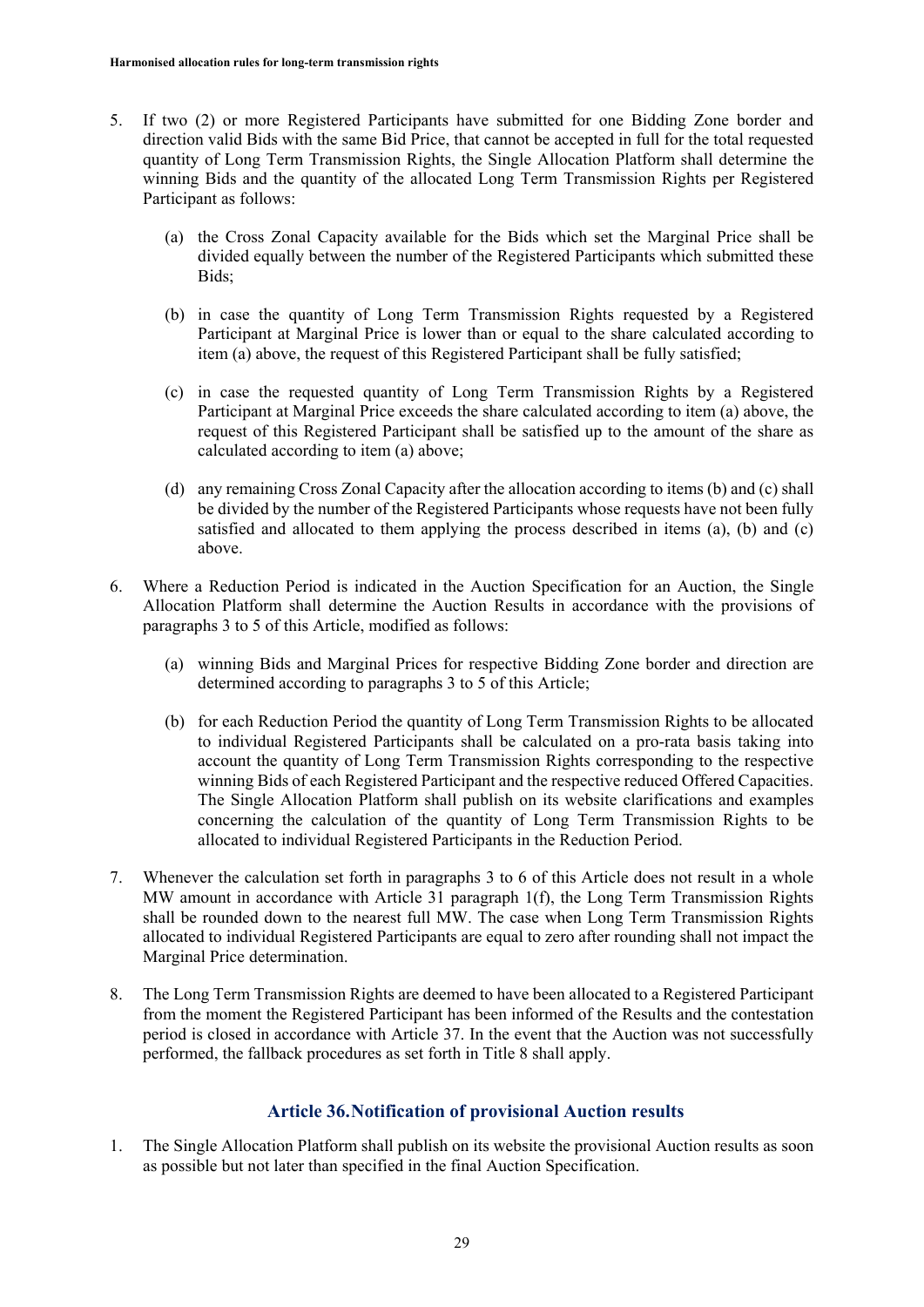- 2. The publication of the provisional Auction results for each Bidding Zone border included in the Auction shall comprise at least the following data:
	- (a) total requested Long Term Transmission Rights in MW;
	- (b) total allocated Long Term Transmission Rights in MW;
	- (c) Marginal Price in Euros/MW per hour;
	- (d) number of Registered Participants participating in the Auction;
	- (e) list of names and number of Registered Participants who placed at least one winning Bid in the Auction;
	- (f) list of registered Bids without identification of the Registered Participants (bid curve); and
	- (g) Congestion Income per Bidding Zone.
- 3. No later than 30 minutes after the publication of the provisional Auction results the Single Allocation Platform shall make available via the Auction Tool to each Registered Participant who submitted a Bid to a specific Auction for each Bidding Zone border included in the Auction at least the following data:
	- (a) allocated Long Term Transmission Rights for each hour of the Product Period in MW;
	- (b) Marginal Price in Euros/MW per hour; and
	- (c) due amount for allocated Long Term Transmission Rights in Euro, rounded to two decimal places; and
	- (d) due amount for one monthly instalment for allocated Long Term Transmission Rights in Euro, rounded to two decimal places, in the event that the Product Period is longer than one month.
- 4. In the event that the Auction Tool is unavailable, the Single Allocation Platform shall inform the Registered Participants of the provisional Auction Results in accordance with Title 8.

#### **Article 37.Contestation of Auction Results**

- 1. Registered Participants shall check the Auction results and, where reasonably appropriate, may contest Auction results within the contestation period set out in paragraph 2 of this Article. The Single Allocation Platform shall only consider a contestation where the Registered Participant is able to demonstrate an error by the Single Allocation Platform in the Auction results.
- 2. The Registered Participant may contest the Auction results within the deadline set out in the relevant Auction Specification but no later than two (2) Working Days after the provisional Auction results have been notified to the Registered Participant.
- 3. The contestation shall be notified to the Single Allocation Platform and headed as "contestation".
- 4. Any contestation shall contain the following:
	- (a) Date of contestation;
	- (b) identification of contested Auction;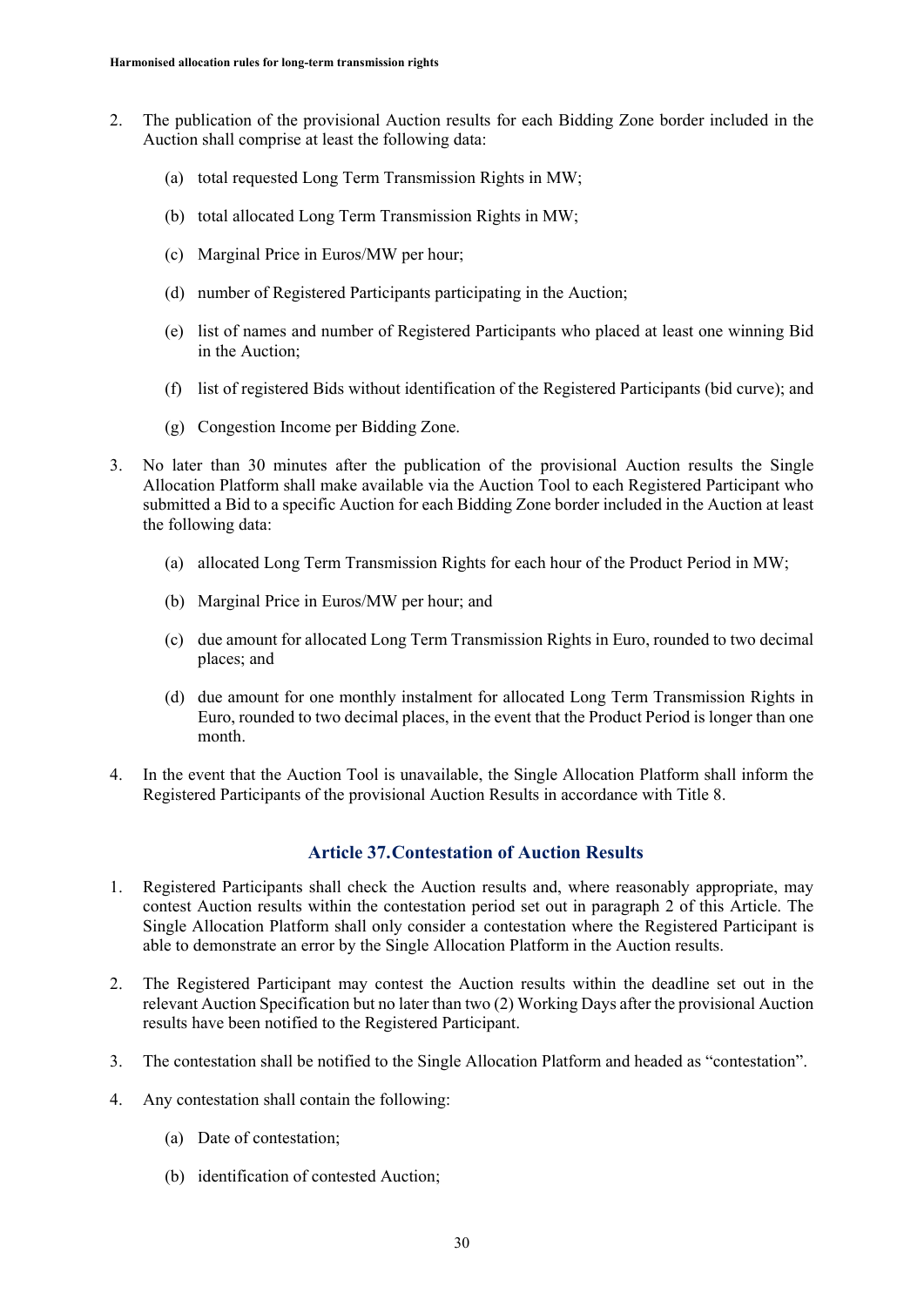- (c) identification of the Registered Participant;
- (d) name, e-mail address and telephone number of the Registered Participant;
- (e) detailed description of the facts and the reason for contestation; and
- (f) evidence of erroneous Auction results;
- 5. The Single Allocation Platform shall notify its decision on the contestation to the Registered Participant no later than four (4) Working Days after the provisional Auction results have been notified to the Registered Participant.
- 6. At the end of the fourth (4th) Working Day after the publication of the provisional Auction Results and unless an Auction is cancelled, the provisional Auction results shall be considered as final and binding with no further notification.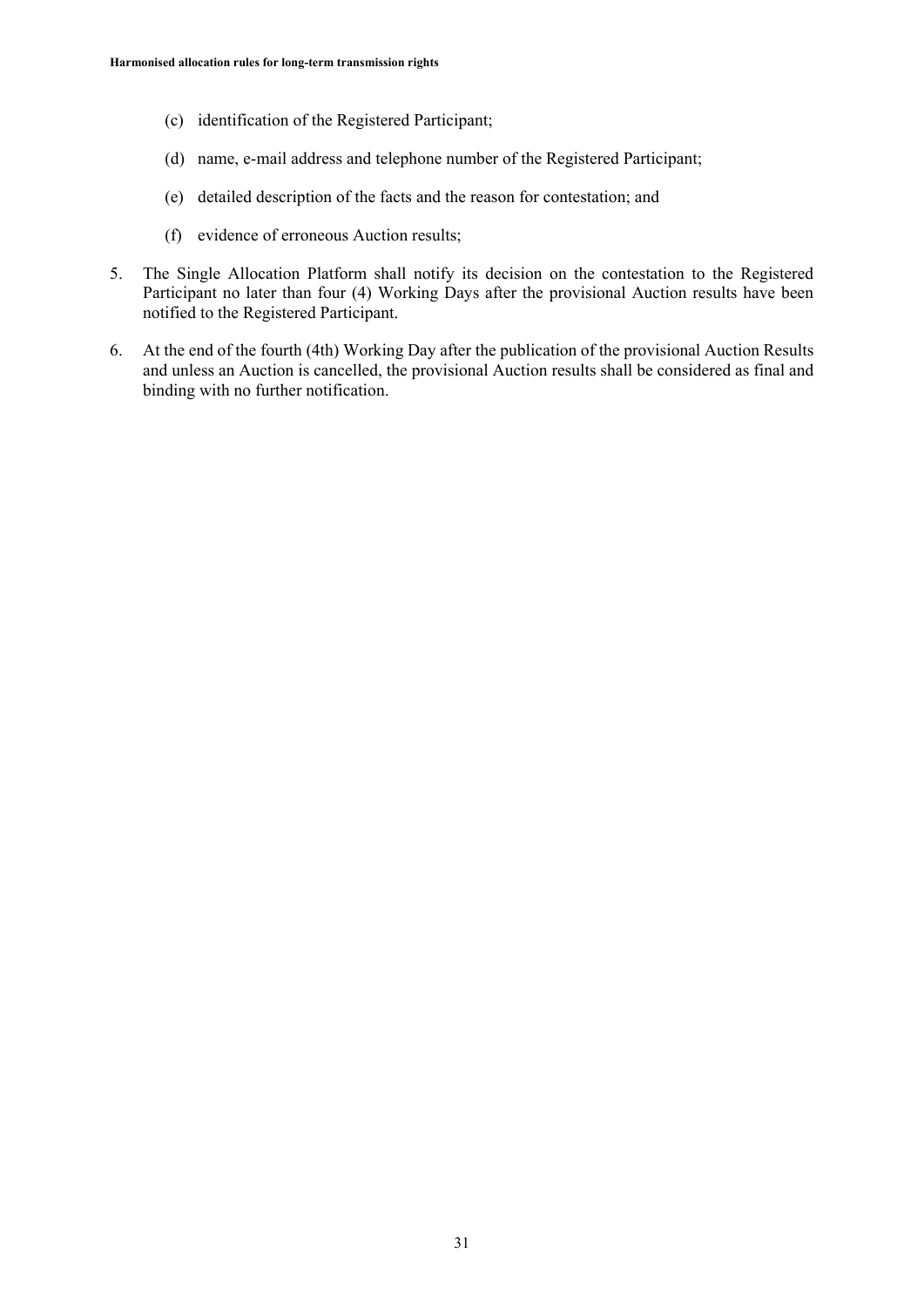# **TITLE 5 - Return of Long Term Transmission Rights**

#### **Article 38.General Provision**

- 1. Long Term Transmission Right holder(s) may return some or all of their Long Term Transmission Rights to the Single Allocation Platform for reallocation at any subsequent long term Auction once the final Auction results are published.
- 2. Returned Long Term Transmission Rights shall be a constant band of whole MW(s) over the specific timeframe of the subsequent Auction. The Auction at which the Long Term Transmission Rights were allocated and the subsequent Auction to which the Long Term Transmission Rights are to be returned shall be for the same form of products.
- 3. The minimum volume for a returned Long Term Transmission Right shall be one (1) MW over the specific timeframe of the subsequent Auction.
- 4. The Single Allocation Platform shall make the volumes of returned Long Term Transmission Rights available at the subsequent long term Auction, increasing the Offered Capacity announced in the provisional Auction Specification accordingly and equally for each hour of the Product Period. The same applies for where the Offered Capacity announced in the provisional Auction Specification for the subsequent long term Auction contains a Reduction Period.
- 5. If the returned Long Term Transmission Rights are rounded down in accordance with the process described in Article 35(7), the Single Allocation Platform shall remunerate the Market Participant for the full amount of the returned Long Term Transmission Rights in accordance with Article 40.

#### **Article 39.Process of the return**

- 1. Long Term Transmission Right holder(s) wishing to return their Long Term Transmission Rights shall send a notification, directly or indirectly through an authorised third party, via the Auction Tool to the Single Allocation Platform in line with the corresponding Information System Rules no later than the deadline specified in the provisional Auction Specification for the subsequent Auction to which the Long Term Transmission Right is to be returned.
- 2. A valid notification of the return pursuant to paragraph 1 of this Article shall contain the following information:
	- (a) EIC code of the Long Term Transmission Right holder;
	- (b) identity of the subsequent Auction to which the Long Term Transmission Right is returned; and
	- (c) the volume of the Long Term Transmission Rights for return.
- 3. In order to be able to return Long Term Transmission Rights the Registered Participant shall:
	- (a) have a valid and effective Participation Agreement with the Single Allocation Platform;
	- (b) hold the relevant Long Term Transmission Rights at the time of the notification of the return;
	- (c) send the notification before the deadline pursuant to paragraph 1 of this Article; and
	- (d) fulfil or secure its financial obligations pursuant to these Allocation Rules .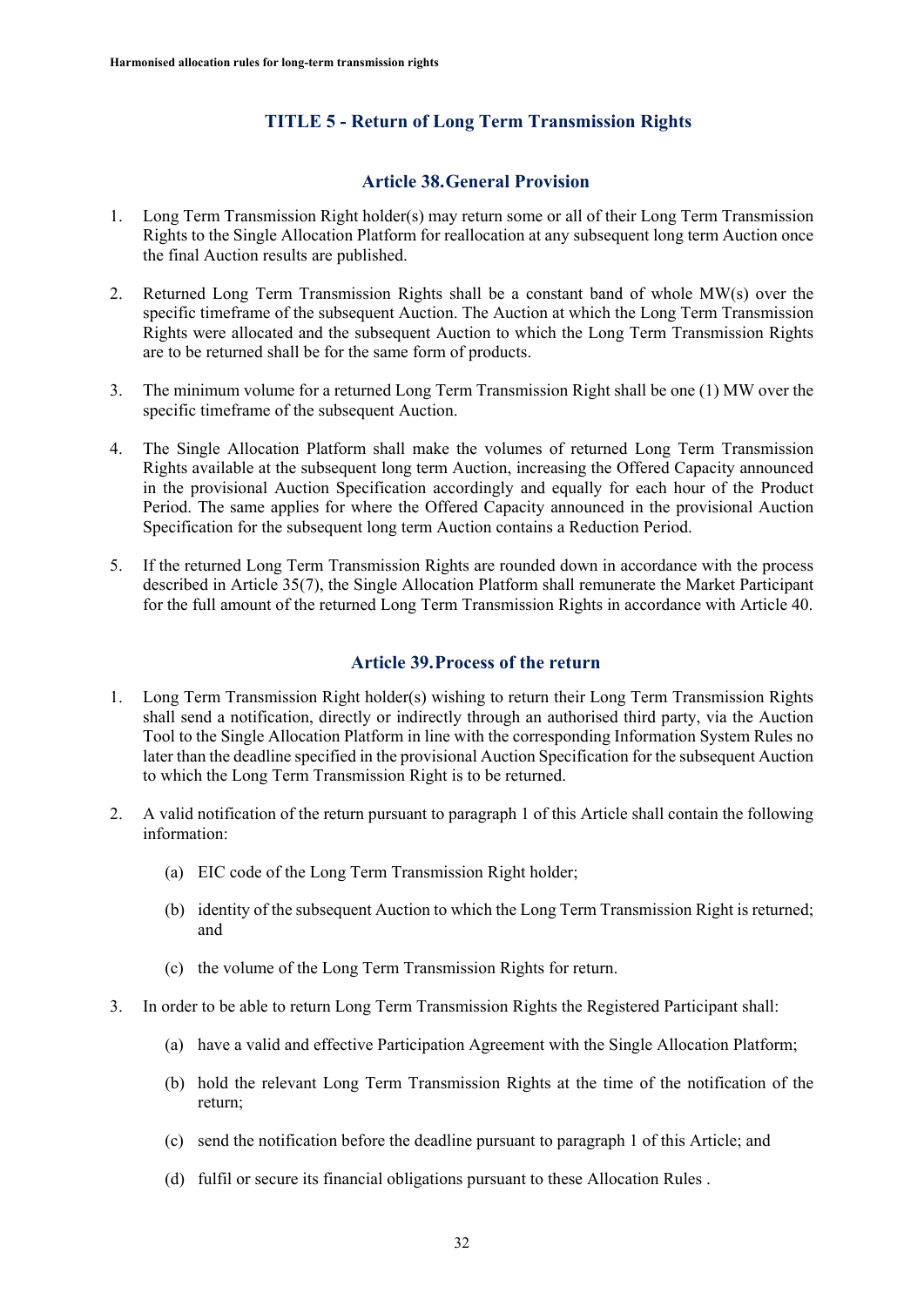- 4. If the requirements set forth in paragraph 3 of this Article are fulfilled, the Single Allocation Platform shall send without undue delay a notification to the Registered Participant via the Auction Tool containing:
	- (a) a message confirming the acceptance of the return subject to paragraph 7 of this Article; or
	- (b) a message rejecting the return including the reasons for rejection subject to paragraph 7.
- 5. If the return is accepted, the Single Allocation Platform shall decrease the total volume of the Long Term Transmission Rights held by the respective Long Term Transmission Right holder by the amount returned.
- 6. Long Term Transmission Right holder(s) wishing to modify their return as notified in accordance with paragraphs 1 and 2 of this Article, shall send a notification via the Auction Tool with the adjusted volume of the Long Term Transmission Rights to be returned before the deadline for return of Long Term Transmission Rights pursuant to paragraph 1 expires. Where the volume of the Long Term Transmission Rights to be returned is adjusted to zero (0) MW, the related return shall be deemed as cancelled.
- 7. If the Single Allocation Platform is unable to register a return as set forth in this Title, the Single Allocation Platform may apply a fallback procedure for data exchange pursuant to Article 53. If no fallback procedure for return is technically possible, no financial compensation may be claimed by the Registered Participants.

# **Article 40.Remuneration of Long Term Transmission Right holders**

- 1. Registered Participants who returned Long Term Transmission Right are entitled to receive a remuneration equal to the value of the returned Long Term Transmission Rights set during the relevant subsequent Auction(s) calculated for each hour as follows:
	- (a) the Marginal Price of the Auction at which the returned Long Term Transmission Right was reallocated in Euros/MW per hour multiplied by
	- (b) the amount of MW which was reallocated.
- 2. On return the Registered Participant ceases to be holder of Long Term Transmission Right for the returned amount of Long Term Transmission Right. This means that all rights and obligations of the Registered Participant connected to the returned amount of Long Term Transmission Right will cease except those connected to its payments obligations pursuant to Title 10 and the remuneration set forth in this Title 5. All rights and obligations of the Registered Participant related to the not returned proportion of Long Term Transmission Right will remain unaffected.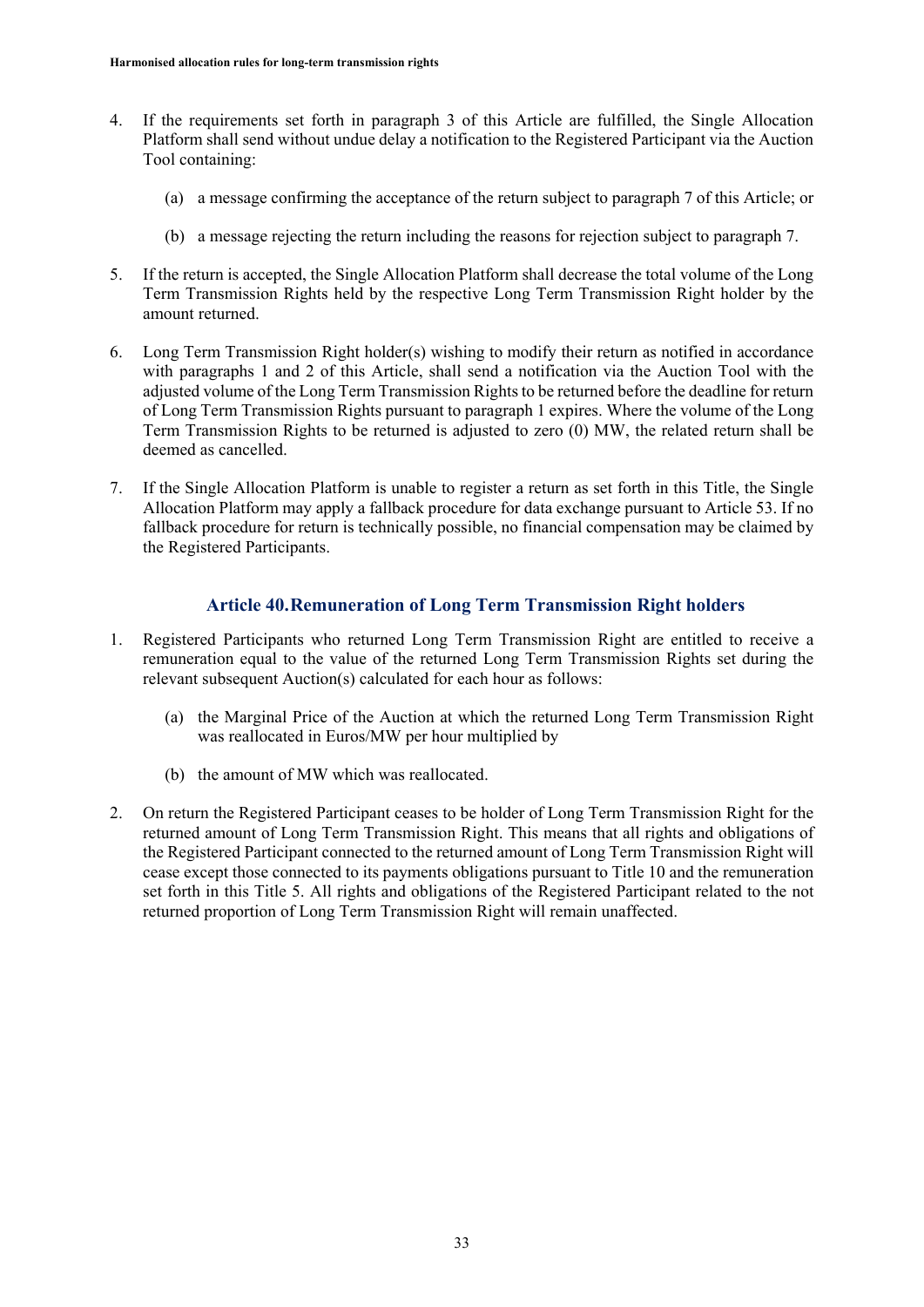# **TITLE 6 - Transfer of Long Term Transmission Rights**

#### **Article 41.General provisions**

- 1. Long Term Transmission Right holder(s) may transfer some or all of their Long Term Transmission Rights to another Registered Participant once the Auction results in respect of those rights are final. Regardless of how the transfer was concluded, it shall be notified to the Single Allocation Platform following the process pursuant to Article 42 and via the Auction Tool according to a format specified on the Single Allocation Platform's website.
- 2. The minimum volume of Long Term Transmission Rights that may be transferred shall be one (1) MW over one (1) hour.

#### **Article 42.Process of the transfer**

- 1. The transferor shall send a notification, directly or indirectly through an authorised third party, of the transfer to the Single Allocation Platform via the Auction Tool with the following information:
	- (a) the EIC codes of the transferor and transferee;
	- (b) the time period of the transfer including the start and end dates and hours; and
	- (c) the volume (MW) of the transferred Long Term Transmission Right in whole MW(s) defined per hour.
- 2. The notification of the transfer shall be delivered to the Single Allocation Platform no later than at 12:00 p.m. on the second  $(2<sup>nd</sup>)$  day preceding the day of delivery.
- 3. In order to be able to transfer the Long Term Transmission Rights the following requirements shall be fulfilled:
	- (a) the transferor and transferee have a valid and effective Participation Agreement with the Single Allocation Platform at least for transfer of Long Term Transmission Rights; the transferor holds the concerned Long Term Transmission Rights at the time of the notification of the transfer;
	- (b) the transferor has fulfilled or secured its financial obligations pursuant to this Allocation Rules regardless whether the transferor transfers all or only part of its Long Term Transmission Rights and even in the case of multiple transfers among several Registered Participants; and
	- (c) the transferor has delivered the notification of the transfer before the deadline pursuant to paragraph 2 of this Article.
- 4. The Single Allocation Platform shall issue without undue delay an acknowledgement of receipt of the notification to the transferor. Where the notification fulfils the requirements pursuant to paragraph 3 of this Article the Single Allocation Platform shall inform the transferee about the notification of the transfer.
- 5. In the event that the acknowledgement is not sent by the Single Allocation Platform, the concerned notification shall be deemed not to have been submitted.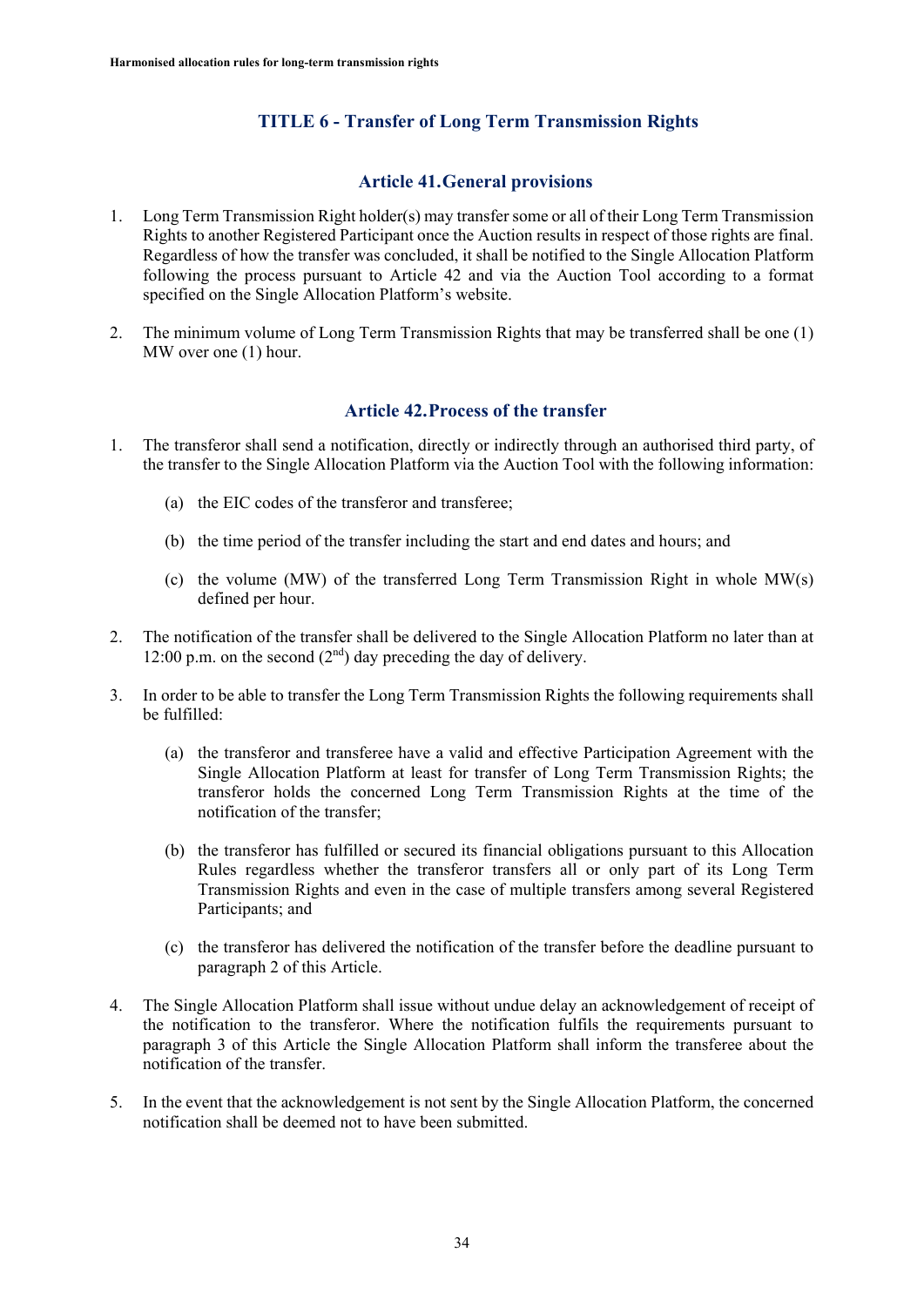- 6. The notification of transfer shall be confirmed by the transferee within four (4) hours upon receiving the transfer information from the Single Allocation Platform and no later than at 12:00 p.m. the second  $(2<sup>nd</sup>)$  day preceding the day of delivery
- 7. In the event that the transferee does not confirm the transfer by the deadline pursuant to paragraph 6, the Single Allocation Platform shall automatically cancel the process of the transfer notification.
- 8. The Single Allocation Platform shall then issue without undue delay to the transferor and the transferee a second acknowledgement via the Auction Tool stating either:
	- (a) that the transfer notification has been accepted and is effective; or
	- (b) that the transfer notification has been rejected including the reason(s).
- 9. If for any technical reason the acknowledgement is not sent by the Single Allocation Platform, the concerned transfer is deemed not to have been submitted.
- 10. The Transferor shall not be entitled to withdraw the transfer notification once the transferee has accepted it. The transferee may initiate another transfer to transfer the Long Term Transmission Rights further.
- 11. In the event of Auction Tool failure, a fallback procedure pursuant to Title 8 shall apply. If the process of the transfer notification cannot be completed in accordance with this Article due to an IT system and/or fallback procedure failure, Registered Participants shall not be entitled to claim any financial compensation from the Single Allocation Platform.

# **Article 43.Legal consequences of the transfer**

All rights and obligations resulting from these Allocation Rules, with exception of the payment obligation of the original Long Term Transmission Right holder regarding the allocation of Long Term Transmission Right pursuant to Article 62(1), shall be transferred together with the Long Term Transmission Right.

#### **Article 44.Notice board**

- 1. The notice board shall facilitate only the exchange of information between the Registered Participants regarding their interest in buying and/or selling Long Term Transmission Rights. No agreements may be concluded via this notice board. Use of the notice board is free of charge.
- 2. Any notices published via the notice board by the Registered Participants shall not be considered as an evidence for a valid and effective contract for the transfer of Long Term Transmission Rights.
- 3. The Single Allocation Platform shall not be held liable for the accuracy and completeness of the information published by a Registered Participant on the notice board.
- 4. The Single Allocation Platform may delete from the notice board any information it considers not relevant for the purpose of the notice board. In case of such a deletion, the Single Allocation Platform shall provide the reasons for the deletion to the respective Registered Participant.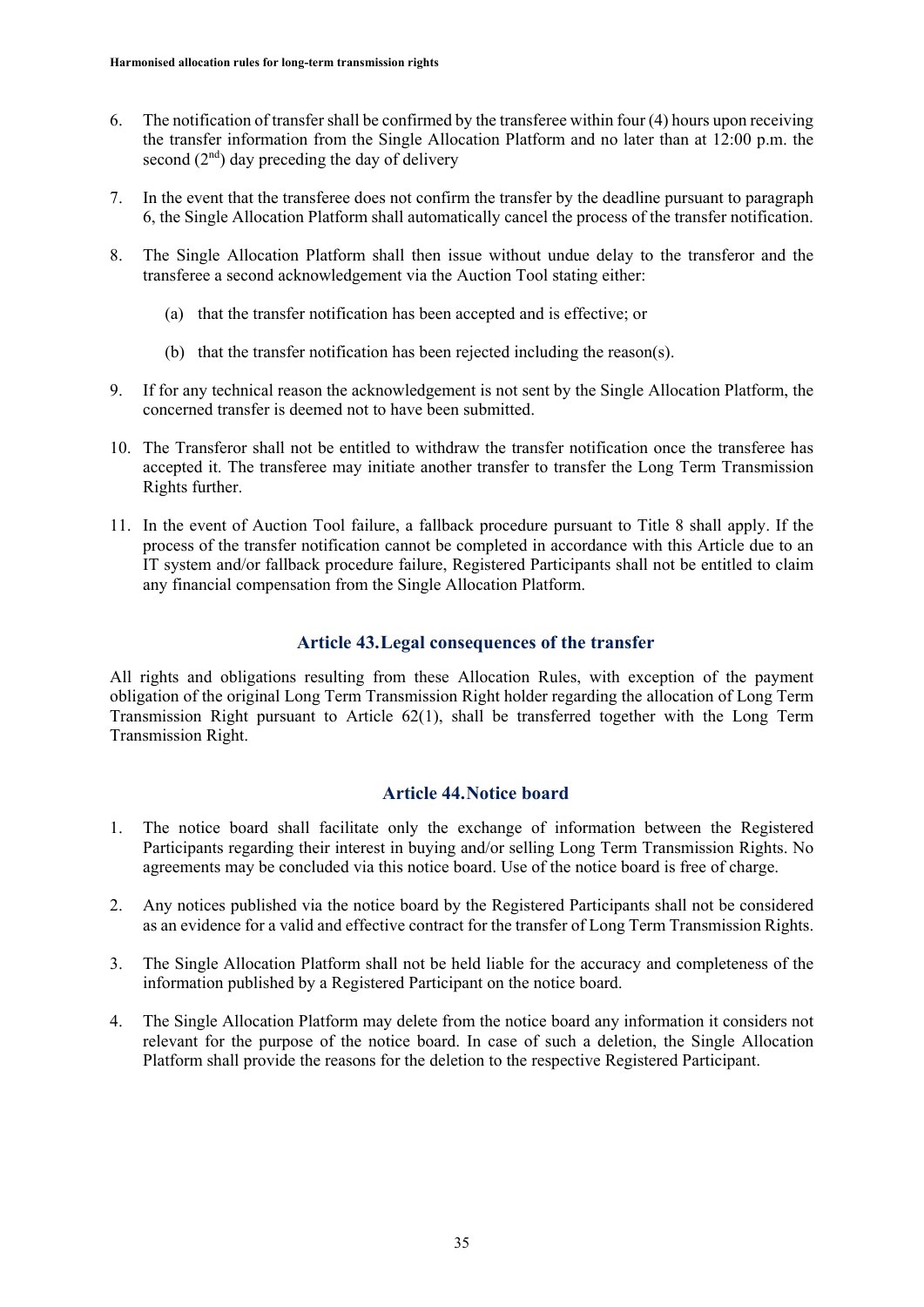# **TITLE 7 - Use and remuneration of Long Term Transmission Rights**

#### **Article 45.General principles**

- 1. Physical Transmission Rights shall be subject to the Use it or Sell It (UIOSI) principle.
- 2. The holder of allocated Physical Transmission Rights may nominate the Physical Transmission Rights for its physical use in accordance with Article 46. The holder of allocated Financial Transmission Rights shall not be entitled to nominate them for physical delivery.
- 3. In case the Registered Participant does not nominate its Physical Transmission Rights, the Single Allocation Platform shall make the underlying Cross Zonal Capacity of the non-nominated Physical Transmission Rights available for the relevant daily allocation. The Physical Transmission Right holders who do not nominate their Physical Transmission Rights for physical use of their rights or has not reserved its Physical Transmission Rights for the balancing services shall be entitled to receive remuneration in accordance with Article 48.
- 4. Holders of Financial Transmission Rights shall be subject to the remuneration rules in accordance with Article 48.
- 5. In case the Long Term Transmission Rights holder reserves its Physical Transmission Rights for the balancing services, such Cross Zonal Capacity shall be excluded from the application of the remuneration processes as detailed in Title 7. The process of notification of such reservation shall be subject to the relevant rules entered into force in accordance with the applicable national regulatory regime and published by the responsible Single Allocation Platform.

#### **Article 46.Nomination of Physical Transmission Rights**

- 1. Persons eligible to nominate Physical Transmission Rights shall fulfil the requirement described in applicable Nomination Rules. Eligible persons may be the following:
- (a) the Physical Transmission Rights' holder; or
- (b) the person notified by the Physical Transmission Rights' holder during the Nomination process to the respective TSOs in line with the relevant Nomination Rules; or
- (c) the person authorised by the Physical Transmission Rights' holder to nominate in line with the relevant Nomination Rules and notified to the Single Allocation Platform.
- 2. The Single Allocation Platform shall provide on its website an overview of the options listed in paragraph 1 of this Article which are applicable on each Bidding Zone border.
- 3. For the process of the notification of the eligible persons to the Single Allocation Platform in accordance with paragraph 1(c) of this Article the following criteria should be met:
- (a) the eligible person shall have an EIC Code in order to allow its identification in the Rights Document; and
- (b) the Physical Transmission Rights' holder shall notify the eligible person to the Single Allocation Platform via the Auction Tool in accordance with the Information System Rules and at the latest one (1) hour before the sending of the Rights Document for a specific day.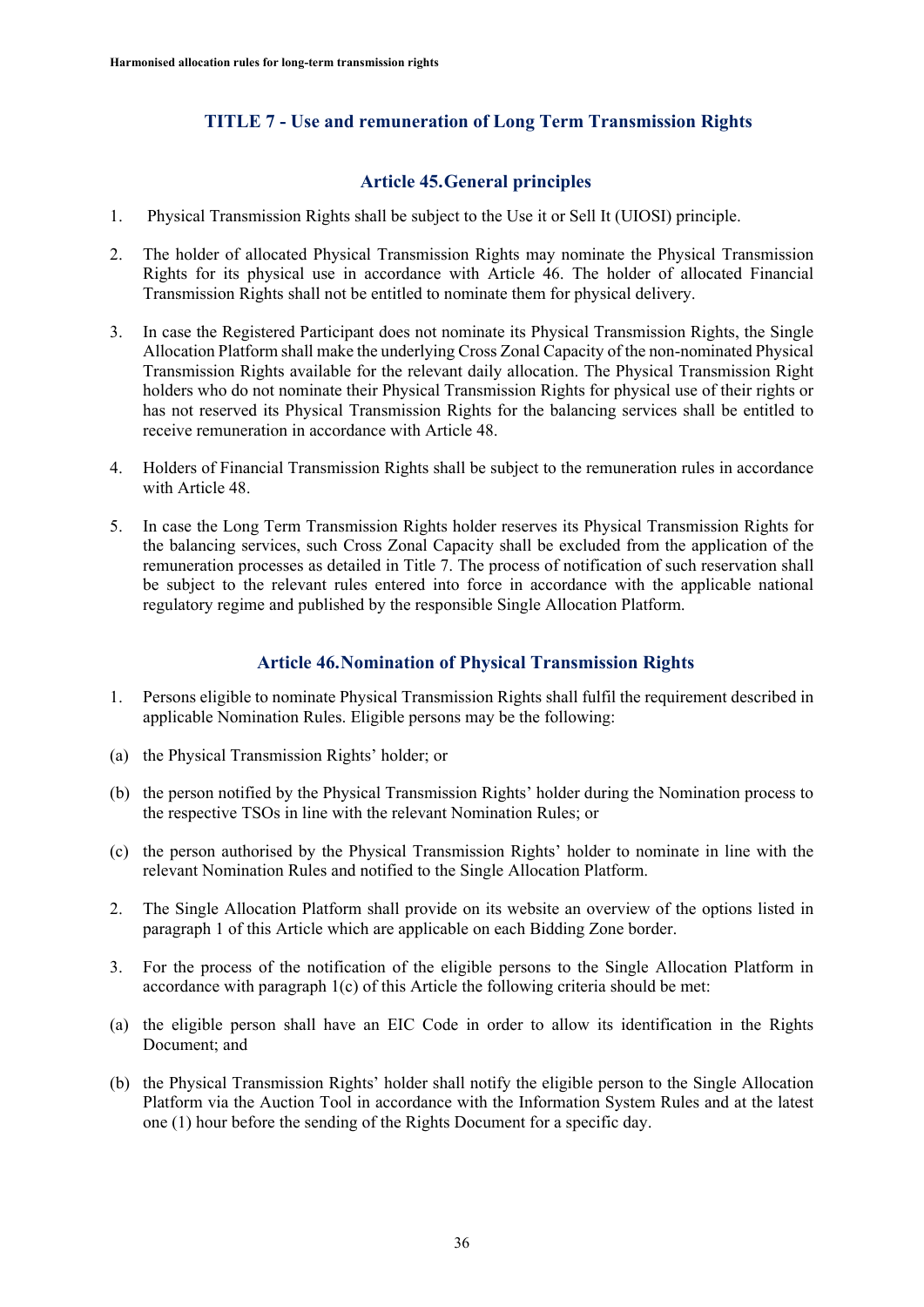- 4. The Single Allocation Platform shall not take into account notifications of eligible persons which do not meet the criteria in accordance with paragraph 3 of this Article when sending the Rights Document in respect of a day of delivery of electricity.
- 5. The Nomination shall be done in compliance with the Rights Document.
- 6. The Single Allocation Platform shall publish a list with the relevant Nomination Rules for the Bidding Zone borders on its website.
- 7. The long term nomination deadlines for respective Bidding Zone borders are set forth in the relevant Nomination Rules. The Single Allocation Platform shall publish information on its website on the long term nomination deadlines per Bidding Zone border. In case of any discrepancy between the deadlines published by the Single Allocation Platform and those of the valid and legally binding relevant Nomination Rules, the latter shall prevail and the Single Allocation Platform shall not be held liable for any damages due to such a discrepancy.

#### **Article 47.Rights Document**

- 1. The Rights Document shall contain the information about the volume in MW that eligible persons are entitled to nominate at specific Bidding Zone borders or subsets of interconnectors of Bidding Zone borders and directions and for hourly periods in case of Physical Transmission Rights. In case of Financial Transmission Rights Options the Rights Document shall contain the information about the volume in MW at specific Bidding Zone borders or subsets of interconnectors of Bidding Zone borders and directions and for hourly periods for which the holder is entitled to financial remuneration in accordance with Article 48. In case of Financial Transmission Rights Obligations, the Rights Document shall contain the information about the volume in MW at specific Bidding Zone borders and directions and for hourly periods for which the holder is entitled to receive or obliged to pay a financial remuneration in accordance with Article 48.
- 2. The Single Allocation Platform shall send the Rights Document daily and no later than at 1:00 p.m. on the second (2nd) day preceding the delivery day via the Auction Tool to the eligible person according to Article  $46(1)$  a) and/or c).

# **Article 48.Remuneration of Long Term Transmission Rights holders for nonnominated Physical Transmission Rights and Financial Transmission Rights**

- 1. The Single Allocation Platform shall remunerate the Long Term Transmission Rights holder for the Long Term Transmission Rights which are reallocated at the relevant daily allocation. The Single Allocation Platform shall remunerate the Long Term Transmission Rights holder for each MW which was non-nominated for the relevant hourly period in the case of Physical Transmission Rights and for all allocated MW per relevant hourly period in the case of Financial Transmission Rights. The remuneration shall be calculated in the case of Physical Transmission Rights as the difference between the volumes stated in the Rights Document and the final volumes nominated and accepted by the relevant TSO, in the case of Financial Transmission Rights as the volumes stated in the Rights Document, multiplied by a price, depending on the type of the day-ahead allocation, as follows:
	- (a) in case of day-ahead Implicit Allocation, including in case of fallback allocation for Implicit Allocation, the price shall be the Market Spread at the concerned Bidding Zone border for the concerned hourly period only in case the price difference is positive in the direction of the Long Term Transmission Rights of the day-ahead Implicit Allocation in which that Cross Zonal Capacity was reallocated, and 0€/MWh, otherwise. If specified in the respective regional or border specific annexes, this price may be adjusted to reflect Allocation Constraints on interconnections between Bidding Zones as defined in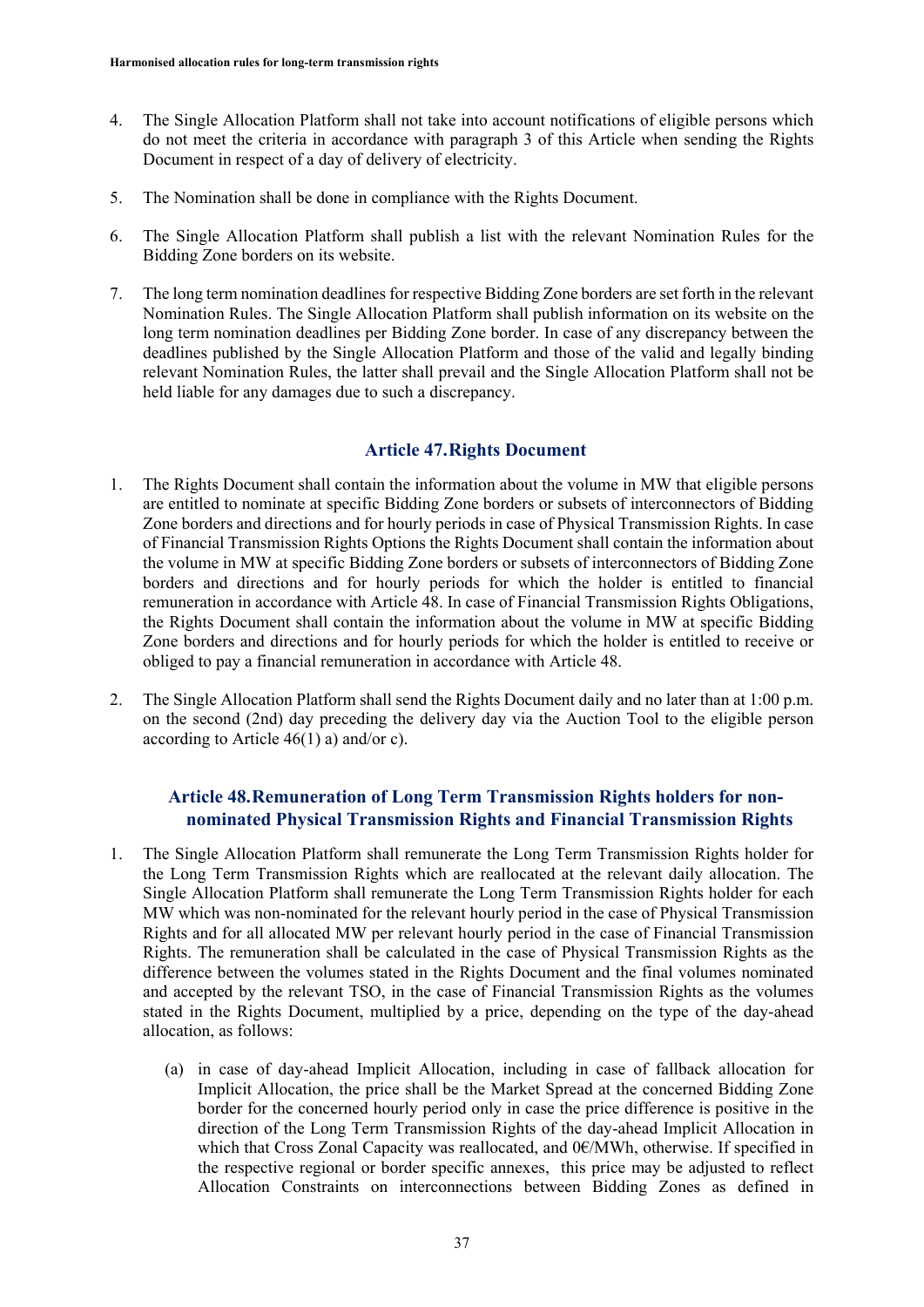Regulation (EU) 2015/1222, Article 23, paragraph 3, where these Allocation Constraints are included in the day-ahead Cross Zonal Capacity allocation process.

- (b) in case of day-ahead Explicit Allocation different from fallback allocation for Implicit Allocation for Transmission Rights, the price shall be the Marginal Price of the daily Auction at which Transmission Rights were allocated, for the concerned hourly period;
- (c) in case of day-ahead Explicit Allocation from fallback allocation for Implicit Allocation for Transmission Rights and no price resulting from point (a) (day-ahead price is not calculated at least in one of the two relevant Bidding Zones), the price shall be the Marginal Price of the Auction at which Transmission Rights were allocated in a day ahead fallback mechanism, for the concerned hourly period; and
- (d) in case of fallback allocation of Implicit Allocation or Explicit Allocation where no reference price is calculated for the daily allocation timeframe the price for the Long Term Transmission Rights remuneration shall be the Marginal Price of initial Auction.
- 2. Where Financial Transmission Rights Obligations are in place, holders of such Rights shall be obliged to provide remuneration to the Single Allocation Platform if the price difference is negative in the direction of the Financial Transmission Rights Obligation. The remuneration shall be calculated as the volumes of Financial Transmission Rights Obligations stated in the Rights Document multiplied by a price, calculated in line with the principles of paragraph 1, considering that the price difference is negative.
- 3. The Single Allocation Platform shall compensate the Long Term Transmission Rights holder for the Financial Transmission Rights and non-nominated Physical Transmission Rights which are not reallocated at the relevant daily allocation in accordance with Title 9 in case of the triggering event listed in Article 56.
- 4. The Single Allocation Platform shall compensate the Long Term Transmission Rights holder in accordance with Article 59(1) letter (a) and (b) for the Financial Transmission Rights and nonnominated Physical Transmission Rights which are not reallocated at the relevant daily allocation for other reasons than these mentioned in paragraph 2 of this Article.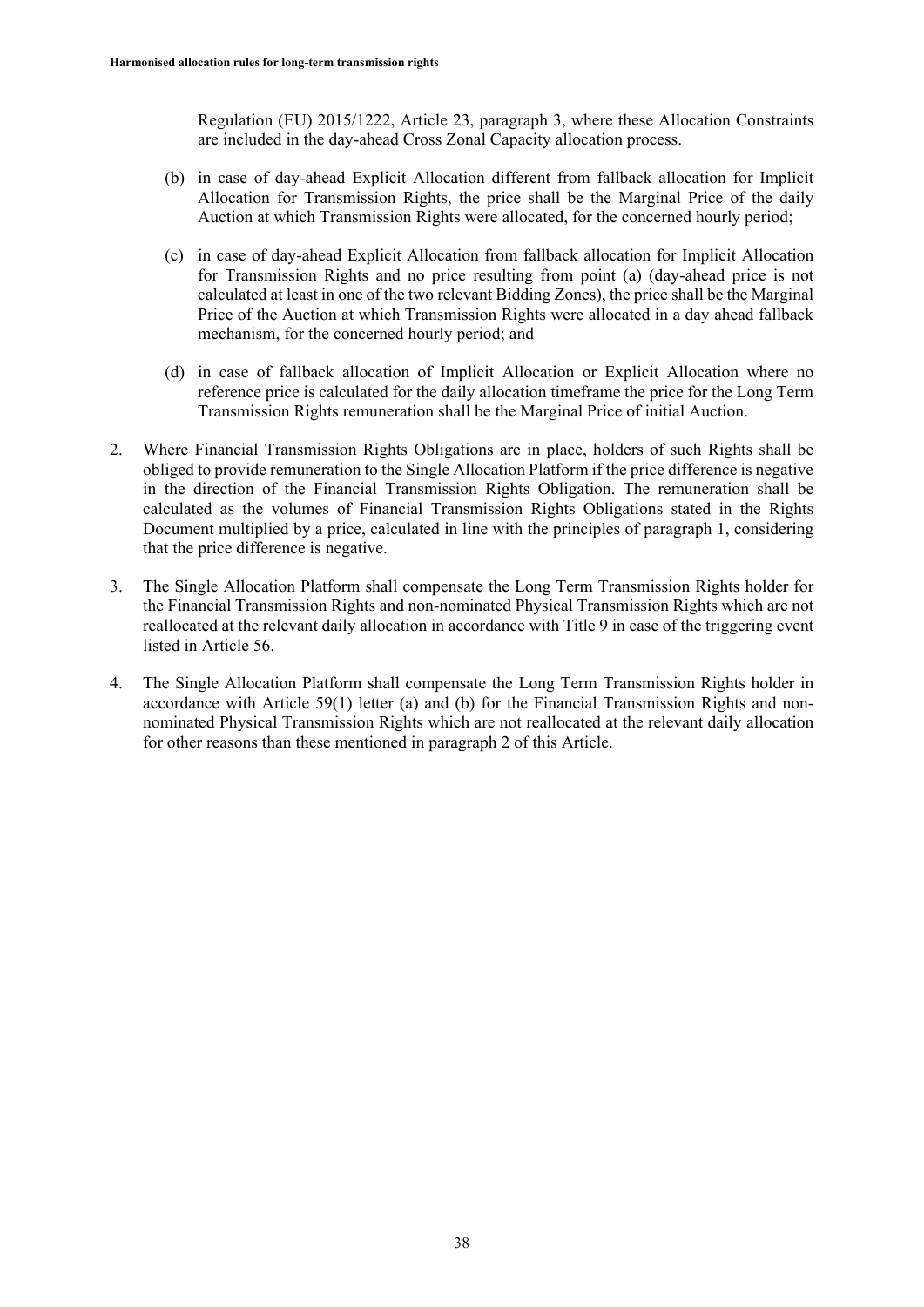# **TITLE 8 - Fallback Procedures**

#### **Article 49.General provisions**

- 1. The Single Allocation Platform shall, to the extent reasonably practicable, organize a fallback procedure in the following cases of failure of a standard process:
	- (a) if it is technically not possible to hold an Auction following the process set forth in Title 4;
	- (b) if it is technically not possible to register a return of Long Term Transmission Rights following the process as set forth in Title 5;
	- (c) if it is technically not possible to register a notification of transfer of Long Term Transmission Rights following the process as set forth in Title 6; and
	- (d) if it is technically not possible to register a notification of an eligible person in following the process as set forth in Title 7.
- 2. The Single Allocation Platform may use one or all of the following fallback procedures:
	- (a) introduction of a fallback procedure for data exchange according to Article 50;
	- (b) postponement of the Auction to a later date/time;
	- (c) another ad hoc fallback procedure if considered appropriate by the Single Allocation Platform to overcome any technical obstacles.
- 3. The Single Allocation Platform shall, to the extent practicable and without undue delay, inform Registered Participants of possible deviations from the standard processes and the application of a fallback procedure via email and the Single Allocation Platform's website and using the Auction Tool.
- 4. Registered Participants shall immediately inform the Single Allocation Platform of any observed problems with the use of the Auction Tool and all potential consequences via e-mail. In case of an urgent problem, which shall be solved immediately and which is identified during Working Hours, the Registered Participant shall immediately contact the Single Allocation Platform by phone at the telephone number indicated on the website of the Single Allocation Platform for this type of problems.

#### **Article 50.Fallback procedure for data exchange**

- 1. In case of a failure at the site of the Single Allocation Platform of the standard processes for data exchange via the Auction Tool as described in these Allocation Rules, the Single Allocation Platform may inform Registered Participants that a fallback procedure for data exchange may be used as follows:
	- (a) by the applicable deadlines unless otherwise announced by the Single Allocation Platform the Registered Participant shall request the Single Allocation Platform by electronic means as specified by the Single Allocation Platform on its website to enter the relevant data into the Auction Tool by using this fallback procedure for data exchange;
	- (b) with the request the Registered Participant shall provide to the Single Allocation Platform in the format specified in the Information System Rules the relevant data to be entered in the Auction Tool;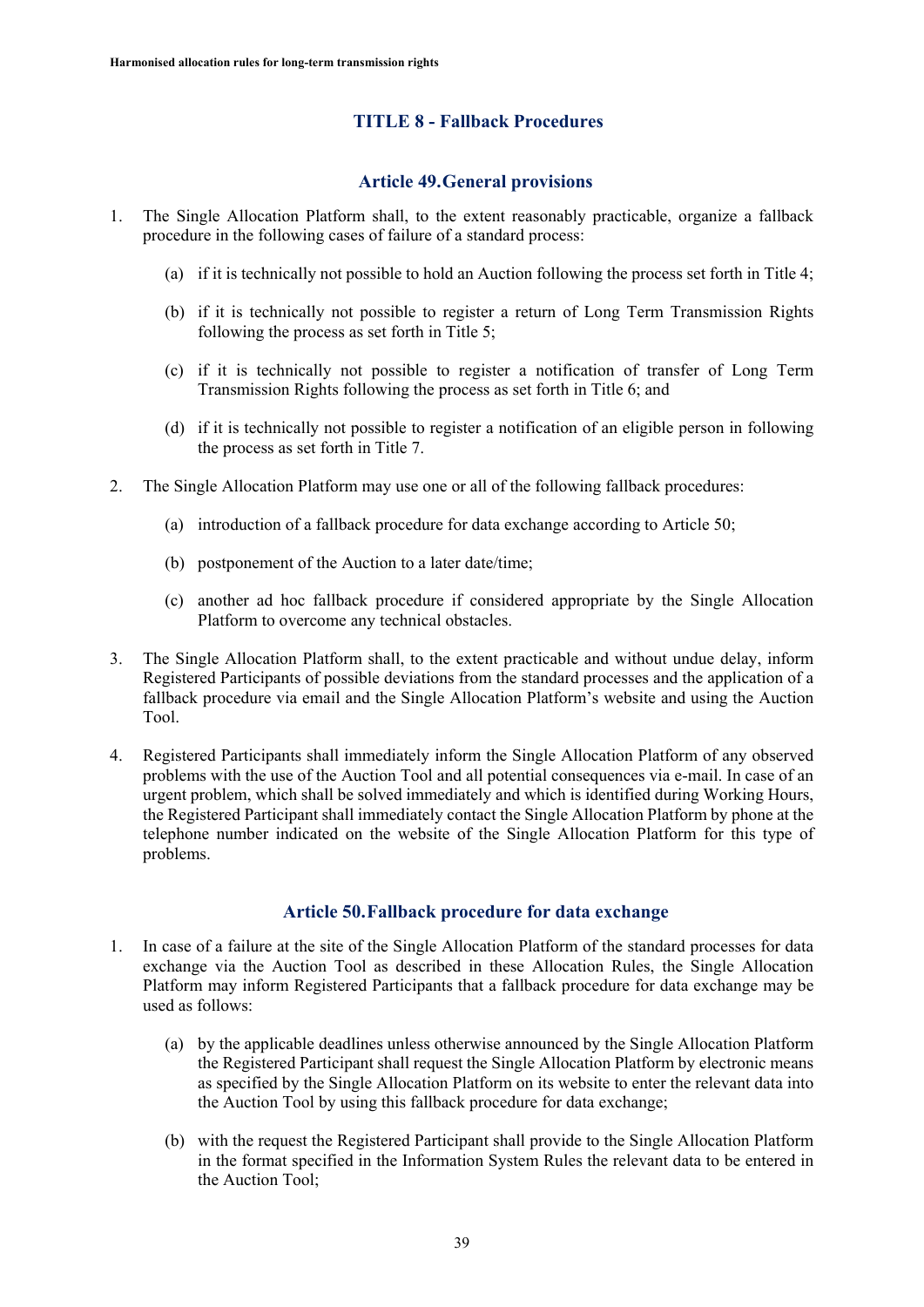- (c) the Single Allocation Platform shall enter the submitted data into the Auction Tool;
- (d) the Single Allocation Platform may set in Information System Rules an identification process for the Registered Participant at the moment when the Registered Participant submits the relevant operational or commercial data and requests the Single Allocation Platform to enter this data into the Auction Tool on its behalf by means of the fallback procedure. If the Registered Participant or the person authorized by the Registered Participant for this purpose does not clearly identify itself, the Single Allocation Platform shall be entitled not to perform the data entry;
- (e) the Registered Participant shall provide the Single Allocation Platform with a telephone number, which can be used in case of a necessary communication;
- (f) once the Single Allocation Platform has entered the provided data into the Auction Tool on behalf of the Registered Participant, the Single Allocation Platform shall inform, without undue delay, the Registered Participant by telephone and/or via e-mail of the entry; and
- (g) the Single Allocation Platform shall under no circumstances be held responsible if it fails to reach the Registered Participant through the means of communication above.
- 2. In case of application of the fallback procedure for data exchange, all necessary information which is made available via the Auction Tool during the standard processes may be distributed to the Registered Participants by the Single Allocation Platform, by electronic means as specified by the Single Allocation Platform on its website or where appropriate published on the website of the Single Allocation Platform.

#### **Article 51.Fallback procedures for Auction**

- 1. The postponement of the Auction shall be the default fallback procedure for Auctions before the Bidding Period has opened. The Single Allocation Platform may postpone an Auction by notifying Registered Participants of the revised date and/or time of the new Auction.
- 2. After the Bidding Period has opened, the Single Allocation Platform shall:
	- (a) where reasonably practicable postpone the end of the Bidding Period by notifying Registered Participants about the revised deadlines in the Auction Specification; or
	- (b) cancel the initial Auction according to Article 52 and organise a new Auction for the same Product Period.
- 3. If the fallback procedure described in paragraph 1 and 2 of this Article cannot be implemented for the same Product Period, the respective Cross Zonal Capacities shall be offered in subsequent Capacity Allocation process.
- 4. The Single Allocation Platform shall inform all Registered Participants, without undue delay, of the postponement by notification published in the Auction Tool and/or on the webpage of the Single Allocation Platform and/or by e-mail.

#### **Article 52.Auction cancellation**

1. In case the Single Allocation Platform cancels an Auction, all Bids already submitted, all returns already accepted and any results of the respective Auction shall be deemed null and void.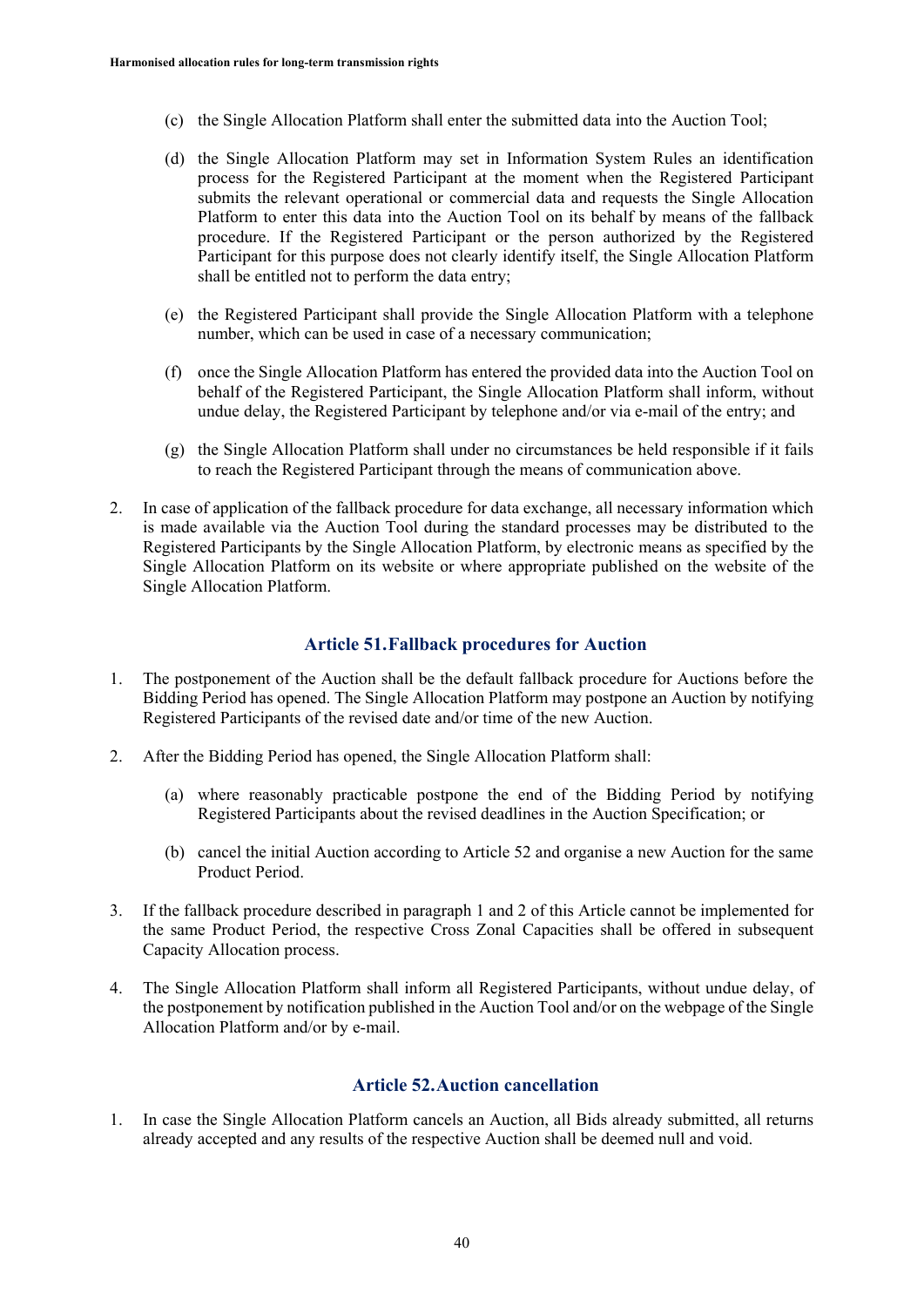- 2. The Single Allocation Platform shall inform all Registered Participants without undue delay, of the Auction cancellation by notification published in the Auction Tool or on the webpage of the Single Allocation Platform and by e-mail.
- 3. An Auction cancellation may be announced in the following cases:
	- (a) before the end of the contestation period in case the Single Allocation Platform faces technical obstacles during the Auction process like a failure of standard processes and fallback procedures in the event of erroneous results due to incorrect Marginal Price calculation or in the event of incorrect allocation of Long Term Transmission Rights to Registered Participants or similar reasons; and
	- (b) after the end of the contestation period, in the event of erroneous results due to incorrect Marginal Price calculation or incorrect allocation of Long Term Transmission Rights to Registered Participants or similar reasons.
- 4. In case of Auction cancellation before the contestation period elapses, no compensation shall be paid to the Registered Participants.
- 5. The Single Allocation Platform shall publish on its website, without undue delay, the reasons for the Auction cancellation.

# **Article 53.Fallback procedure for return of Long Term Transmission Rights**

- 1. In case of failure in the standard process for the registration of the return of Long Term Transmission Rights via the Auction Tool as set forth in Title 5, the Single Allocation Platform may apply the fallback procedure for data exchange in accordance with Article 50.
- 2. The Single Allocation Platform shall publish information about the possibility to use the fallback procedure for data exchange in due time before the expiration of the deadline for Long Term Transmission Rights return.
- 3. In case the fallback procedure for data exchange cannot be executed as necessary to enable the registration of the return of Long Term Transmission Rights, all requests for Long Term Transmission Rights return already submitted that cannot be registered in the Auction Tool shall be automatically cancelled.

#### **Article 54.Fallback procedure for transfer of Long Term Transmission Rights**

- 1. In case of failure in the standard process for the registration of the transfer of Long Term Transmission Rights organised via the Auction Tool as set forth in Title 6 the Single Allocation Platform may apply the fallback procedure for data exchange in accordance with Article 50.
- 2. The Single Allocation Platform shall publish information about the possibility to use the fallback procedure for data exchange in due time before the expiration of the deadline for Long Term Transmission Rights transfer.
- 3. In case the fallback procedure for data exchange cannot be executed as necessary to enable the registration of the transfer of Long Term Transmission Rights, all requests for Long Term Transmission Rights transfer already submitted and not confirmed by transferee shall be automatically cancelled.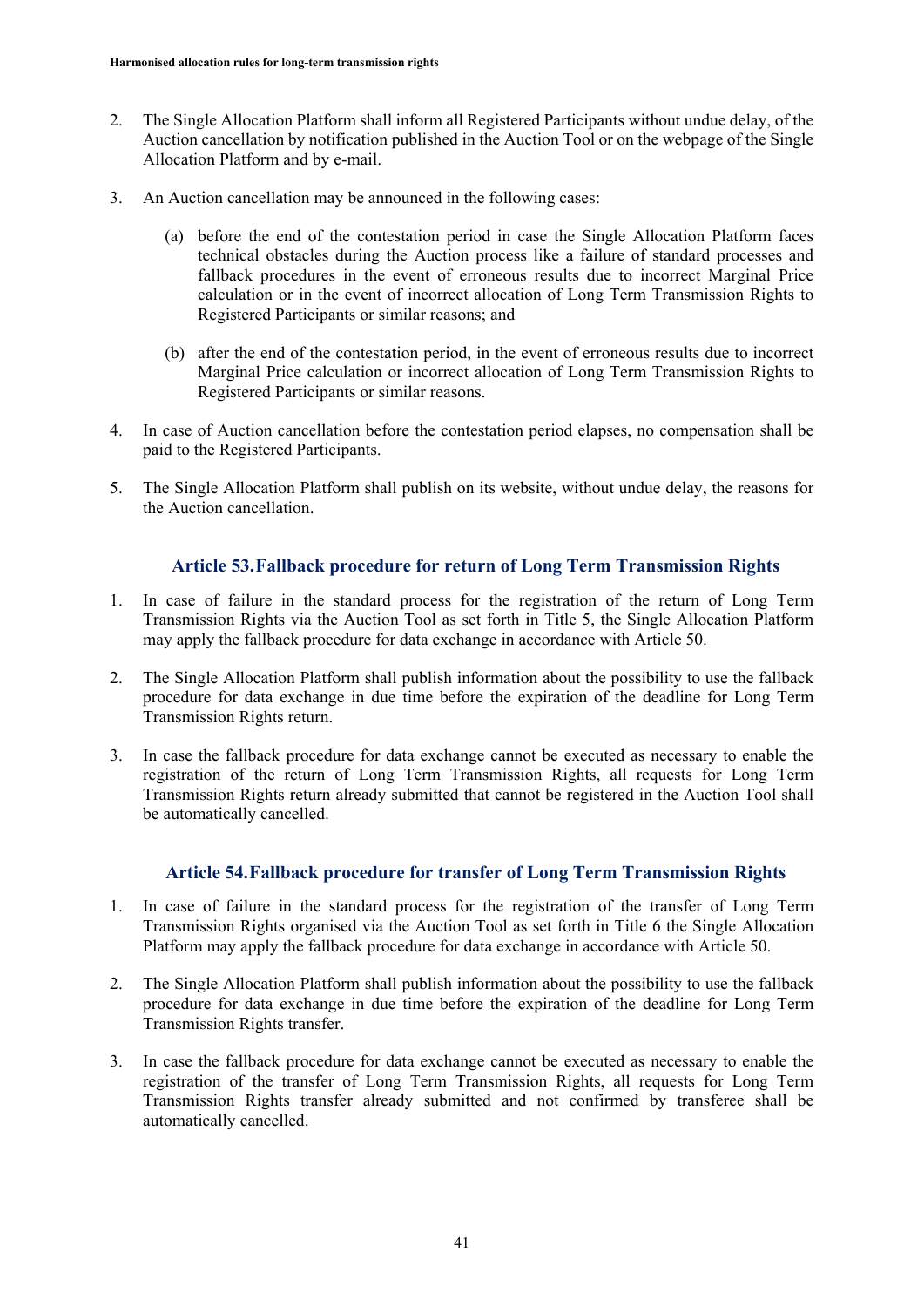#### **Article 55.Fallback procedure for eligible person notification**

- 1. In case of failure in the standard process of eligible person notification to the Single Allocation Platform via the Auction Tool as set forth in Title 6, the Single Allocation Platform may apply the fallback procedure for data exchange in accordance with Article 50.
- 2. The Single Allocation Platform shall publish information about the possibility to use the fallback procedure for data exchange in due time before the expiration of the deadline for eligible person notification.
- 3. In case the fallback procedure for data exchange cannot be executed as necessary to enable the registration of the eligible person, the eligible person shall be deemed notified as set forth in Information System Rules.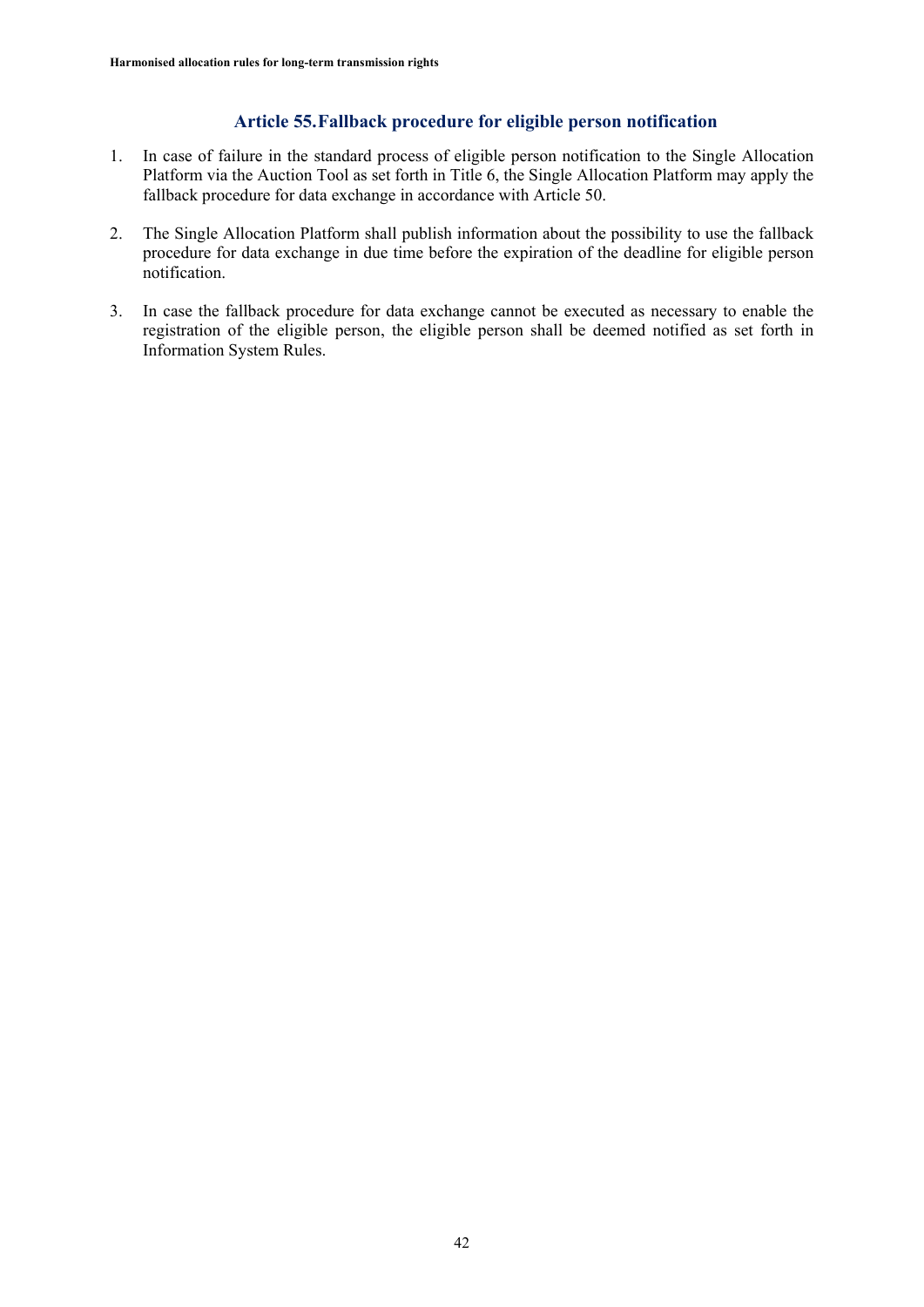# **TITLE 9 - Curtailment**

# **Article 56.Triggering events and consequences of curtailment on Long Term Transmission Rights**

- 1. Long Term Transmission Rights irrespectively of the Product Period may be curtailed in the event of Force Majeure, or to ensure operation remains within Operational Security Limits before the Day-Ahead Firmness Deadline.
- 2. Curtailment may be applied on allocated Long Term Transmission Rights including, where the case may be, on nominated Physical Transmission Rights.
- 3. Long Term Transmission Rights may be curtailed after the Day-Ahead Firmness Deadline in the case of Force Majeure or emergency situation in accordance with Article 72 of Commission Regulation (EU) 2015/1222. For the avoidance of doubt, Long Term Transmission Rights when curtailed after the Day-Ahead Firmness Deadlines shall be curtailed in the same way as day-ahead and intraday capacity and compensated in accordance with the applicable legislation.
- 4. In the case of Physical Transmission Rights, each Registered Participant affected by curtailment shall lose its right to transfer, return or nominate for physical use the concerned Physical Transmission Rights or to receive remuneration based on the Use-It-Or-Sell-It principle. In the case of Financial Transmission Rights, each Registered Participant affected by curtailment shall lose its right to transfer or return the concerned Financial Transmission Rights or to receive remuneration in accordance to Article 48.
- 5. In case of curtailment, the affected Registered Participant is entitled to receive reimbursement or compensation according to Article 59 to Article 60 and where applicable Article 61.

# **Article 57.Process and notification of curtailment**

- 1. In all cases curtailment shall be carried out by the Single Allocation Platform based on a request by one or more TSO(s) at the Bidding Zone border where Long Term Transmission Rights have been allocated.
- 2. The Single Allocation Platform shall notify the affected holders of Long Term Transmission Rights as soon as possible of a curtailment of Long Term Transmission Rights including the triggering event via email and on the webpage of the Single Allocation Platform. The notification shall identify the affected Long Term Transmission Rights, the affected volume in MW per hour for each concerned period, the triggering events for curtailment as described in Paragraph 3 and the amount of Long Term Transmission Rights that remain after the curtailment.
- 3. The description of the triggering event shall include information on exact operational security limit(s) that are expected to be violated in the absence of curtailment, the TSO(s) invoking the curtailment, and why alternative measures are not sufficient to avoid the expected violation of operational security limit(s). If this information is not available at the same time as the curtailment information concerning the affected Long Term Transmission Rights and the affected volume in MW per hour for each concerned period, TSOs shall submit a first notification with the available information and update the curtailment information including required detail concerning the triggering event within 24 hours after the initial notification.
- 4. The Single Allocation Platform shall publish the triggering events for curtailment in accordance with Article 56 including their estimated duration on its website as soon as possible.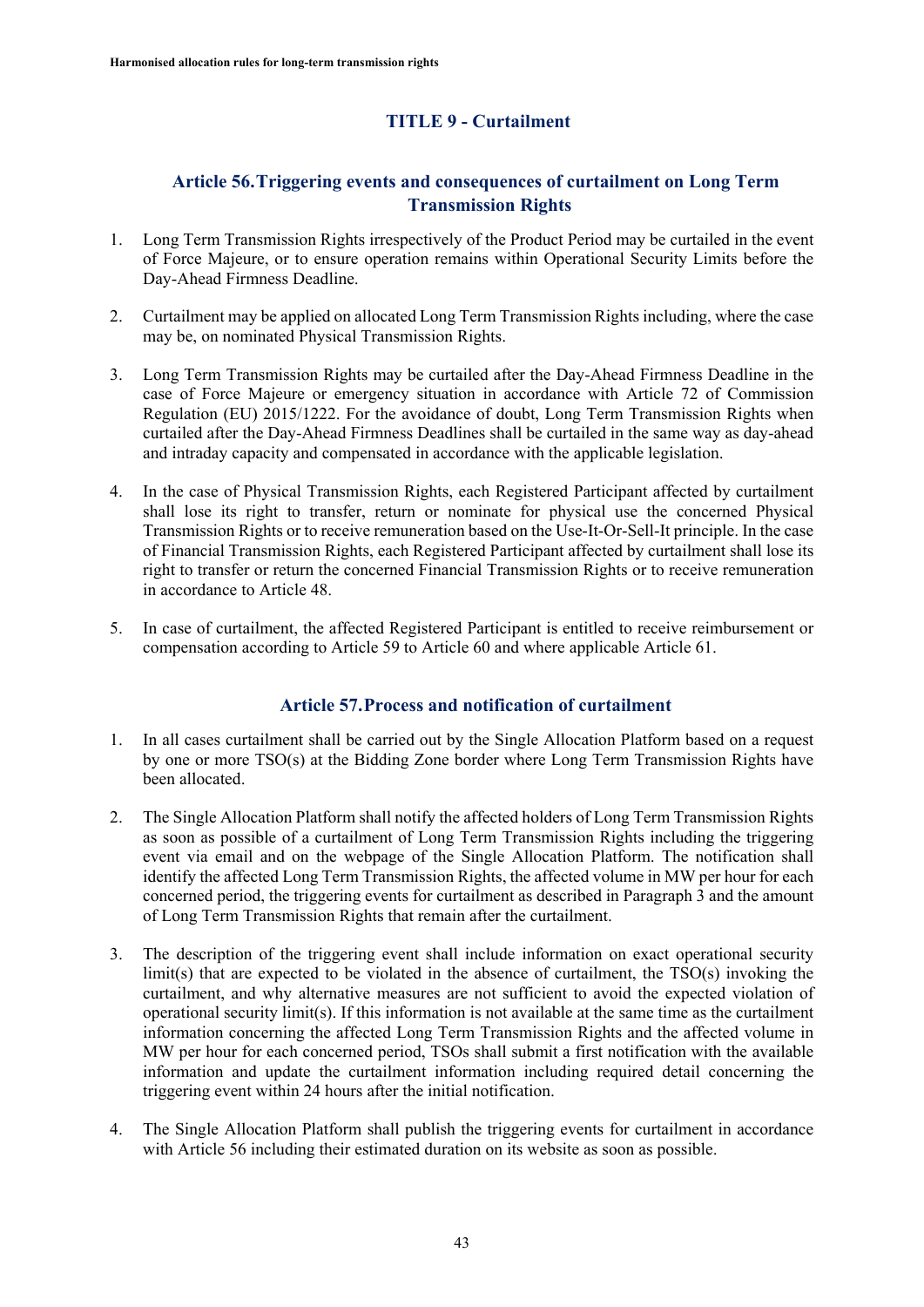- 5. The curtailment shall be applied to Long Term Transmission Rights of the concerned periods on a pro rata basis, which means in proportion to the held Long Term Transmission Rights, regardless of the time of allocation.
- 6. In the event of curtailments of Physical Transmission Rights after the nomination deadline, and as long as the capacity has not been reallocated in the day-ahead allocation, the curtailment shall be applied on a pro rata basis to both nominated and non-nominated Physical Transmission Rights.
- 7. Compensation rules according to Article 59 to Article 60 and where applicable Article 61 also apply if offered day-ahead Cross Zonal Capacities are lower than the amount of non-nominated Long Term Transmission Rights in case of Physical Transmission Rights and the total amount of Long Term Transmission Rights in the case of Financial Transmission Rights.
- 8. For each affected Registered Participant, remaining Long Term Transmission Rights which have not been curtailed shall be rounded down to the nearest MW. The same rounding applies for the curtailment of both nominated and non-nominated Physical Transmission Rights according to paragraph 4 of this Article.
- 9. In cases of curtailment, any transfer of Long Term Transmission Rights to be curtailed, which is not yet accepted by the transferee, shall be automatically cancelled and the transferor shall remain the holder of the Long Term Transmission Rights. If the transfer has already been notified to the Single Allocation Platform and accepted by the transferee, the compensation or reimbursement for curtailed Long Term Transmission Rights shall be paid to the transferee.
- 10. The Single Allocation Platform shall cancel all notifications for return of Long Term Transmission Rights that have been accepted for a subsequent long term Auction for which curtailment is necessary and for which the final Auction Specifications have not yet been published. By this cancellation, the Long Term Transmission Rights are given back to the Long Term Transmission Right holders that have requested the return. If the final Auction Specification has already been published the return shall not be cancelled and the compensation or reimbursement for curtailed Long Term Transmission Rights shall be paid to the holder who returned the Long Term Transmission Rights.

#### **Article 58.Day Ahead Firmness deadline**

The Single Allocation Platform shall publish on its website and take into account for the calculation of compensation for curtailed Long Term Transmission Rights the Day Ahead Firmness Deadline as specified in the proposal pursuant to Article 69 of the Commission Regulation (EU) 2015/1222 approved by all concerned NRAs.

# **Article 59.Compensation for curtailments to ensure operation remains within Operational Security Limits before the Day Ahead Firmness Deadline**

- 1. In cases of curtailment to ensure operation remains within Operational Security Limits before the Day Ahead Firmness Deadline the compensation for each affected hour and Registered Participant shall be calculated as the Long Term Transmission Rights in MW per hour corresponding to the difference between the allocated Long Term Transmission Rights held by the Registered Participant before and after the curtailment multiplied by a price calculated as follows:
	- (a) the Market Spread at the concerned Bidding Zone border for the concerned hourly period only in case the price difference is positive in the direction of the curtailed Long Term Transmission Rights, and  $0 \in MWh$ , otherwise. If specified in the relevant annexes to these Allocation Rules, this price may be adjusted to reflect Allocation Constraints on interconnections between Bidding Zones as defined in Article 23, paragraph 3 of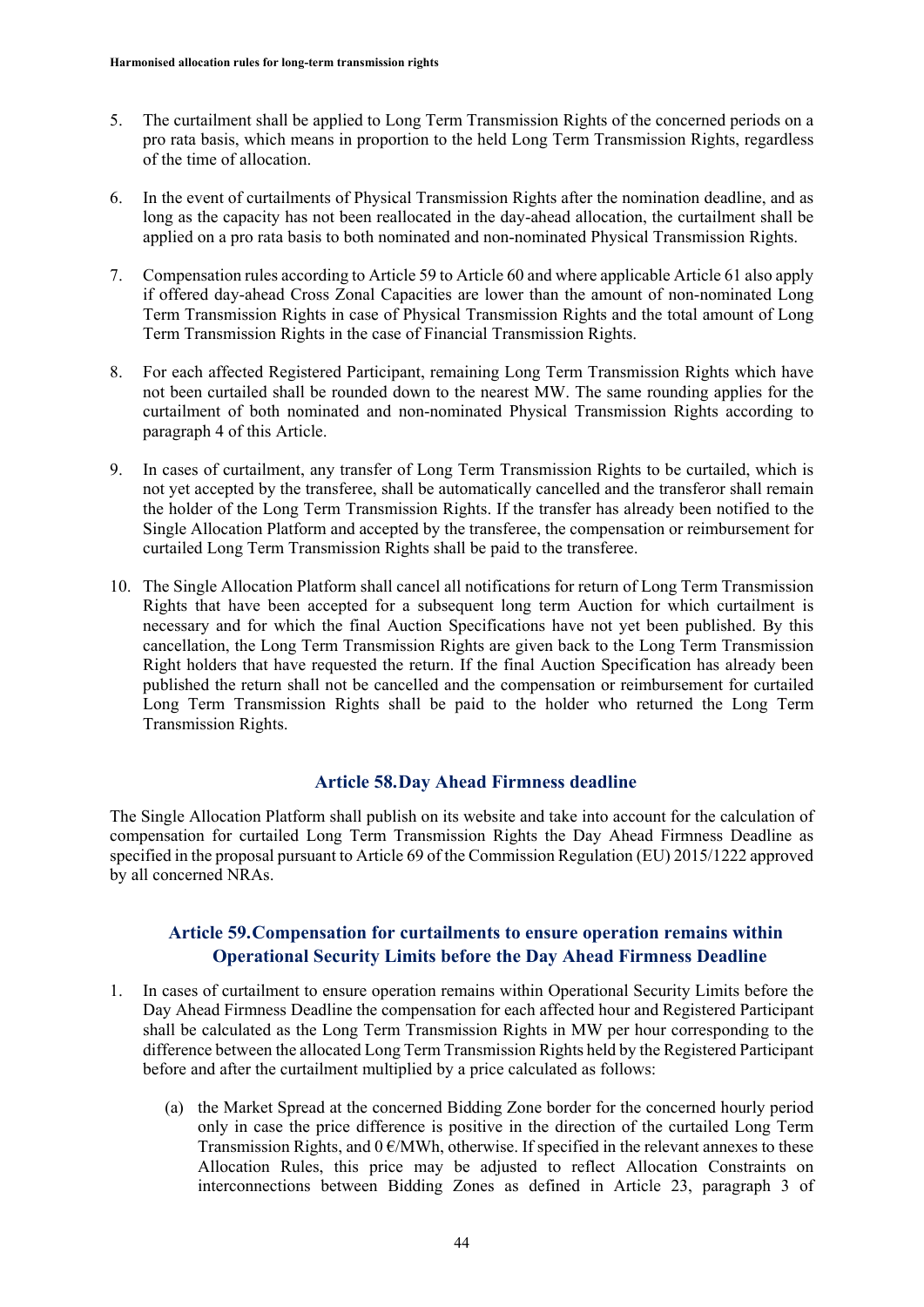Commission Regulation (EU) 2015/1222, where these Allocation Constraints are included in the day-ahead Cross Zonal Capacity allocation process. The direction of the curtailed Long-Term Transmission Right shall be determined by the destination and the origin Bidding Zones as defined in the Auction Specifications of the concerned Long Term Transmission Right; or

- (b) if the day-ahead price is not calculated at least in one of the two relevant Bidding Zones, the price shall be the Marginal Price of the Auction at which Transmission Rights were allocated in a day ahead fallback mechanism, for the concerned hourly period; or
- (c) the Marginal Price of the initial Auction if no price derived from the calculation according to point (a) and (b).
- 2. If specified in the relevant annexes to these Allocation Rules, a cap shall be applied to the compensations on specific bidding zone borders. The cap shall be determined as the total amount of Congestion Income collected by the concerned TSOs on the respective Bidding Zone border in the relevant calendar year, deducting all remunerations paid according to Articles 40 and 48 and compensations paid according to Article 60 and where applicable Article 61. The cap is calculated according to the formula:

Cap for compensation for network security

- $=$  (Long term income  $+$  Daily income  $+$  Intraday income)
- $-$  (UIOSI + Remuneration of FTRs + Return
- + Compensation for curtailment for emergency situation
- + Compensation for curtailment for force majeure)
- 3. In case of Direct Current interconnectors, the cap shall be determined as the total amount of Congestion Income collected by the concerned TSOs on the Bidding Zone border in the relevant month, deducting all remunerations paid according to Article 40 and Article 48 and compensations paid according to Articles 60 and where applicable Article 61 for the considered month. The total amount of Congestion Income in one month is defined as the sum of a twelfth of the revenues raised at yearly Auction on the concerned Bidding Zone Border and the revenues generated by the monthly Auction and congestion income from other timeframes which occurred during this month on the concerned Bidding Zone border. The cap is calculated according to the formula:

Cap for compensation for network security in case of Direct Current interconnectors

$$
= \left(\frac{Yearly\ income}{12} + \frac{Seasonal\ income}{6} + \frac{Quarterly\ income}{3} + Any\ other\ long\ term\ income + Daily\ income + Intraday\ income\right) - (UIOSI + Remuneration\ of\ FTRs + Return + Comparison for curtailment for emergency situation + Compression for curtailment for force \ major
$$

4. If, before application of the relevant cap described in paragraph 2 or paragraph 3 of this Article, the total calculated compensations of curtailed Long Term Transmission Rights exceed the relevant cap, the compensations of curtailed Long Term Transmission Rights shall be reduced on a pro rata basis. This will be based on the proportion of uncapped compensation of allocated Long Term Transmission Rights due to each Registered Participant in the relevant period (calendar month or calendar year). The compensations due to each Registered Participant will be calculated as follows:

[(Uncapped compensations of curtailed Long Term Transmission Rights due to Registered Participant)/(Total uncapped compensations of curtailed Long Term Transmission Rights due to all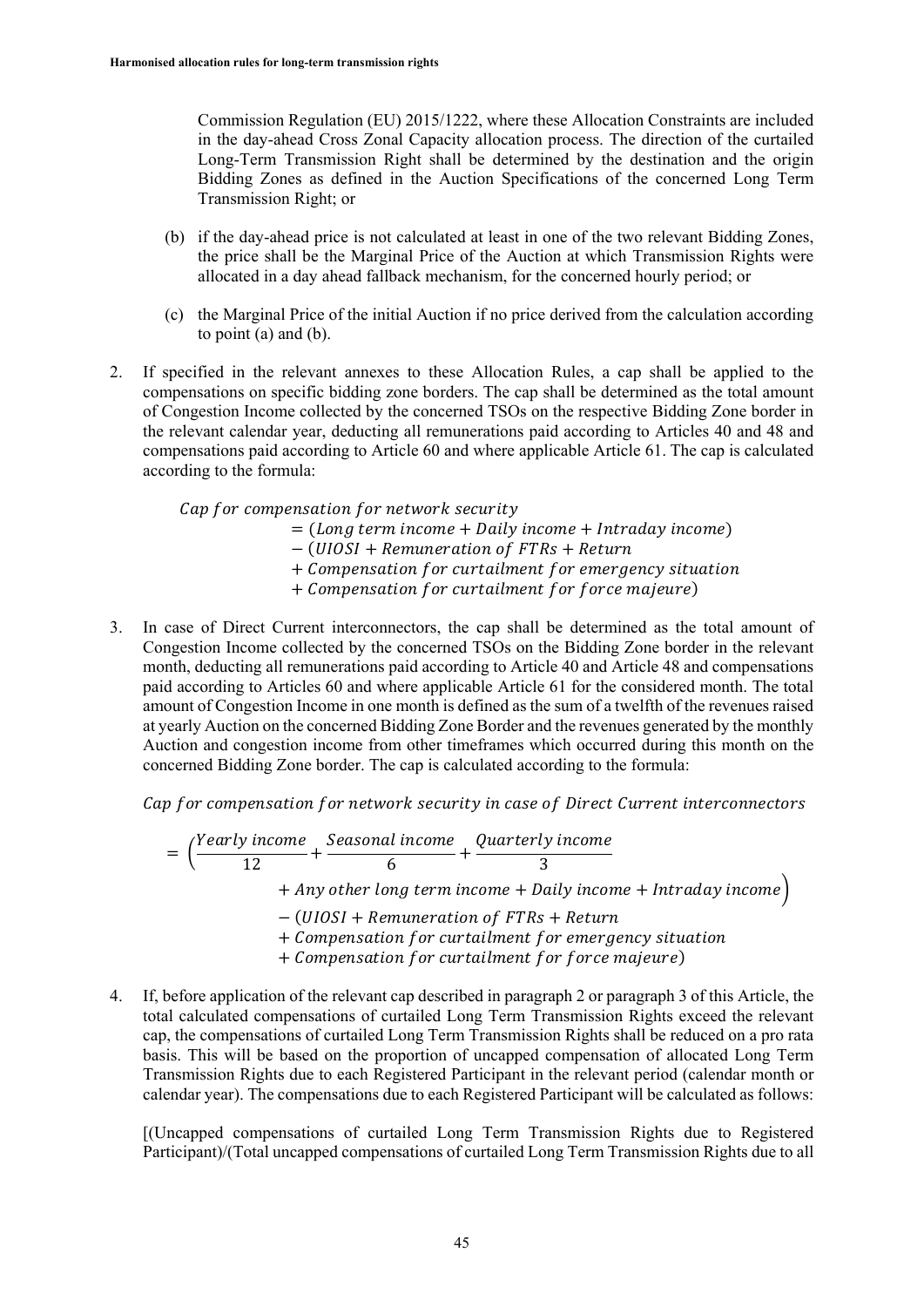Registered Participants)] x (Relevant Cap as described in paragraph 2 and paragraph 3 of this Article)

# **Article 60.Reimbursement for curtailments due to Force Majeure before the Day Ahead Firmness Deadline**

- 1. In the case of Force Majeure before the Day Ahead Firmness Deadline, holders of curtailed Long Term Transmission Rights shall be entitled to receive a reimbursement equal to the price of the Long Term Transmission Rights set during the Long Term Transmission Rights Allocation Process, which for each affected hour and Registered Participant shall be calculated as:
	- (a) the Marginal Price of the initial Auction; or
	- (b) in case the Marginal Price of the initial Auction cannot be identified, the weighted average of Marginal Prices of all the Auctions for which the Registered Participant holds Long Term Transmission Rights where the weight is given by Long Term Transmission Rights which the Registered Participant holds before the curtailment; multiplied by
	- (c) the volume in MW per hour corresponding to the difference between the Long Term Transmission Rights held by the Registered Participant before and after the curtailment.

# **Article 61.Reimbursement or compensation for curtailments due to Force Majeure or emergency situation after the Day Ahead Firmness Deadline**

In the event of Force Majeure or an emergency situation after the Day Ahead Firmness Deadline, holders of curtailed Long Term Transmission Rights shall be entitled to receive a reimbursement in accordance with Article 72 of Commission Regulation (EU) 2015/1222.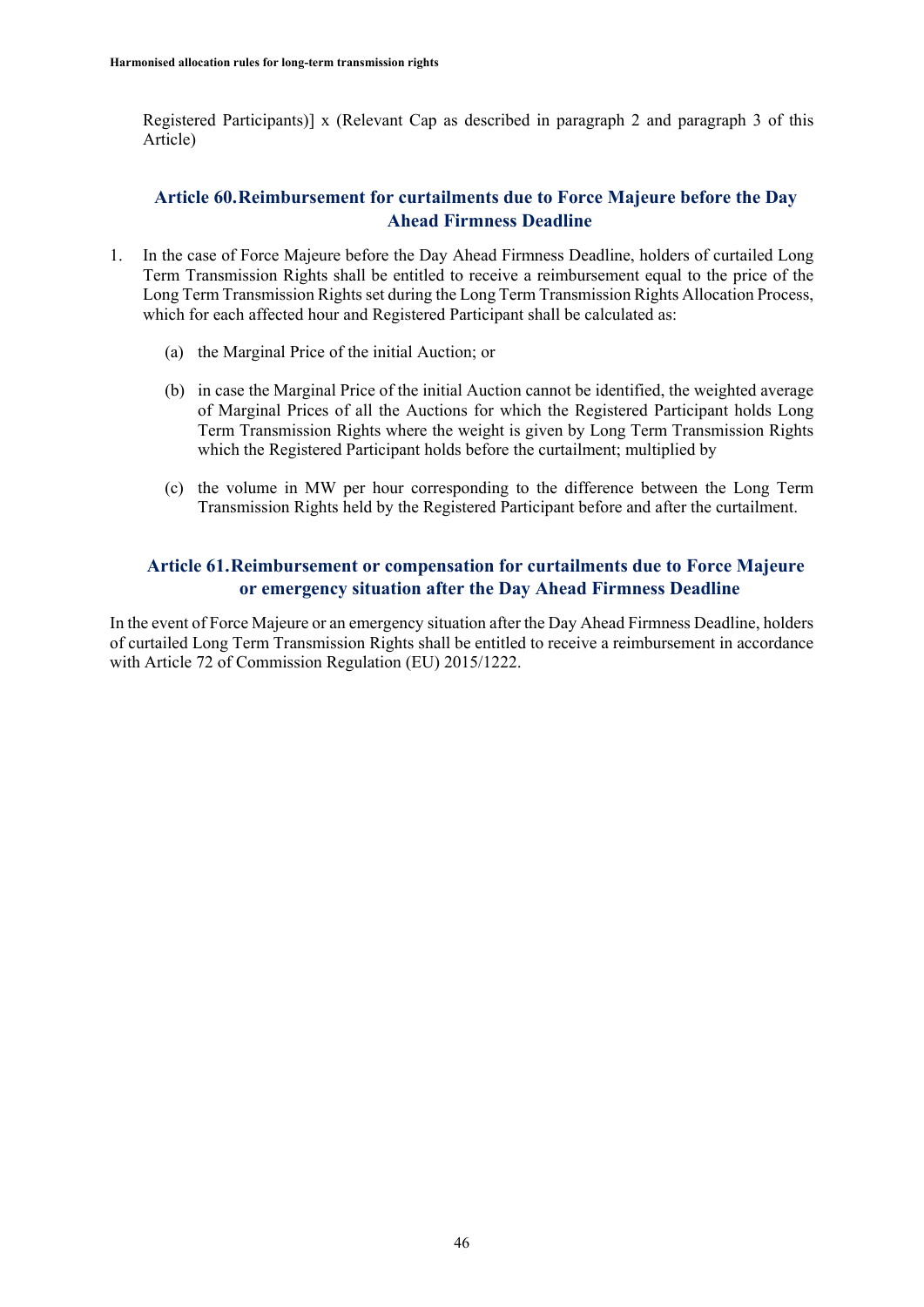# **TITLE 10 - Invoicing and Payment**

#### **Article 62.General principles**

- 1. A Registered Participant shall pay the amounts due as calculated in accordance with Article 63 for all Long Term Transmission Rights allocated to him. This obligation shall be fulfilled irrespective of any return or transfer or curtailment of all or some of these Long Term Transmission Rights in accordance with these Allocation Rules.
- 2. The Registered Participant may upon payment use the Cross Zonal Capacity connected with the allocated Long Term Transmission Rights as described in these Allocation Rules only. Any right for physical use of the transmission system in case of a Physical Transmission Rights may be subject to separate agreements between the Registered Participant and the concerned TSOs.
- 3. All financial information, prices and amounts due shall be expressed in Euros  $(\epsilon)$ , except if deviations are required by applicable law or regulations.
- 4. The payment shall be settled on the date upon which the given amount is credited to the account of the beneficiary. Any interest for late payment shall be considered as settled on the date when the payment was credited from the account of the payer.
- 5. Payments shall be done in Euros  $(\epsilon)$ .
- 6. The Single Allocation Platform shall consider taxes and levies at the rate and to the extent applicable when assessing payment obligations and issuing invoices under these Allocation Rules subject to Article 64.
- 7. The Registered Participant shall provide the Single Allocation Platform with relevant information for justifying whether or not respective taxes and levies are applicable when signing the Participation Agreement as well as any changes in this respect without undue delay.
- 8. Where Financial Transmission Right Obligations are in place, the Single Allocation Platform shall through a clearing house calculate the amounts to be remunerated to and received from the holders of such Long Term Transmission Rights. All costs incurred by the Single Allocation Platform associated with the clearing of Financial Transmission Rights Obligations will be invoiced to the holders of such Long Term Transmission Rights.

#### **Article 63.Calculation of due amounts**

- 1. Registered Participants shall pay for each of the Long Term Transmission Rights allocated to them an amount equal to:
	- (a) the Marginal Price (per MW per hour); multiplied by
	- (b) the sum of Long Term Transmission Rights in MW allocated in individual hours of the Product Period incorporating any Reduction Period where relevant in accordance with Article 35.
- 2. The amount due plus any applicable taxes and levies, duties or other charges subject to Article 64, shall be rounded to two decimal places.
- 3. The Single Allocation Platform shall calculate the due payments in monthly instalments when the Cross Zonal Capacity product has a duration of more than a month.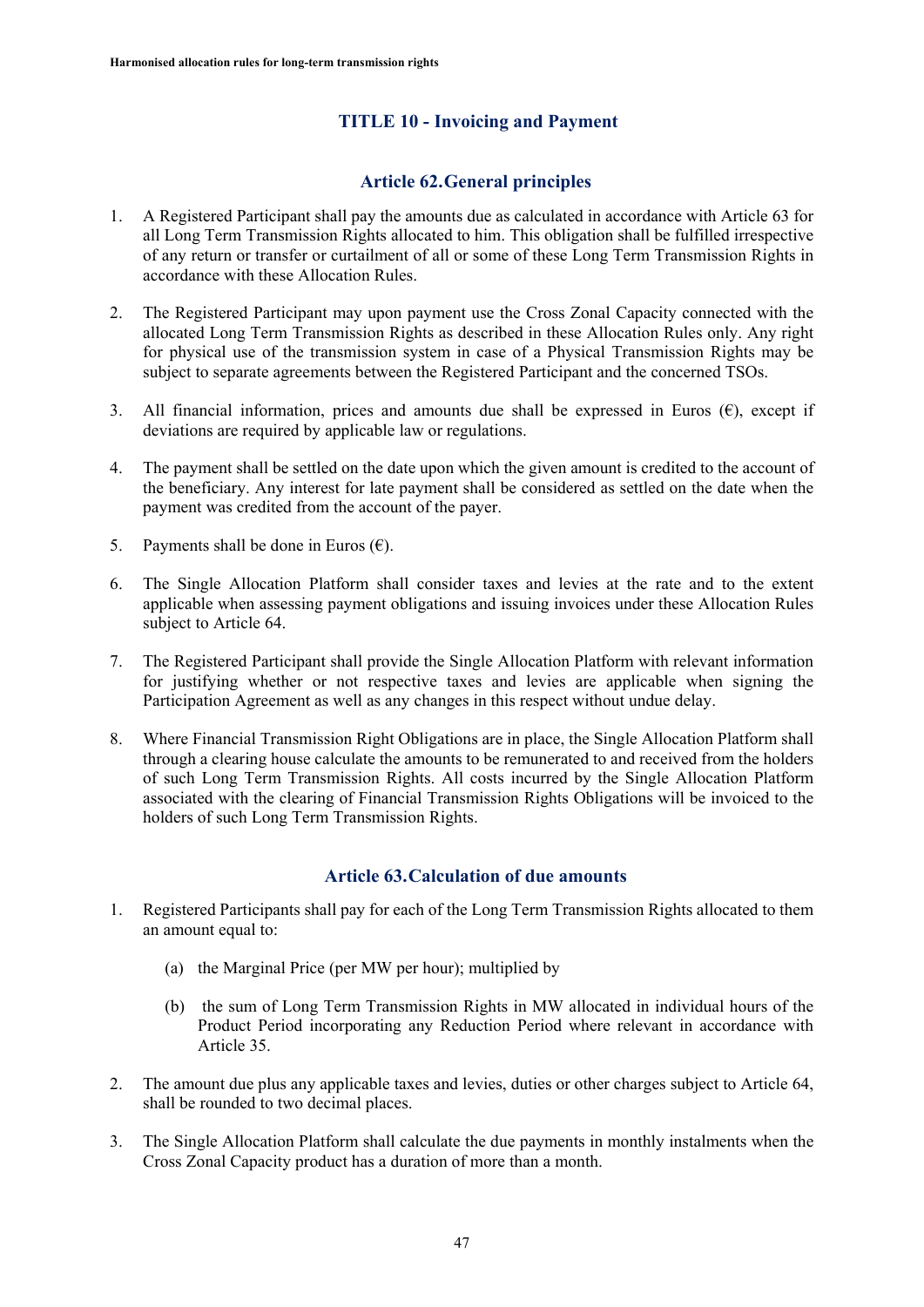- 4. Monthly instalments shall be equal for each month and determined by dividing the amount due as set forth in paragraph 1 of this Article by the duration of the Cross Zonal Capacity products expressed in months and rounded to two decimal places. The last instalment shall in addition include the balance due to the rounding down applied in the other monthly instalments.
- 5. If the first payment date of the Cross Zonal Capacity product with a duration of more than one (1) month occurs after the start of the Product Period, then the first payment shall include two (2) monthly instalments.

#### **Article 64.Tax Gross-up**

- 1. Each Registered Participant must make all payments to be made by it under the Allocation Rules without any tax deduction, unless a tax deduction is required by law.
- 2. If a tax deduction is required by law to be made by a Registered Participant, the amount of the payment due from the Registered Participant to the Single Allocation Platform will be increased to an amount which (after making the tax deduction) leaves an amount equal to the payment which would have been due if no tax deduction had been required.
- 3. Paragraph 2 of this Article does not apply with respect to any tax assessed on the Single Allocation Platform on any payment received in connection with the Allocation Rules under the laws of the jurisdiction in which the Single Allocation Platform is incorporated or, if different, the jurisdiction (or jurisdictions) in which the Single Allocation Platform is treated as resident for tax purposes or has or is deemed for tax purposes to have a permanent establishment or a fixed place of business to which any payment under the Allocation Rules is attributable. Paragraph 2 of this Article does not apply to value added tax as provided for in the VAT directive 2006/112/EC as amended from time to time and any other tax of a similar nature.

#### **Article 65.Invoicing and payment conditions**

- 1. Payments shall be settled before the start of the Product Period if the Auction timeline allows so. If the Cross Zonal Capacity product has a duration of more than one (1) month, each monthly instalment shall be settled before the start of each respective month if the Auction timeline allows so. If the settlement of an amount due for allocated Long Term Transmission Rights is not possible before the start of the Product Period then the payment will be settled at the next fixed invoice date.
- 2. The Single Allocation Platform shall issue invoices for payments for all Long Term Transmission Rights on a monthly basis and no later than the tenth (10th) Working Day of each month.
- 3. The invoices shall be issued for the following payments:
	- (a) the amount of the monthly instalment(s) if the Long Term Transmission Right has a duration of more than a month as set forth in Article 63(4) and (5);
	- (b) the amount due set forth in Article 63(2) if the Long Term Transmission Right has a duration equal to a month or less;
	- (c) if requested by the Registered Participant amounts for advanced payment of monthly instalments that would otherwise be settled with subsequent invoices; and
	- (d) any relevant taxes and levies subject to Article 64.
- 4. The Single Allocation Platform shall send the invoice only by e-mail to the Registered Participant at the e-mail address of the financial contact person submitted in accordance with Article 9(h) or it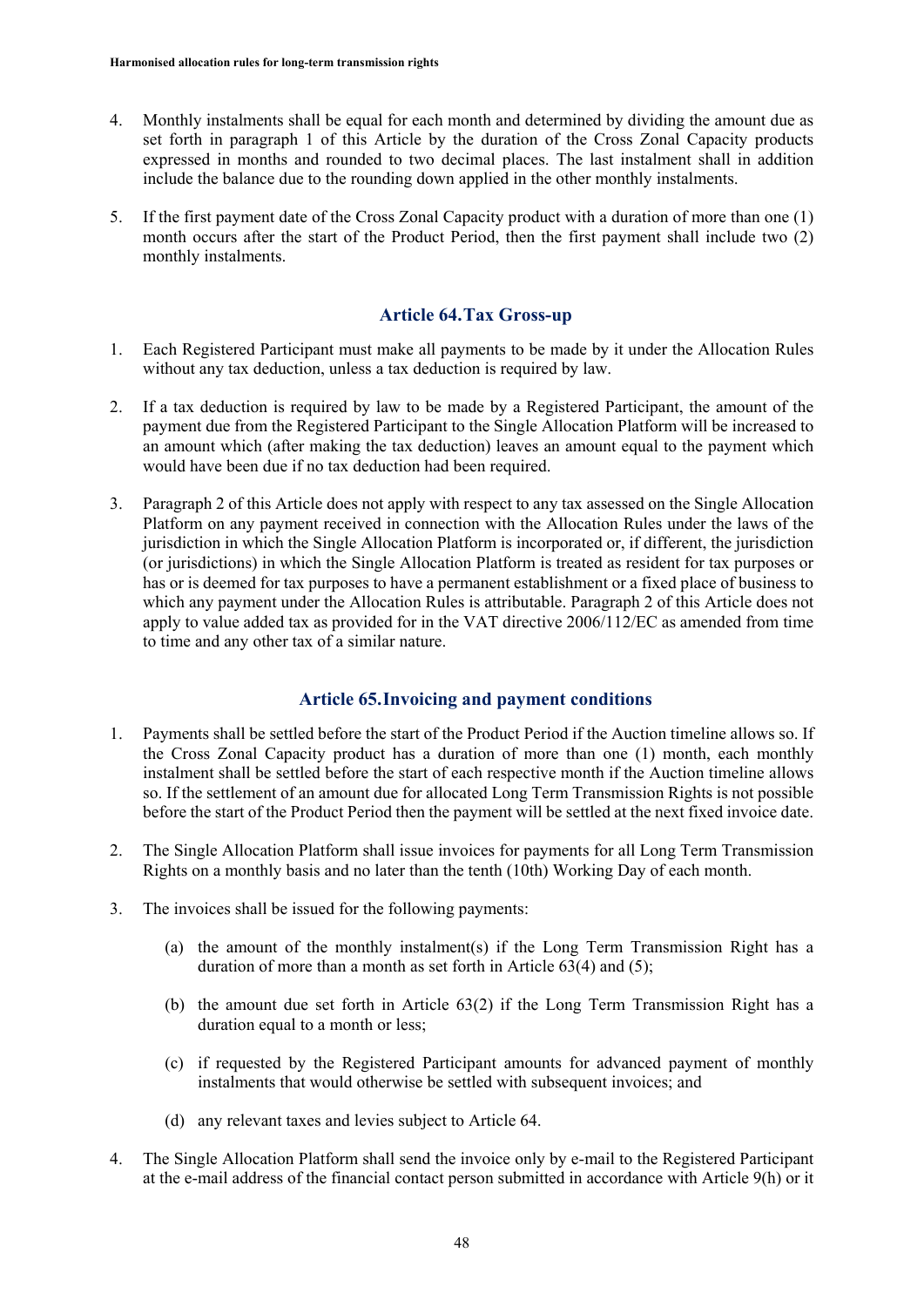should make it available to the Registered Participant via the Auction Tool. The date of issuance of the invoice shall be the date on which the email is sent or the date when the invoice is made available via the Auction Tool if this is done during Working Hours or the next Working Day if sent after Working Hours.

- 5. In the cases of curtailment of Long Term Transmission Rights, return of Long Term Transmission Rights according to Article 40 or remuneration of Long Term Transmission Rights according to Article 48, the invoices shall take into account any payments to be credited to the Registered Participant. The payments to be credited to the Registered Participants shall:
	- (a) be settled through self billing mechanism which shall allow the Single Allocation Platform to issue invoices in the name and on behalf of the Registered Participant; and
	- (b) be notified through the same invoice as the one used for the payments of the Registered Participant as set forth in paragraph 3 of this Article.
- 6. Where compensations are due to the Registered Participant in respect of curtailment of Long Term Transmission Rights and are subject to a cap set forth in Article 59(2), such compensations shall be settled with the first invoice to be issued after the end of the relevant month and subject to a cap determined as the total amount of Congestion Income collected by the concerned TSOs on the Bidding Zone border in the relevant month, deducting all remunerations paid according to Article 40 and Article 48 and compensations paid according to Article 60 and where applicable Article 61 for the considered month. The total amount of Congestion Income in one month is defined as the sum of a twelfth of the revenues raised at yearly Auction on the concerned Bidding Zone Border and the revenues generated by the monthly Auction and Congestion Income from other timeframes which occurred during this month on the concerned Bidding Zone border.
- 7. An invoice shall be issued after the end of the relevant period over which caps on compensation are calculated in accordance with Article 59(2), reconciling any discrepancy between the compensations paid out on a monthly basis and the compensations required to be paid out in accordance with Article 59(2). In the case of default of a market participant, TSO cost recovery shall be ensured by relevant NRAs in accordance with the applicable legislation.
- 8. The payments due shall be netted by the Single Allocation Platform taking into account the amount as set forth in paragraph 3 and 5 of this Article.
- 9. If the balance of the payments as set forth in paragraph 3 and 5 of this Article results in a net payment from the Registered Participant to the Single Allocation Platform, the Registered Participant shall settle this balance within five (5) Working Days after the date of issuance of the invoice.
- 10. Payments by the Registered Participant as set forth in paragraph 7 of this Article shall be collected as follows:
	- (a) based on the standard procedure, the Single Allocation Platform shall collect the payment automatically from the dedicated Business Account of the Registered Participant on the respective due date of the invoice; or
	- (b) alternatively, the Registered Participant shall ensure payment through a non-automated transaction to the account of the Single Allocation Platform specified on the invoice by indicating the invoice reference.
- 11. The alternative procedure may be used upon request of the Registered Participant and with the consent of the Single Allocation Platform. The Registered Participant shall notify the Single Allocation Platform by email the request to use the alternative procedure at least two (2) Working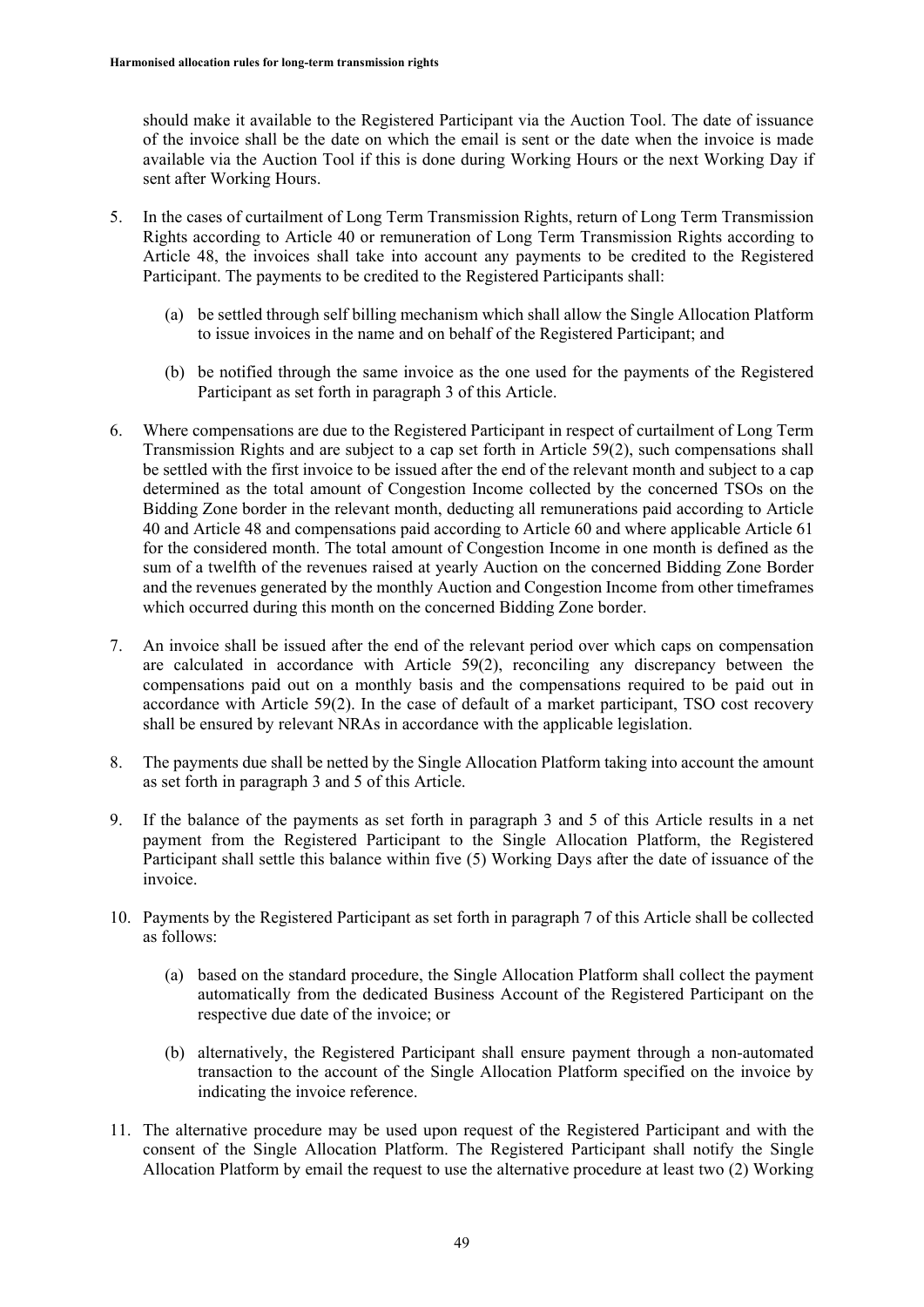Days before the date of issuing of the next invoice as set forth in paragraph 2 of this Article. Once the alternative procedure is agreed, it shall be deemed to be valid until otherwise agreed between the Registered Participant and the Single Allocation Platform.

- 12. If the balance of the payments as set forth in paragraph 3 and 5 of this Article results in a net payment from the Single Allocation Platform to the Registered Participant, the Single Allocation Platform shall pay this balance within seven (7) Working Days after the date of issuance of the invoice to the bank account as announced during the accession process in accordance with Article 9 paragraph 1(g) by the Registered Participant who is entitled to the payments at the due date.
- 13. Upon the collection of the payment as set forth in paragraph 8 of this Article, the Single Allocation Platform shall update the Credit Limit accordingly.
- 14. In case of an erroneous invoice resulting in an additional payment of the Single Allocation Platform or the Registered Participant the Single Allocation Platform shall correct the invoice and any due amount shall be settled as soon as they have been notified to Registered Participant.
- 15. Bank fees of the payer's bank shall be covered by the payer. Bank fees of the receiving bank shall be covered by the beneficiary. Bank fees of any intermediary bank, shall be covered by the Registered Participant.
- 16. The Registered Participant shall not be entitled to offset any amount, or withhold any debts arising in connection with obligations resulting from an Auction, against any claims towards the Single Allocation Platform, whether or not arising out of an Auction. Nevertheless, the right to offset and the right to withhold are not excluded in case the Registered Participant's claim against the Single Allocation Platform is established by a legally binding judgement or is uncontested.

# **Article 66.Payment disputes**

- 1. A Registered Participant may dispute the amount of an invoice, including any amounts to be credited to the Registered Participant. In this case, the Registered Participant shall notify the nature of the dispute and the amount in dispute to the Single Allocation Platform as soon as practicable and in any event within fifteen (15) Working Days after the date of issuance of the invoice or credit note by registered mail and email. Beyond this period, the invoice shall be deemed to have been accepted by the Registered Participant.
- 2. If the Registered Participant and the Single Allocation Platform are unable to resolve the difference within ten (10) Working days after the notification, the procedure for the dispute resolution in accordance with Article 70 shall apply.
- 3. A dispute shall in no way relieve the Party from the obligation to pay the amounts due as set forth in Article 65.
- 4. If it is agreed or determined based upon the dispute resolution procedure as set forth in Article 70 that an amount paid or received by the Registered Participant was not properly payable, the following process shall apply:
	- (a) the Single Allocation Platform shall refund any amount including interest to be calculated according Article 62(4) to the Registered Participant in case that the amount paid by the Registered Participant as set forth in Article 65(3) and (6) was higher or the amount paid by the Single Allocation Platform was lower than the due amount. The Single Allocation Platform shall make the payment to the bank account indicated by the Registered Participant for this reimbursement in accordance with Article 9 paragraph 1 (g).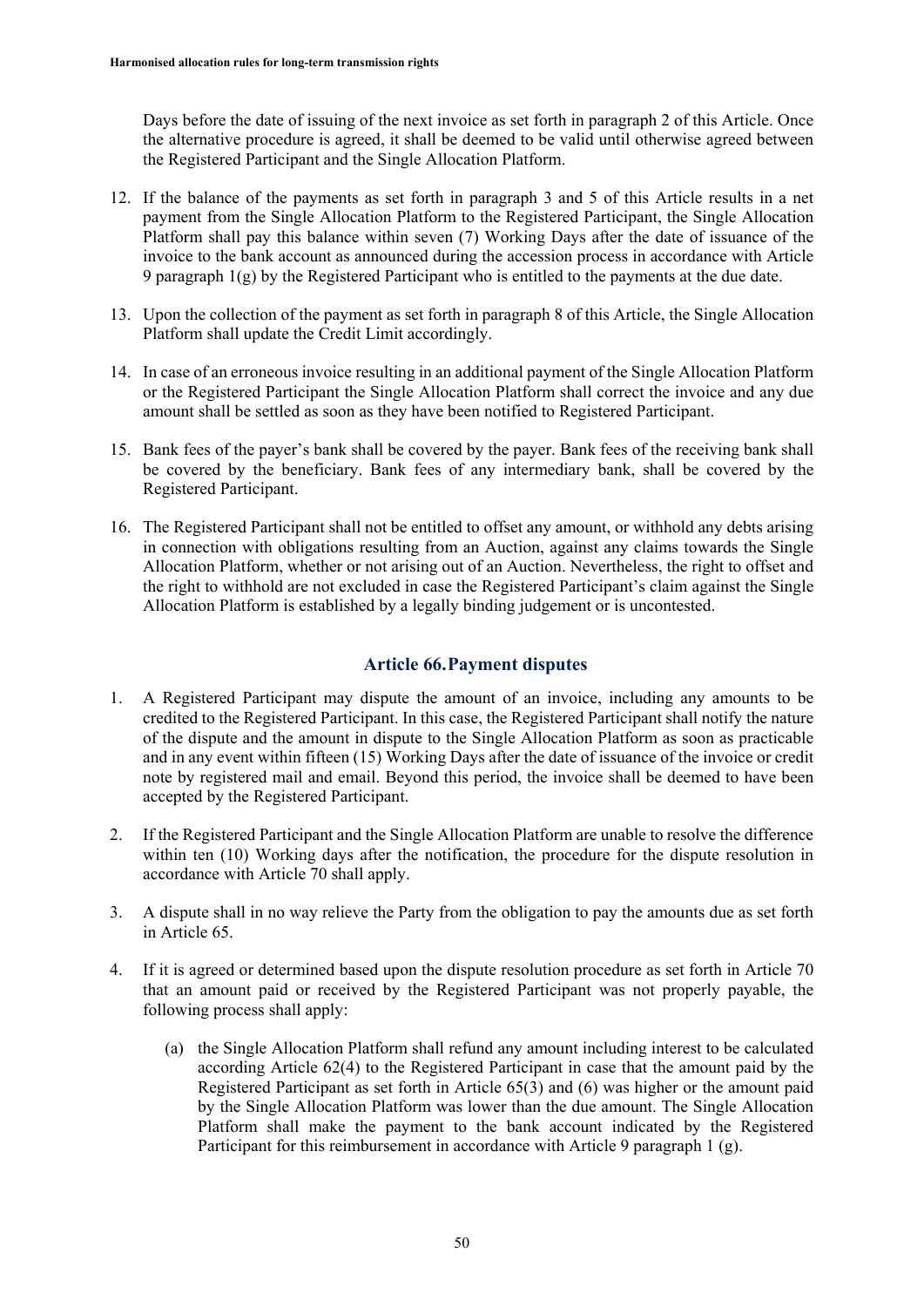- (b) the Registered Participant shall pay any amount including interest to be calculated according to Article 62(4) to the Single Allocation Platform in case that the amount paid by the Registered Party as set forth in Article 65(3) and (6) was lower or the amount paid by the Single Allocation Platform was higher than the due amount. The Registered Participant shall make the payment in accordance with the procedure set forth in Article 65(8). Upon such payment the Single Allocation Platform shall update the Credit Limit of the Registered Participant as set forth in Article 65(10).
- 5. The interest paid in case of a payment in accordance with paragraph 4 of this Article shall be applied from the first (1st) day following the date on which the payment was due up to the date on which the disputed amount was refunded and it shall apply also to all taxes and levies required by law.

# **Article 67.Late payment and payment incident**

- 1. In case the Registered Participant has not fully paid an invoice by the due date specified on the invoice, the Single Allocation Platform shall notify the Registered Participant that a payment incident will be registered if the amount including applicable interest due is not received within three (3) Working Days upon sending of the notification. In case of no payment within the deadline, the Single Allocation Platform shall notify the Registered Participant that the payment incident was registered.
- 2. Immediately after registration of the payment incident the Single Allocation Platform may invoke the collaterals.
- 3. The Single Allocation Platform may suspend or terminate the Participation Agreement in case of registered payment incident in accordance with Article 71 and Article 72.
- 4. In case of late payment or refund, the Parties shall pay interest on the amount due including taxes and levies from the first  $(1<sup>st</sup>)$  day following the date on which the payment was due until the date on which the payment is done. The interest shall be equal to the highest amount of:
	- (a) a flat rate of 100  $\epsilon$ ; or
	- (b) in accordance with Article 5 of Directive 2011/7/EU, eight (8) percentage points per annum above the reference interest rate as officially published by the national authorities of the country in which the Single Allocation Platform is located and round up to the nearest half percentage point.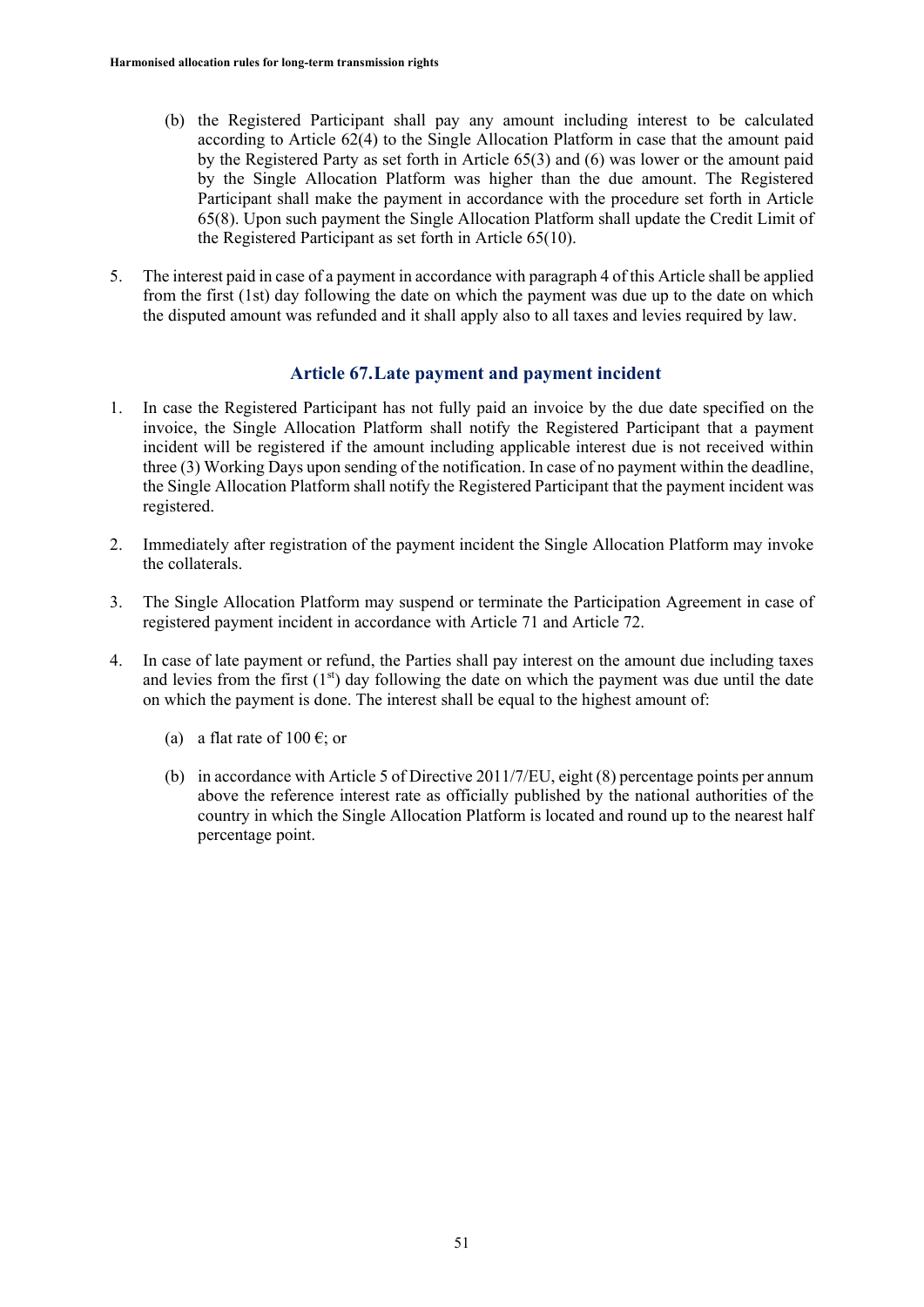# **TITLE 11 - Miscellaneous**

#### **Article 68.Duration and amendment of Allocation Rules**

- 1. The Allocation Rules are of indefinite duration and are subject to amendment in accordance with Article 4, paragraph 12 of the FCA Regulation. The Single Allocation Platform shall publish the amended Allocation Rules and send an amendment notice to Registered Participants.
- 2. The amendment shall apply at the date and time specified in the amendment notice but not earlier than thirty (30) calendar days after the amendment notice is sent to Registered Participants by the Single Allocation Platform.
- 3. Unless expressly stated otherwise by the Single Allocation Platform the amended Allocation Rules shall govern all rights and obligations in connection with these Allocation Rules including those acquired before the date of amendment but with the delivery date after the amendment takes effect. In case Financial Transmission Rights are introduced at a respective Bidding Zone border replacing Physical Transmission Rights, transitional arrangements may be introduced in a regional or border specific annex with regards to the return of already acquired Physical Transmission Rights according to Title 5 and with regards to the right to nominate such Physical Transmission Rights according to Title 7 after the amendment takes place.
- 4. Any amendment of these Allocation Rules shall apply automatically to the Participation Agreement in force between the Single Allocation Platform and the Registered Participant, without the need for the Registered Participant to sign a new Participation Agreement but without prejudice to the Registered Participant's right to request the termination of its Participation Agreement in accordance with Article 72(1). By participating in the Auction after the Registered Participant was informed about the changes and/or adaptations of the Allocation Rules and after these changes and/or adaptations of the Allocation Rules entered into force, it is deemed that the Registered Participant has accepted the changed, i.e. the valid and effective version of the Allocation Rules.
- 5. The Allocation Rules and the border and /or regional specific annexes included thereto shall be periodically reviewed by the Single Allocation Platform and the relevant TSOs at least every two years involving the Registered Participants. This biennial review is without prejudice of the competence of National Regulatory Authorities to request at any time amendments of the Allocation Rules and the annexes included thereto in accordance with the existing legislation.
- 6. These Allocation Rules are subject to the legislation prevailing at the time at which they take effect. In the event that there is a change in legislation or any action by competent authorities at national or European Union level which have an effect on these Allocation Rules and/or their annexes then, notwithstanding any other provision of these Allocation Rules, the Allocation Rules shall be amended accordingly and pursuant to the Article 4, paragraph 12 of the FCA Regulation.

#### **Article 69.Liability**

- 1. The Single Allocation Platform and the Registered Participants are solely responsible for the fulfilment of any obligation they undertake or are subject to and which arises from or is in connection with the Allocation Rules and the Participation Agreement.
- 2. Subject to any other provisions of these Allocation Rules the Single Allocation Platform shall only be liable for damages caused by:
	- (a) fraud, gross negligence or wilful misconduct.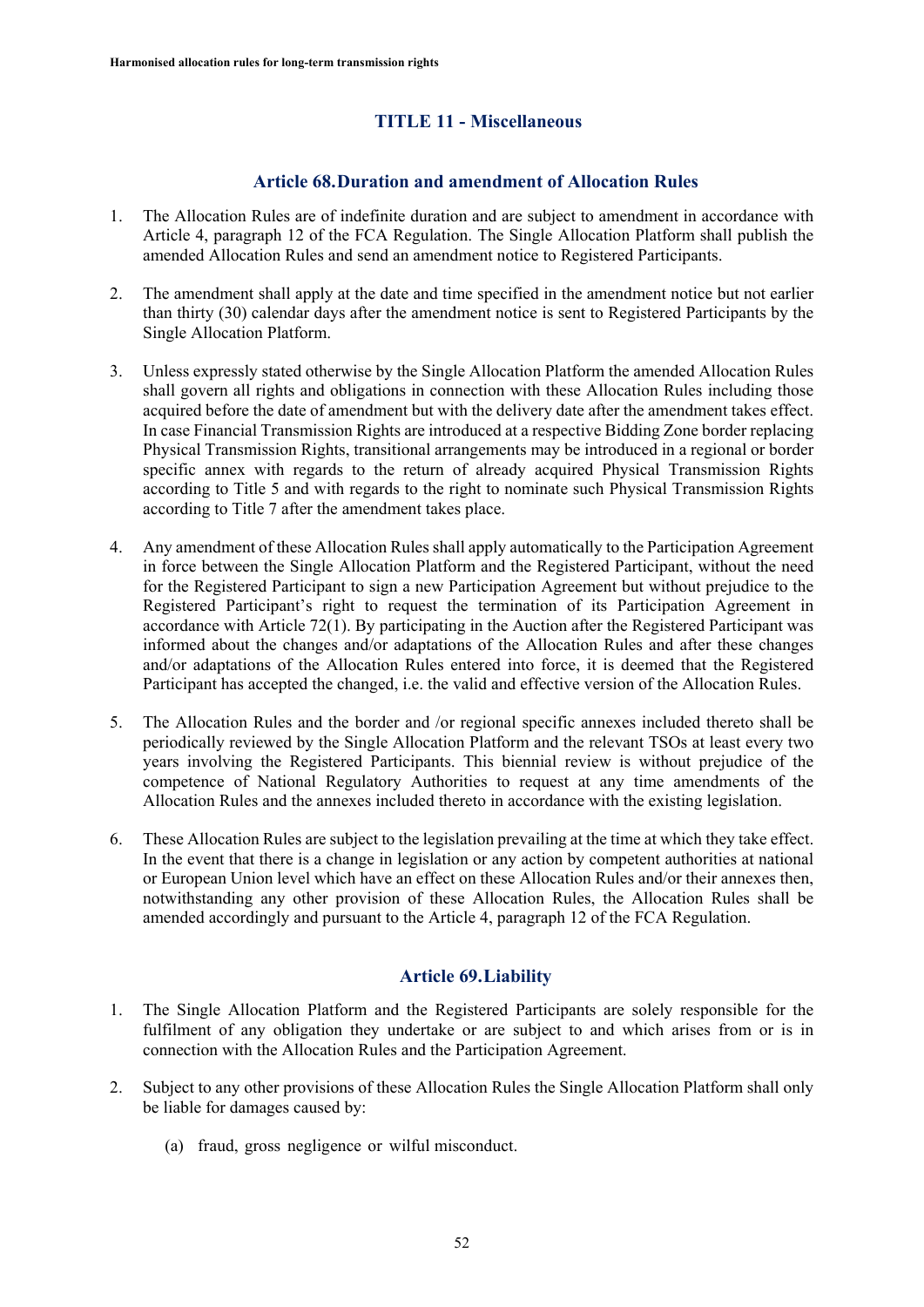- (b) death or personal injury arising from its negligence or that of its employees, agents or subcontractors.
- 3. A Registered Participant shall indemnify and keep indemnified the Single Allocation Platform and its officers, employees and agents from and against any and all loss or liability (including legal costs) related to a damage that it has caused, which any of them may suffer or incur by reason of any claim by any third party on account of any and all loss (whether direct or indirect) suffered by the claimant or any of the claimant's officers, agents, subcontractors or employees in connection with these Allocation Rules.
- 4. The Single Allocation Platform and each Registered Participant acknowledges and agrees that it holds the benefit of paragraph 3 of this Article for itself and as trustee and agent for its officers, employees and agents.
- 5. The Registered Participant shall be solely responsible for its participation in Auctions including but not limited to the following cases:
	- (a) the timely arrival of Bids and transfer and return notifications by the Registered Participant;
	- (b) technical failure of the information system on the side of the Registered Participant preventing the communication via the channels foreseen in accordance with these Allocation Rules.
- 6. In case of remuneration in accordance with Article 48 or curtailment compensation due to Force Majeure or in order to ensure operation remains within Operational Security Limits or in Emergency Situation in accordance with Article 59 and Article 60 and Article 61 or in accordance with any regional or border specific annex Registered Participants shall not be entitled to other compensation than the compensation described in these Allocation Rules.
- 7. The Registered Participant shall be liable with respect to any sanctions, penalties, or charges that may be imposed by financial authorities on the Single Allocation Platform for incorrect tax treatment due to wrong or incomplete information provided by the Registered Participant.
- 8. This Article survives the termination of the Registered Participant's Participation Agreement.

# **Article 70.Dispute resolution**

- 1. Without prejudice to paragraphs 6 and 8 of this Article, where there is a dispute the Single Allocation Platform and the Registered Participant shall first seek amicable settlement through mutual consultation pursuant to paragraph 2. For this purpose, the Party raising the dispute shall send a notification to the other party indicating:
	- (a) the existence of a Participation Agreement between the Parties;
	- (b) the reason for the dispute; and
	- (c) a proposal for a future meeting, physical or not, with a view to settle the dispute amicably.
- 2. The Parties shall meet within twenty (20) Working Days after the matter has been referred to them and seek to resolve the dispute. If no agreement is reached or no response received within a period of thirty (30) Working Days from the date of the aforementioned notification, either Party may refer the matter to the senior management of the Parties to resolve the dispute pursuant to paragraph 3.
- 3. The senior representative of each of the Single Allocation Platform and the Registered Participant with authority to resolve the dispute shall meet within twenty (20) Working Days of a request to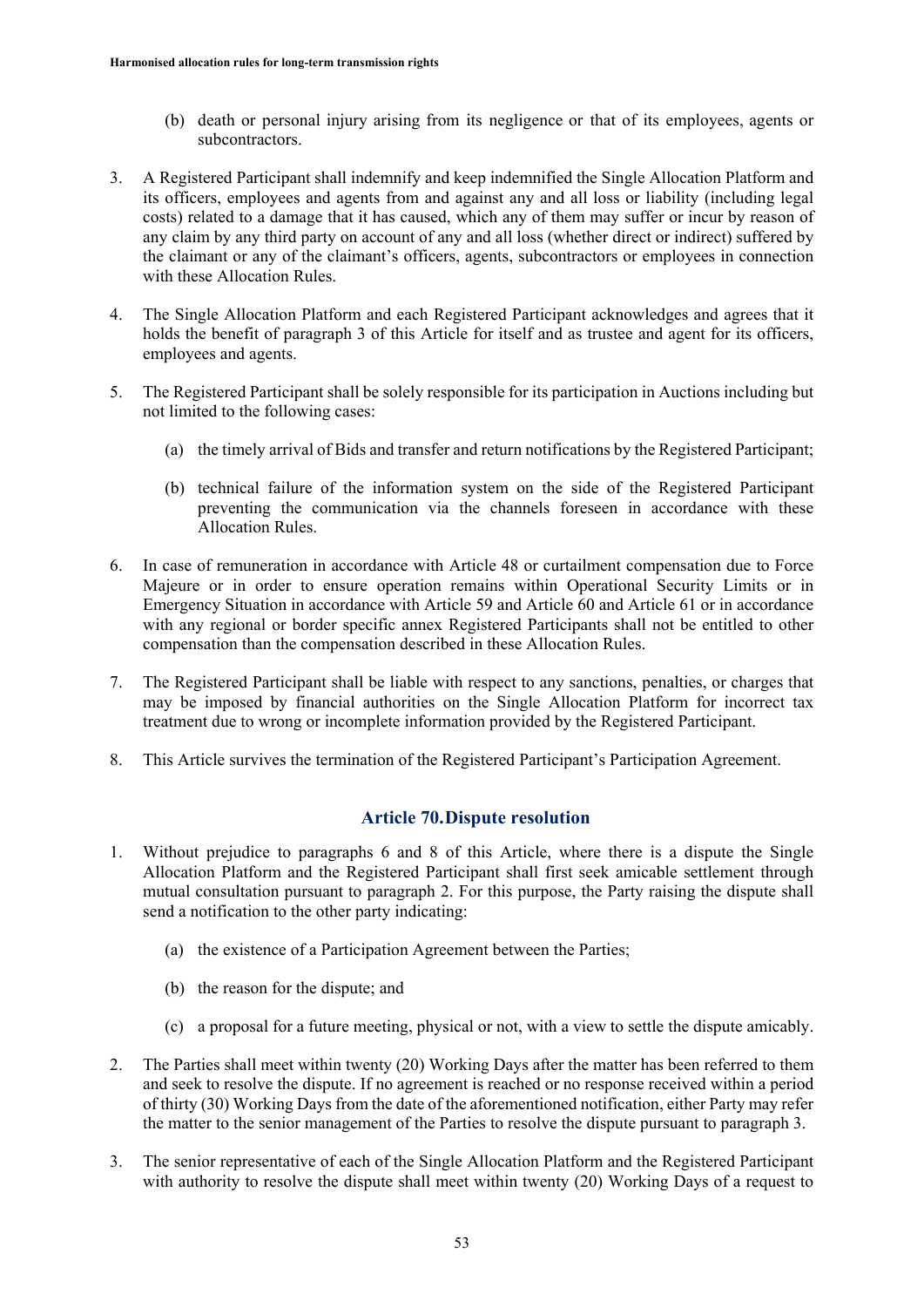meet and seek to resolve the dispute. If the representatives are unable to resolve the dispute within twenty (20) Working Days of the meeting or such longer time as may be agreed then the dispute shall be determined by arbitration in accordance with paragraph 4.

- 4. Where a dispute is to be referred to arbitration under paragraph 3, either the Single Allocation Platform or the Registered Participant may give notice to the other stating the nature of the dispute and referring the dispute to arbitration. Arbitration shall be conducted in accordance with the Rules of Arbitration of the Chamber of Commerce (ICC). The arbitration shall be conducted before one (1) arbitrator to be nominated upon agreement of the Parties unless a Party requests the appointment of three (3) arbitrators. In case of one (1) arbitrator, the Parties shall agree on the nomination of the arbitrator within two (2) months after the notice was given by the Party referring the dispute to arbitration. If no agreement can be found, the arbitrator shall be appointed by the ICC Court. In case of three (3) arbitrators the claimant shall nominate one (1) arbitrator and the respondent shall nominate one (1) arbitrator. The arbitrators nominated by each Party shall then nominate the chairman of the arbitral tribunal within three (3) Working Days from the confirmation of the appointment of the second arbitrator by the respondent. If the arbitrators nominated by each party cannot agree on the appointment of the chairman, the chairman shall be appointed by the ICC Court. The arbitration shall take place in the location of the Single Allocation Platform unless otherwise defined in the Participation Agreement and in accordance with the governing law of these Allocation Rules while the language of the arbitration proceedings shall be English. The emergency arbitrator provisions according to the Rules of Arbitration of the Chamber of Commerce shall not apply but the interim or injunctive relief measures under the governing law shall apply.
- 5. Arbitration awards shall be final and binding on the Single Allocation Platform and the relevant Registered Participant as from the date that they are made. The Single Allocation Platform and the Registered Participant shall carry out any award of an arbitration relating to any dispute without delay and each waive their right to any form of appeal or recourse to a court of law or other judicial authority, in so far as such waiver may validly be made.
- 6. Notwithstanding paragraphs 3 and 4 of this Article, the Parties may jointly agree to apply court proceedings instead of arbitration to settle a dispute arisen in connection with these Allocation Rules.
- 7. In cases of late payment and notwithstanding Article 67 and paragraphs 1 to 4 of this Article, a Party may bring court proceedings against the other Party for any amount due under or in connection with these Allocation Rules and unpaid for more than twenty (20) Working Days after the date the amounts were due.
- 8. The Parties agree that proceedings referred to in paragraph 6 or paragraph 7 may be brought in any competent court to hear such claim. The Registered Participant irrevocably waives any objection which it may have now or hereafter regarding the venue of such proceedings in any competent court and any claim that any such proceedings have been brought in an inconvenient forum.
- 9. Notwithstanding any reference to amicable settlement, expert resolution or arbitration under this Article, the Single Allocation Platform and the Registered Participant shall continue to perform their respective obligations under these Allocation Rules and the Registered Participant's Participation Agreement.
- 10. This Article survives the termination of the Registered Participant's Participation Agreement.

#### **Article 71.Suspension of the Participation Agreement**

1. The Single Allocation Platform may by notice to the Registered Participant suspend temporarily the Registered Participant's rights in connection with these Allocation Rules with immediate effect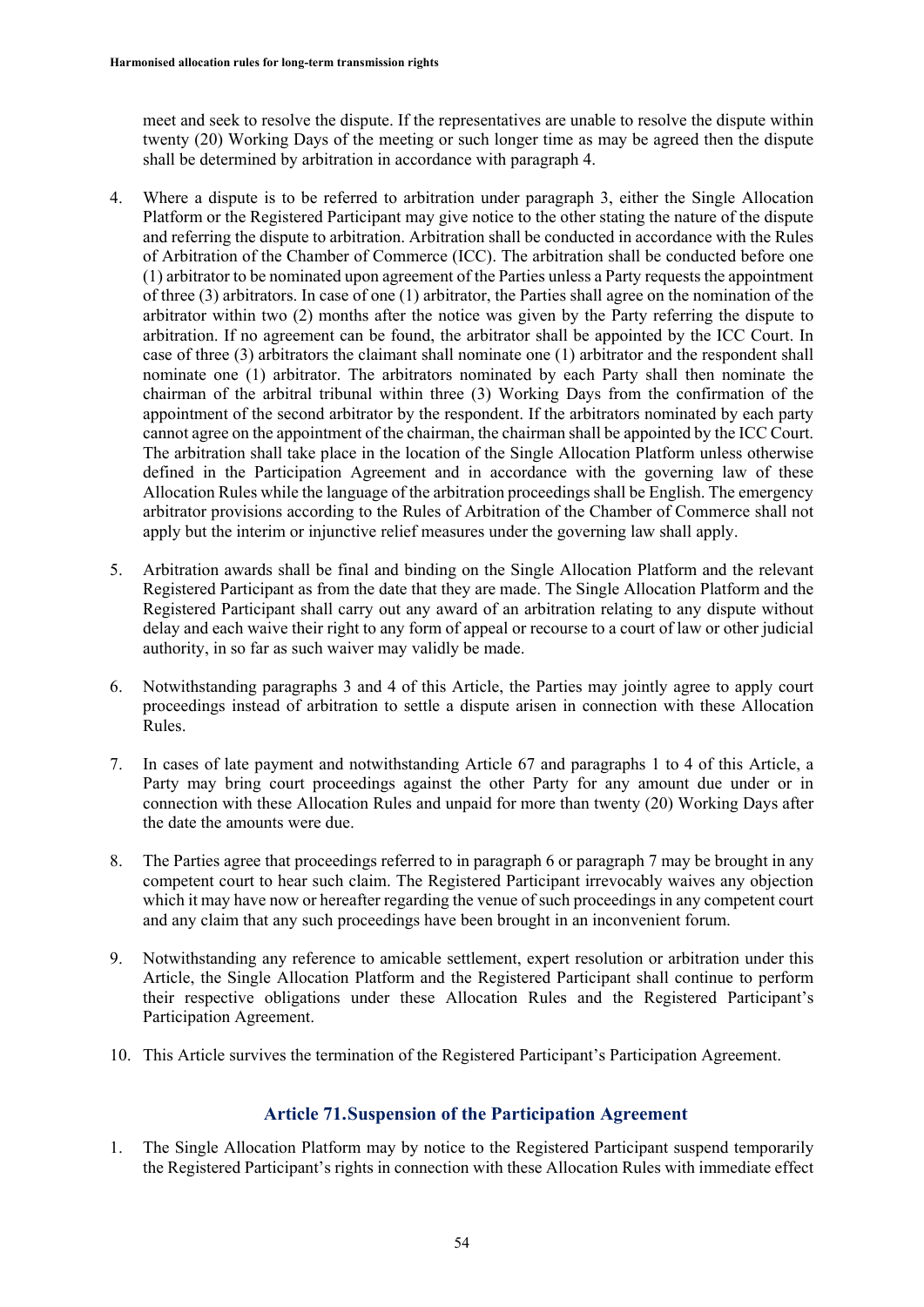if the Registered Participant commits a major breach of an obligation in connection with these Allocation Rules which may have a significant impact to the Single Allocation Platform as follows:

- (a) if a Registered Participant fails to pay any amount properly due and owing to the Single Allocation Platform pursuant to Article 67;
- (b) if a Registered Participant fails to provide and maintain collaterals in accordance with Article 25;
- (c) any breach which may have a significant financial impact to the Single Allocation Platform;
- (d) the Single Allocation Platform has reasonable grounds to believe that the Registered Participant no longer satisfies one or more of any other conditions to participate in Auctions according to these Allocation Rules unless termination applies according to Article 72.
- 2. In any case of a minor breach in relation to these Allocation Rules such as but not limited to the failure of the Registered Participant to notify a change in the submitted information in accordance with Article 9, the Single Allocation Platform may by notice to the Registered Participant inform the Registered Participant's that its rights in connection with these Allocation Rules may be suspended unless the Registered Participant remedies the suspension event in the time period specified in the notice. The suspension shall take effect when the period specified for remedy has elapsed without that such remedy has taken place. After the suspension takes effect in accordance with paragraphs 1 and 2 of this Article, the suspended Registered Participant may no longer participate in an Auction or in the transfer or return of Long Term Transmission Rights and unless the payment of the Long Term Transmission Right is fully settled or fully secured by collaterals by the suspended Registered Participant, the suspended Registered Participant shall not be entitled to use Long Term Transmission Rights according to Title 7. For the avoidance of doubt, the Long Term Transmission Rights, which the Registered Participant is prohibited from using as a result of such suspension, may be offered by the Single Allocation Platform in subsequent Auctions and the Single Allocation Platform shall not remunerate those Long Term Transmission Rights in accordance with Article 48.
- 3. The Single Allocation Platform may withdraw a notice under paragraphs 1 or 2 of this Article at any time. Having given a notice under paragraphs 1 or 2 of this Article, the Single Allocation Platform may give a further or other notice at any time in respect of the same or a different suspension event.
- 4. Once the Registered Participant has fulfilled or remedied the suspension event as notified to it in the notice sent by the Single Allocation Platform, the Single Allocation Platform shall reinstate as soon as reasonably practicable the Registered Participant's rights in relation to use of its allocated Long Term Transmission Rights and its ability to participate in Auctions and/or the transfer and return of Long Term Transmission Rights by written notice to the Registered Participant. As from the date of effect of the reinstatement, the Long Term Transmission Rights allocated prior to the suspension and which remain unused may be nominated in the case of Physical Transmission Rights and the Registered Participant may participate in Auctions and/or the transfer and return of Long Term Transmission Rights and is entitled to receive remuneration for Long Term Transmission Rights in accordance with Article 48.
- 5. If the Single Allocation Platform gives a notice to a Registered Participant under paragraph 1 or 2 of this Article, such notice of suspension does not relieve the Registered Participant from its payment obligations under Title 10, including its payment obligations in relation to the Long Term Transmission Rights for which the Registered Participant loses the right of use pursuant to paragraph 2.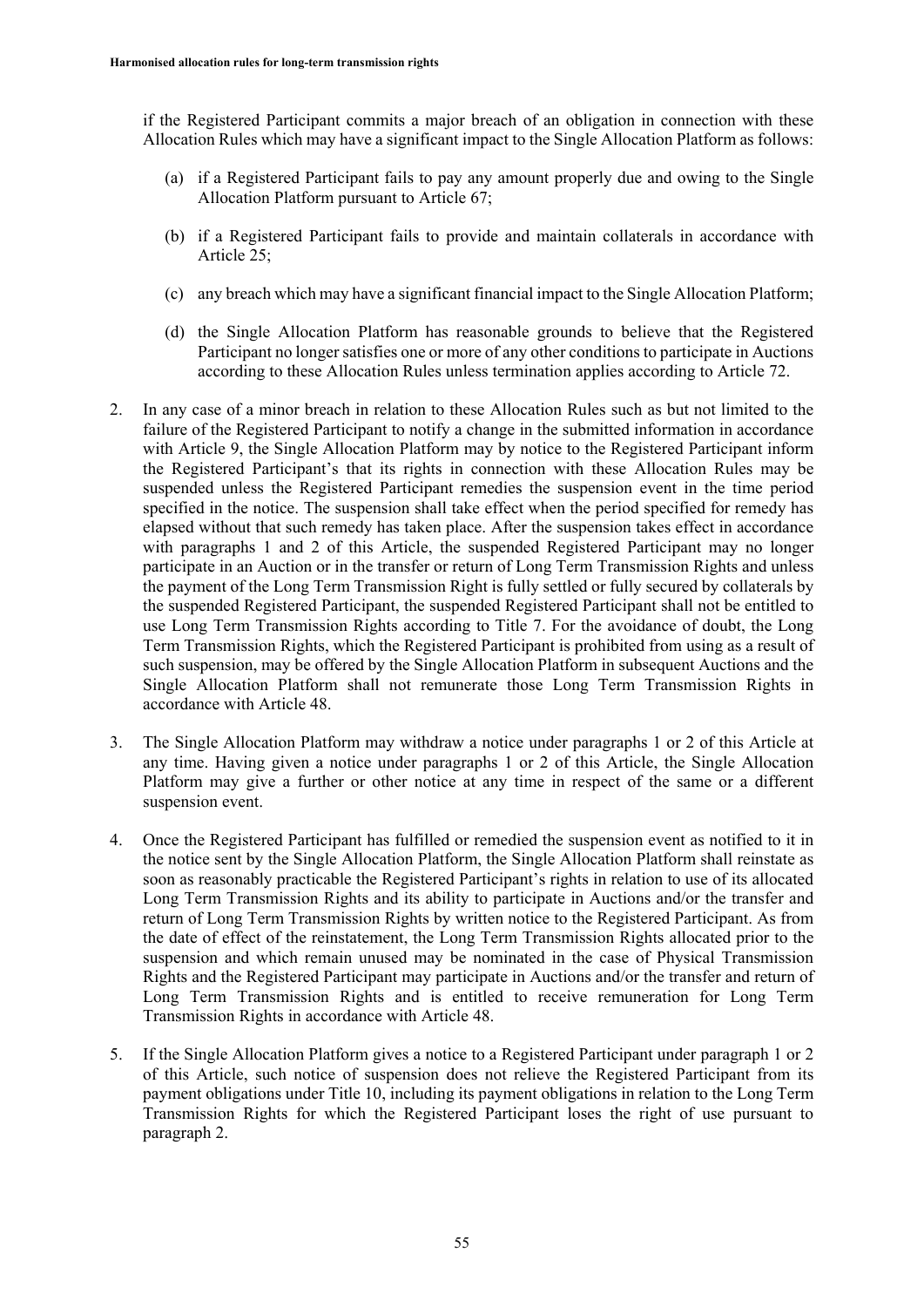#### **Article 72.Termination of the Participation Agreement**

- 1. A Registered Participant may at any time request the Single Allocation Platform to terminate the Participation Agreement to which the Registered Participant is a Party. The termination shall take effect after thirty (30) Working Days upon receipt of the termination request by the Single Allocation Platform and if all outstanding payment obligations are settled.
- 2. A Registered Participant may terminate the Participation Agreement to which the Registered Participant is a Party for good cause when the Single Allocation Platform has committed a major breach of an obligation connected with these Allocation Rules or the Participation Agreement in the following cases:
	- (a) where the Single Allocation Platform repeatedly fails to pay any amount properly due and owing to the Registered Participant with a significant financial impact;
	- (b) where there is a significant breach of the confidentiality obligations in accordance with Article 75.
- 3. The Registered Participant shall send a notice to the Single Allocation Platform stating the reason for termination and giving the Single Allocation Platform twenty (20) Working Days to remedy the breach. Unless the Single Allocation Platform remedies the breach within the abovementioned deadline, the termination shall take effect immediately upon expiration of such deadline. A holder of Long Term Transmission Rights whose Participation Agreement is terminated under this paragraph is under no obligation to pay remaining instalments for the Long Term Transmission Rights' and is entitled to a refund to the extent that any instalment includes an amount in respect of use after the date of termination, to be calculated pro-rata from the date termination takes effect.
- 4. If any of the termination events in paragraph 4 occurs in relation to a Registered Participant, the Single Allocation Platform may by notice to the Registered Participant terminate the Participation Agreement, including the Registered Participant's rights connected with these Allocation Rules. A termination under this paragraph takes effect from the time of the notice or any later time specified in it. The Registered Participant may not at a later stage enter into the Participation Agreement with the Single Allocation Platform until the circumstances of termination continue to exist or it is not sufficiently guaranteed that the breach may not occur again.
- 5. The termination events referred to in paragraph 3 shall be the following:
	- (a) if the rights of the Registered Participant are suspended for longer than thirty (30) Working Days;
	- (b) if a Registered Participant does not qualify for the participation in the Auction as set forth in Article 10;
	- (c) if a Registered Participant repeatedly breaches these Allocation Rules or a Participation Agreement, whether or not the breach is capable of remedy;
	- (d) if a competent authority (i) determines that the Registered Participant has committed a misuse or fraudulent act and (ii) requests the Single Allocation Platform to terminate the Participation Agreement to which such Registered Participant is a Party or (iii) agrees that the Single Allocation Platform has reasonable grounds to believe that the Registered Participant has committed a misuse or fraudulent act in participating in Auctions and transfer/return of Long Term Transmission Rights; or
	- (e) if the Registered Participant has taken any action which may lead to the damaging or reduction in effectiveness of the Auction Tool (it being understood that such an action is deemed to happen in case of any behaviour that can be assimilated to an attack on the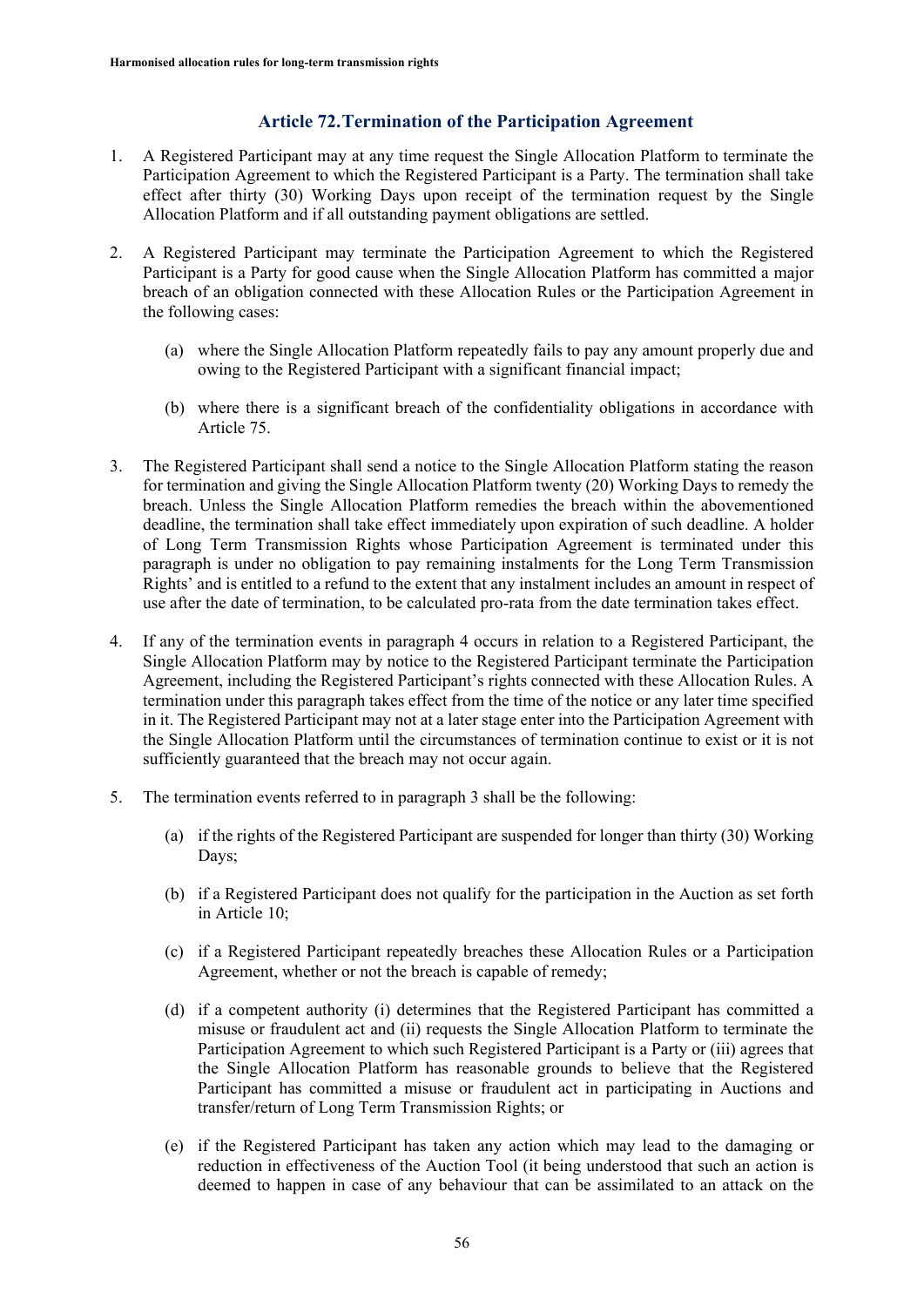information system such as, but not limited to, deny of service, spam, virus, brute forcing, Trojan horse attack).

- 6. After the termination takes effect in accordance with paragraphs 1 to 3 of this Article and from that time, the Registered Participant may no longer participate in an Auction or in the transfer or return of Long Term Transmission Rights it has acquired. Titles 5, 6 and 7 shall not apply to such acquired Long Term Transmission Rights. For the avoidance of doubt, the Long Term Transmission Rights, which the Registered Participant is prohibited from using as a result of termination, may be offered by the Single Allocation Platform in subsequent Auctions and the Single Allocation Platform shall not remunerate those Long Term Transmission Rights in accordance with Article 48.
- 7. Termination of a Participation Agreement does not affect any rights and obligations under or in connection with the Participation Agreement and these Allocation Rules which arose prior to that termination unless otherwise specified in this Article. Accordingly, any Registered Participant whose Participation Agreement is terminated will remain liable, subject to and in accordance with the Allocation Rules, in respect of all such rights and liabilities. This paragraph shall apply without prejudice to other remedies available to the Single Allocation Platform under these Allocation Rules.

#### **Article 73.Force Majeure**

- 1. The Single Allocation Platform or a Registered Participant, which invokes Force Majeure, shall promptly send to the other Party a notification describing the nature of Force Majeure and its probable duration and shall continue to furnish reports with respect thereto with reasonable frequency during the period of Force Majeure. The Party invoking the Force Majeure shall make every possible effort to limit the consequences of the Force Majeure.
- 2. The affected obligations, duties and rights of a Party subject to Force Majeure shall be suspended from the beginning of Force Majeure, with the exception of the confidentiality provisions in accordance with Article 75.
- 3. Suspension under paragraph 2 is subject to the following:
	- (a) suspension will be of no greater scope and of no longer duration than is required by the Force Majeure;
	- (b) the suspension applies only for so long as the Party invoking to Force Majeure is using reasonable efforts to remedy their inability to perform.
- 4. The consequences of a Force Majeure event, which is not subject to any discussion or litigation between the Single Allocation Platform and the Registered Participant, are:
	- (a) the Party invoking Force Majeure cannot be held responsible to pay compensation for any damage suffered, due to the non-performance or partial performance of all or any of its obligations during the Force Majeure and when such non-performance or partial performance is due directly to Force Majeure;
	- (b) the acquired Long Term Transmission Rights which have been entirely paid and become subject to Force Majeure are reimbursed for the duration of the Force Majeure in accordance with any applicable legislation and these Allocation Rules; and
	- (c) where the Long Term Transmission Rights' holder is the party claiming the Force Majeure event, the Single Allocation Platform may, for its own benefit, reallocate the holder's Long Term Transmission Rights to the subsequent Auctions and for the duration of the Force Majeure event.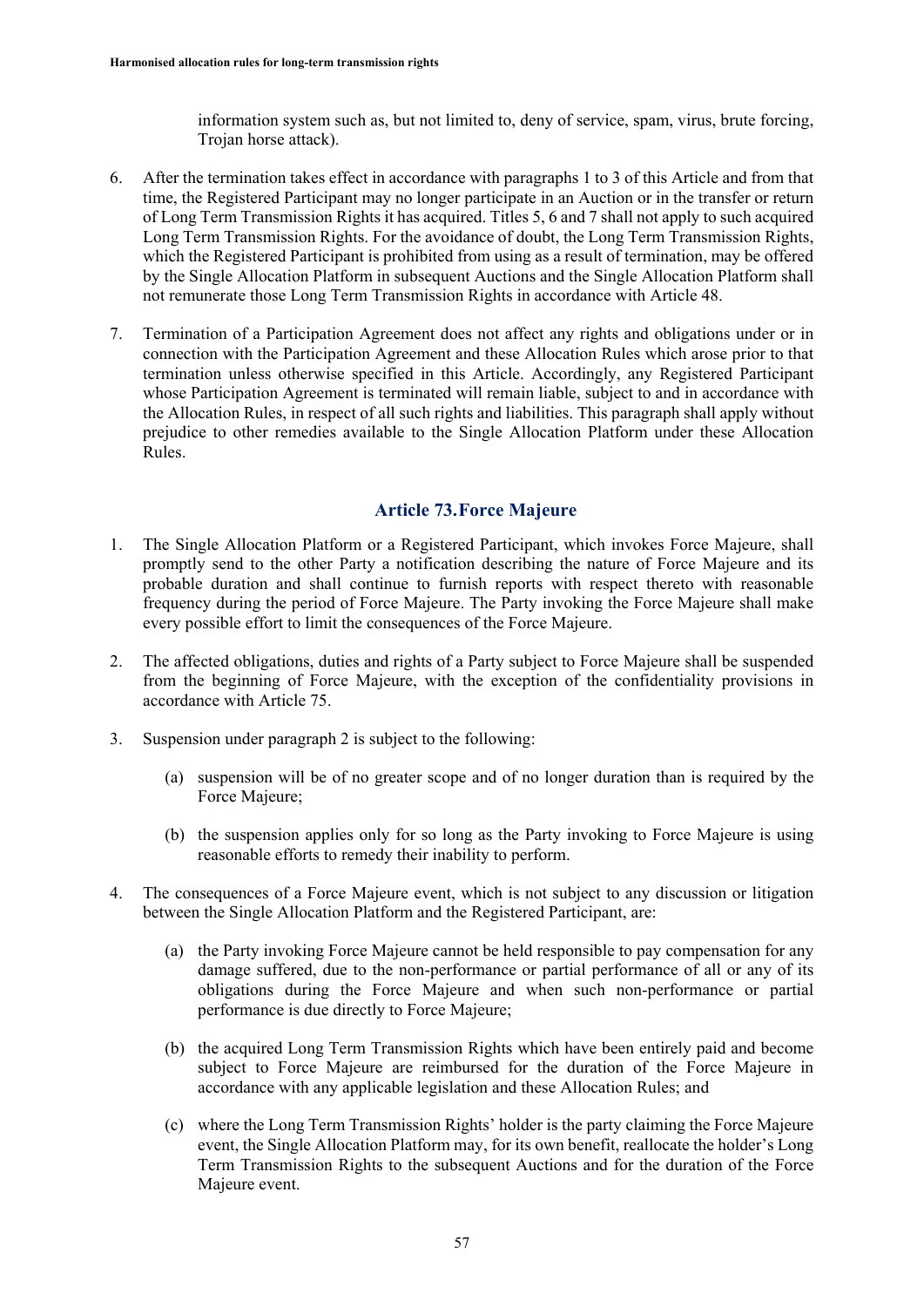- 5. If the Force Majeure continues for a period longer than six (6) months, the Single Allocation Platform or each Registered Participant may, by notice to the other given at any time while the Force Majeure continues beyond that period, unilaterally terminate the Participation Agreement. The termination shall take effect ten (10) Working Days after the notice is given or any later date specified in the notice. A holder of Long Term Transmission Rights whose Participation Agreement is terminated under this paragraph is under no obligation to pay remaining instalments for the Long Term Transmission Rights' and is entitled to a refund to the extent that any instalment includes an amount in respect of use after the date of termination, to be calculated pro-rata from the date termination takes effect.
- 6. For avoidance of doubt this Article is without prejudice to the provisions of Title 9 regarding the curtailment of Long Term Transmission Rights.

#### **Article 74.Notices**

- 1. Any notice or other communication to be given under or in connection with these Allocation Rules shall be in English.
- 2. Unless otherwise expressly provided in these Allocation Rules, all notices or other communications shall be in writing and shall be sent by electronic means as specified by the Single Allocation Platform on its website and marked for the attention of the other Party's representative as set out in the Participation Agreement or as notified by the Registered Participant from time to time in accordance with Article 9.
- 3. All notices or other communications shall be given by letter delivered by hand against receipt or sent by registered mail or courier in the following cases:
	- (a) the conclusion of the Participation Agreement in accordance with Article 6;
	- (b) the suspension and termination according to Article 71 and Article 72; and
	- (c) the submission of the bank Guarantee in accordance with Article 21 paragraph 3 .
- 4. All notices or other communications shall be deemed to have been received:
	- (a) in the case of delivery by hand, when delivered against receipt; or
	- (b) in the case of recorded delivery prepaid post, on the day following the recorded day of delivery; or
	- (c) in the case of email, when delivered to the other party but only if an acknowledgement of receipt is requested and obtained by the Party sending the e-mail.
- 5. If a notice or other communication has been received outside normal Working Hours on a Working Day, it is deemed to have been received at the opening of business on the next Working Day.

#### **Article 75.Confidentiality**

- 1. The Participation Agreement and any other information exchanged relating to its preparation and the application of a market participant shall be considered as confidential.
- 2. Subject to paragraph 3 of this Article, the Single Allocation Platform and each Registered Participant who is a recipient of confidential information in relation to these Allocation Rules shall preserve the confidentiality of such information and shall not directly or indirectly reveal, report,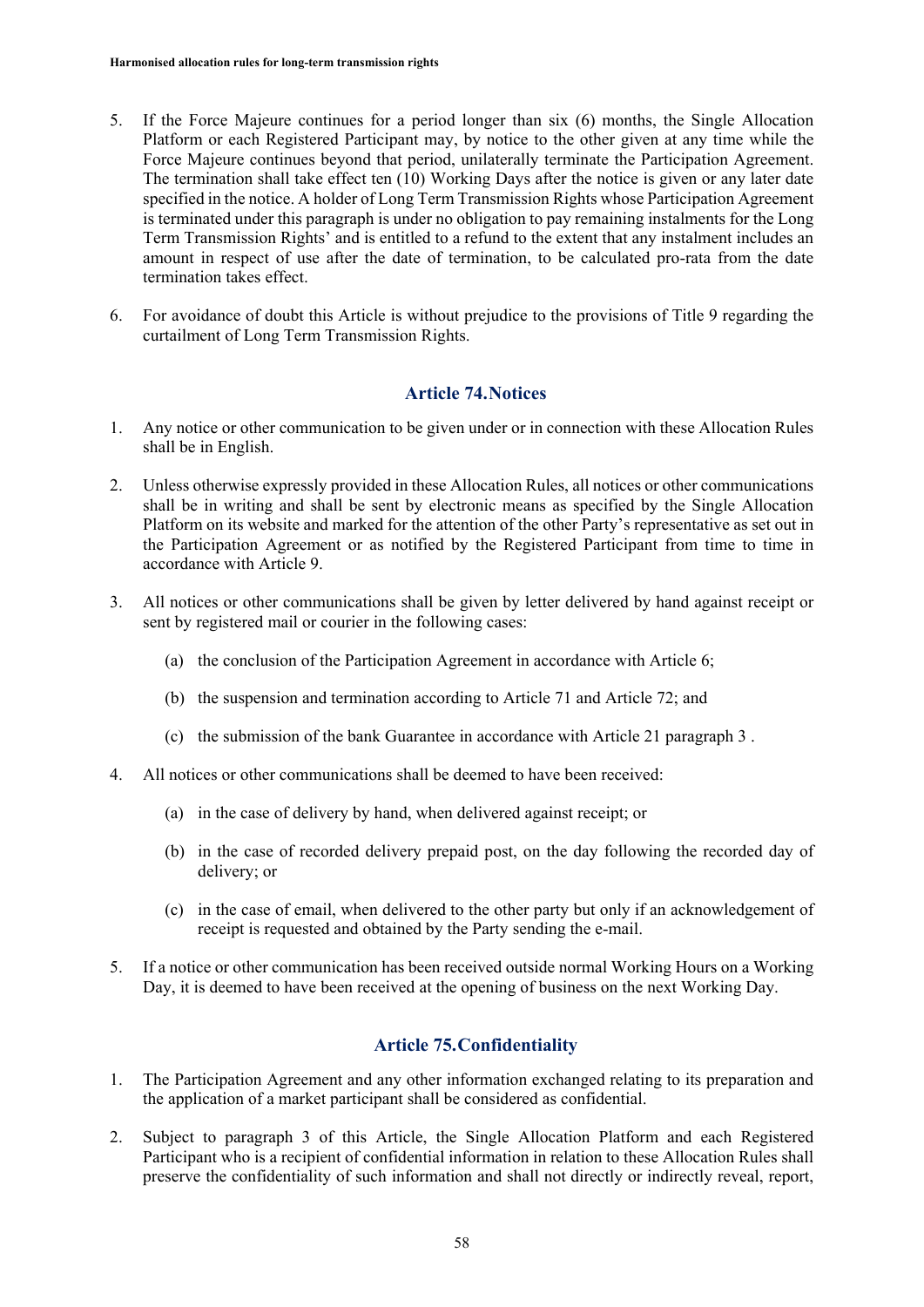publish, disclose, transfer or use any item of the confidential information otherwise than for the purpose for which it was disclosed.

- 3. Notwithstanding paragraph 2 of this Article, the Single Allocation Platform or a Registered Participant may disclose confidential information of a disclosing Party to a third party with the other Party's prior consent expressed in writing and subject to the condition that the receiving Party has given assurance that such third party is bound by equivalent confidentiality obligations as set out in these Allocation Rules directly enforceable by the other Party.
- 4. Notwithstanding paragraph 2 of this Article the Single Allocation Platform or a Registered Participant may disclose confidential information of a disclosing Party:
	- (a) to the extent expressly permitted or contemplated by the Allocation Rules;
	- (b) to any person who is one of the directors, officers, employees, agents, advisers or insurers of the recipient and who needs to know the confidential information in connection with these Allocation Rules;
	- (c) as far as required in order to comply with applicable national or EU legislation such as Regulation (EU) No 1227/2011 and Regulation (EU) No 543/2013 or any other relevant domestic administrative acts such as grid codes;
	- (d) as far as required by a court, arbitrator or administrative tribunal or an expert in the course of proceedings before it to which the recipient is a Party;
	- (e) as may be required by the relevant TSOs for the proper fulfilment of their mission and their obligations in accordance with applicable laws and these Allocation Rules by themselves or through agents or advisers; or
	- (f) as far as required in order to obtain clearances or consents from a competent authority.
- 5. Moreover, the obligations arising from this Article shall not apply:
	- (a) if the Party which receives the information can prove that at the time of disclosure, such information was already publicly available;
	- (b) if the receiving Party provides proof that, since the time of disclosure, the said information has been legally received from a third party or has become publicly available;
	- (c) to confidential information communicated, in accordance with the legal and regulatory provisions, in an incorporated form from which no item of information specific to a market participant can be deduced;
	- (d) to information whose publication is explicitly provided for by the present Allocation Rules.
- 6. The obligations of confidentiality in this Article shall remain valid for a period of five (5) years after termination of the Registered Participant's Participation Agreement.
- 7. The signature of a Participation Agreement and the exchange of confidential information do not confer any rights to patents, knowledge or any other form of intellectual property concerning information or tools made available or sent by one Party to the other under the terms of these Allocation Rules.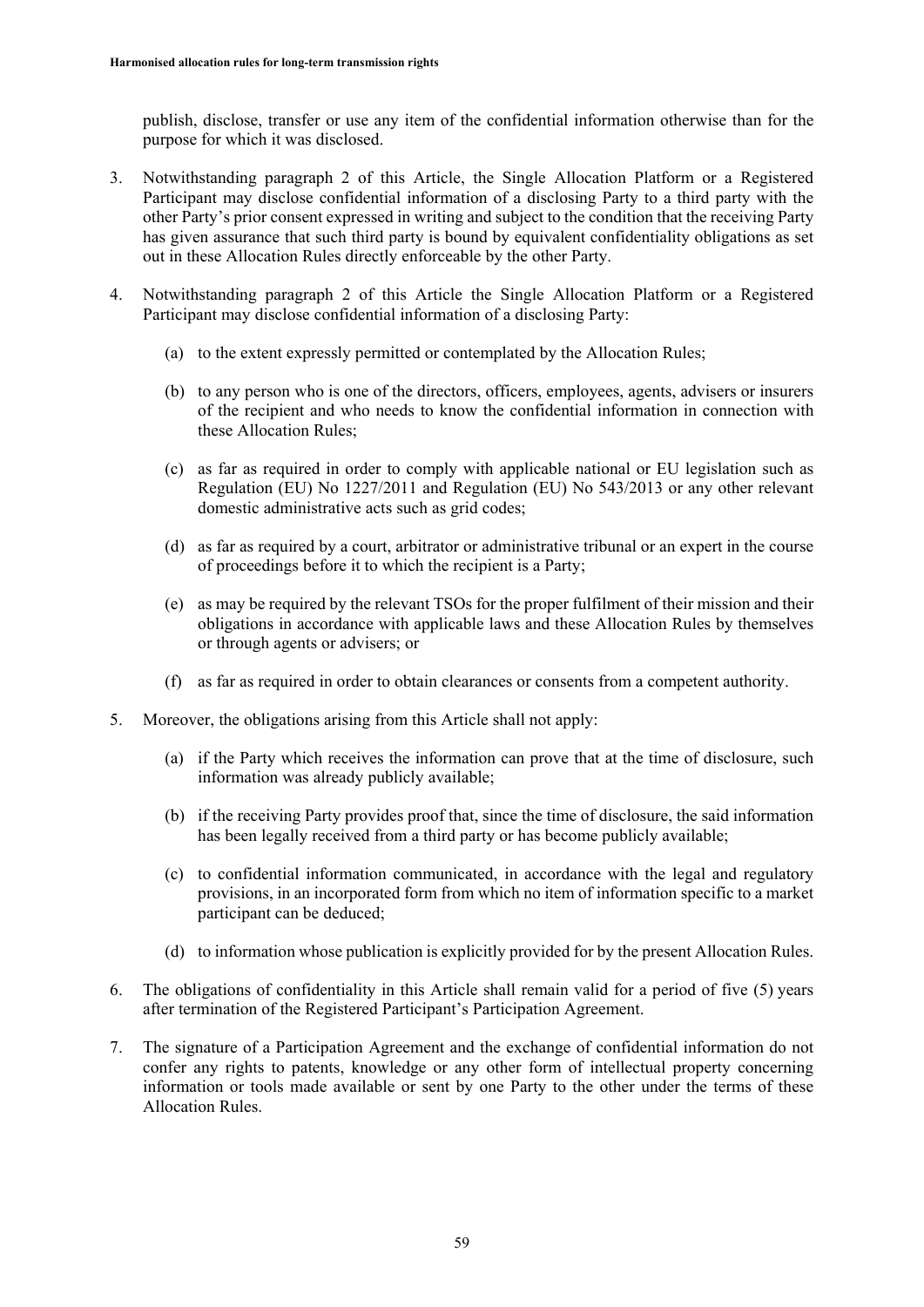#### **Article 76.Assignment and subcontracting**

- 1. The Single Allocation Platform may assign, novate or otherwise transfer any of its rights or obligations under a Participation Agreement or these Allocation Rules to another Single Allocation Platform. The Single Allocation Platform shall notify the Registered Participants of the change by sending an email with acknowledgment of receipt as soon as possible and in any event at least ten (10) Working Days before the date on which the change takes effect.
- 2. Without prejudice to Article 41, a Registered Participant may not assign, novate or otherwise transfer any of its rights or obligations under its Participation Agreement or these Allocation Rules without the prior written consent of the Single Allocation Platform.
- 3. Nothing in this Article shall prevent the Single Allocation Platform or Registered Participant from entering into a subcontracting agreement in relation to this Allocation Rules. Entry into a subcontracting agreement by a Registered Participant does not relieve the Registered Participant of any obligation or liability under its Participation Agreement or these Allocation Rules. Entry into a subcontracting agreement by the Single Allocation Platform does not relieve the Single Allocation Platform of any obligation or liability under these Allocation Rules.

# **Article 77.Governing law**

These Allocation Rules shall be governed by and construed in all respects in accordance with the law of the location of the registered office of the Single Allocation Platform unless otherwise specified in the Participation Agreement.

#### **Article 78.Language**

The applicable language for these Allocation Rules shall be English. For the avoidance of doubt, where TSOs need to translate these Allocation Rules into their national language, in the event of inconsistencies between the English version published by the Single Allocation Platform and any version in another language, the English version published by the Single Allocation Platform shall prevail.

#### **Article 79.Intellectual property**

No Party shall acquire any right, title, licence or interest in or to any intellectual property rights of the other Party in connection with these Allocation Rules.

#### **Article 80.Relationship of the Parties**

- 1. The relationship of the Single Allocation Platform and the Registered Participant is that of service provider and service user respectively. Except as expressly provided in these Allocation Rules, nothing contained or implied in these Allocation Rules constitutes or is deemed to constitute the Single Allocation Platform or a Registered Participant, the partner, agent or legal representative of the other for any purpose whatsoever including transfer of Long Term Transmission Rights or create or be deemed to create any partnership, agency or trust between the Parties.
- 2. The Registered Participant acknowledges that neither the Single Allocation Platform nor any person acting on behalf of or associated with the Single Allocation Platform makes any representation, gives any advice or gives any warranty or undertaking of any kind in respect of these Allocation Rules, the Participation Agreements or the disclosed information or otherwise in relation to or in connection with these Allocation Rules, the Participation Agreements and the disclosed information or any transaction or arrangement contemplated by these Allocation Rules, the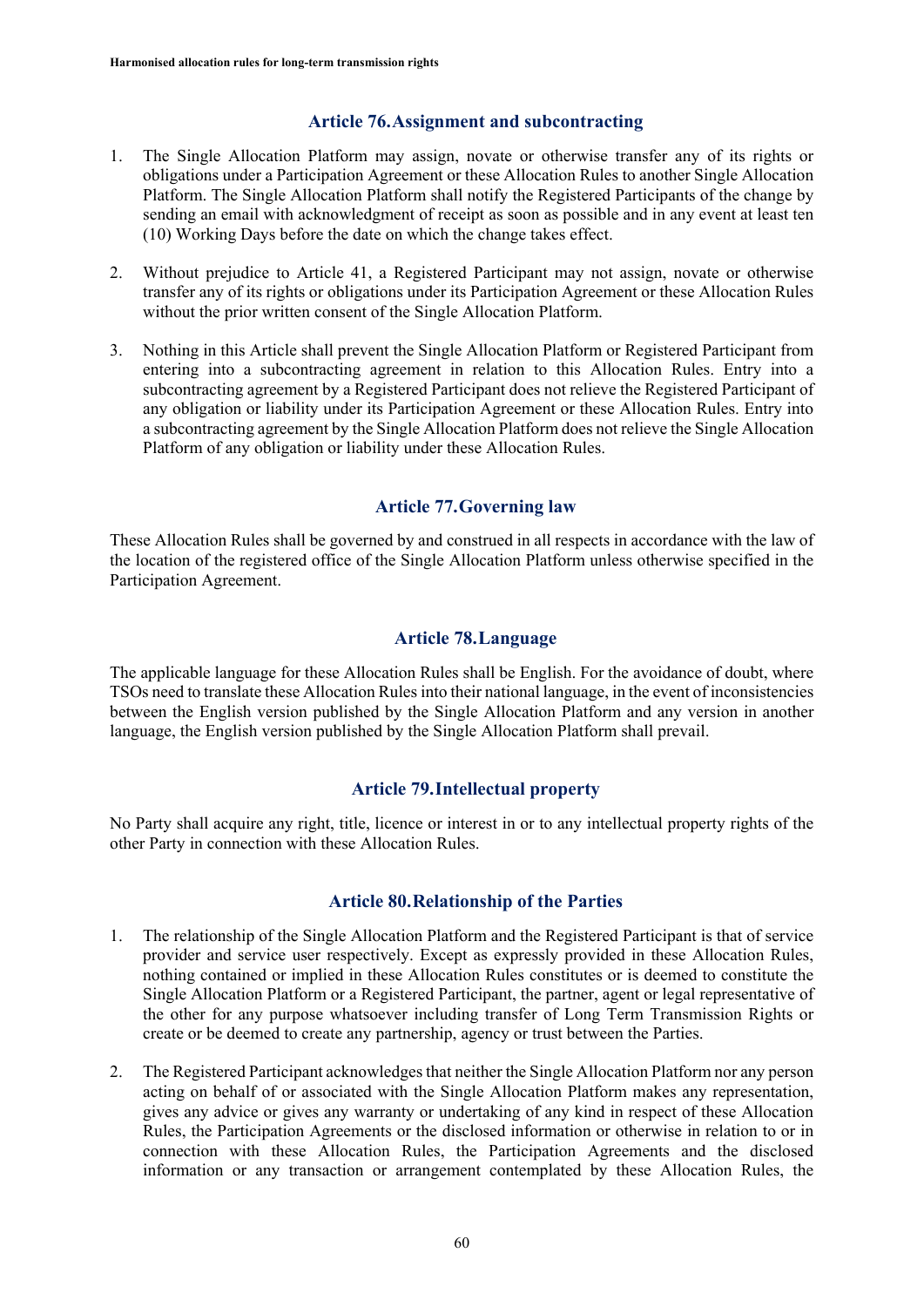Participation Agreements and the disclosed Information except as specifically provided in these Allocation Rules or the Participation Agreement.

#### **Article 81.No third party rights**

The Single Allocation Platform and each Registered Participant acknowledge and agree that a person who is not a party to the Participation Agreement between them, including any other market participant, has no rights to enforce these Allocation Rules or the Participation Agreement as between the Single Allocation Platform and that Registered Participant.

#### **Article 82.Waiver**

- 1. No omission to exercise or delay in exercising any right, power or remedy provided by law or under these Allocation Rules shall impair or constitute a waiver of such or any other right, power or remedy. No single or partial exercise of any such right, power or remedy precludes or impairs any other or further exercise thereof or the exercise of any other right, power or remedy provided by law or under these Allocation Rules.
- 2. Any waiver of any right, power or remedy under these Allocation Rules must be in writing and may be given subject to any conditions thought fit by the grantor. Unless otherwise expressly stated, any waiver is effective only in the instance and only for the purpose for which it is given.

#### **Article 83.Entire agreement**

These Allocation Rules and the Participation Agreement contain or expressly refer to the entire agreement between the Single Allocation Platform and each Registered Participant with respect to the subject matter hereof and expressly exclude any warranty, condition or other undertaking implied at law or by custom and supersedes all previous agreements and understandings between the Single Allocation Platform and each Registered Participant with respect thereto. The Single Allocation Platform and each Registered Participant acknowledge and confirm that none of them accede to these Allocation Rules or the Participation Agreement in reliance on any representation, warranty or other undertaking (other than where made fraudulently) not fully reflected in the terms of these Allocation Rules or the Participation Agreement.

#### **Article 84.Remedies exclusive**

The rights and remedies provided by these Allocation Rules and the Participation Agreement to the Single Allocation Platform and each Registered Participant are exclusive and not cumulative and, to the extent permissible by law, shall exclude and be in place of all substantive (but not procedural) rights or remedies expressed or implied and provided by law or statute in respect of the subject matter of these Allocation Rules and the Participation Agreement. Accordingly, the Single Allocation Platform and each Registered Participant hereby waives to the fullest extent possible all such rights and remedies provided by law or statute, and releases each other of them if it is liable to any other of them, its officers, employees and agents to the same extent from all duties, liabilities, responsibilities or obligations provided by law or statute in respect of the matters dealt with in these Allocation Rules and the Participation Agreement and undertakes not to enforce any of the same except as expressly provided herein.